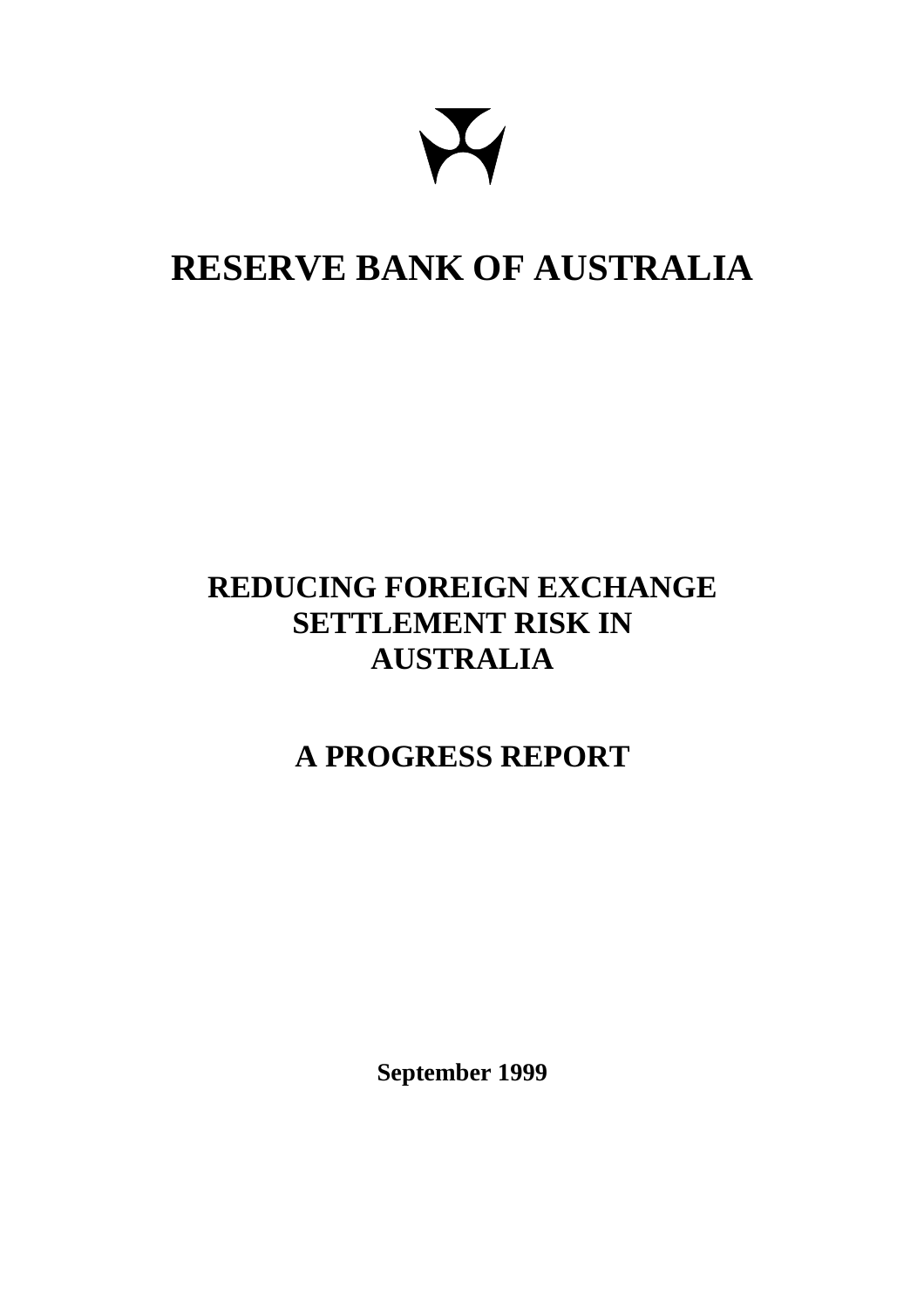The research for this report was undertaken by Bernie Egan, Mustafa Yuksel and Nathan Hale from the Bank's Payments Policy Department.

The contents of this publication shall not be reproduced, sold or distributed without the prior consent of the Reserve Bank of Australia.

ISBN 0 642 70466 X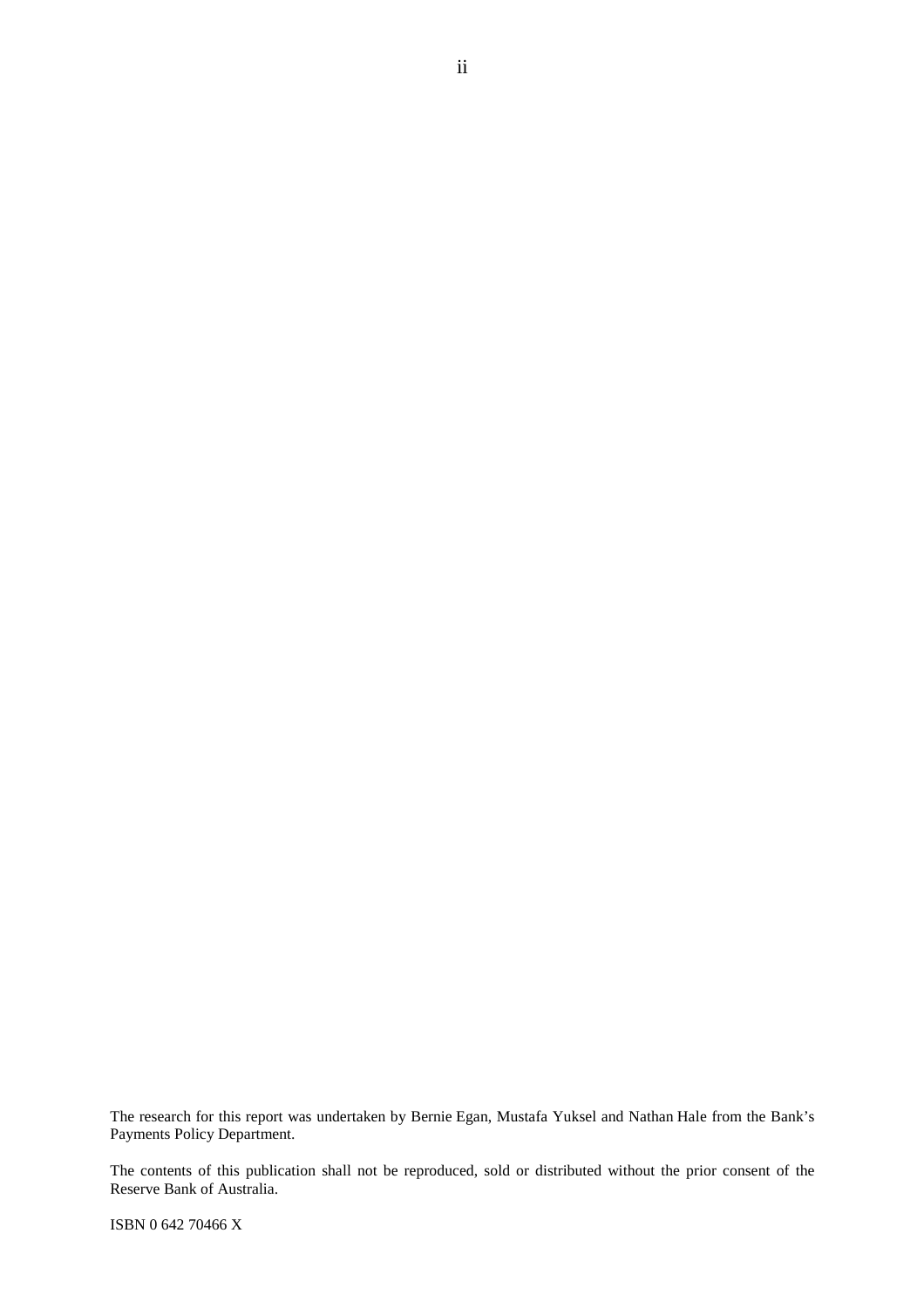# **TABLE OF CONTENTS**

| 3. SETTLEMENT PRACTICES IN THE AUSTRALIAN FOREIGN EXCHANGE MARKET  5 |  |
|----------------------------------------------------------------------|--|
|                                                                      |  |
|                                                                      |  |
|                                                                      |  |
|                                                                      |  |
|                                                                      |  |
|                                                                      |  |
|                                                                      |  |
|                                                                      |  |
|                                                                      |  |
|                                                                      |  |
|                                                                      |  |
|                                                                      |  |
|                                                                      |  |
|                                                                      |  |
|                                                                      |  |
|                                                                      |  |
|                                                                      |  |
|                                                                      |  |
|                                                                      |  |
|                                                                      |  |
|                                                                      |  |
|                                                                      |  |
|                                                                      |  |
|                                                                      |  |
|                                                                      |  |
|                                                                      |  |
|                                                                      |  |
|                                                                      |  |
|                                                                      |  |
|                                                                      |  |
|                                                                      |  |
|                                                                      |  |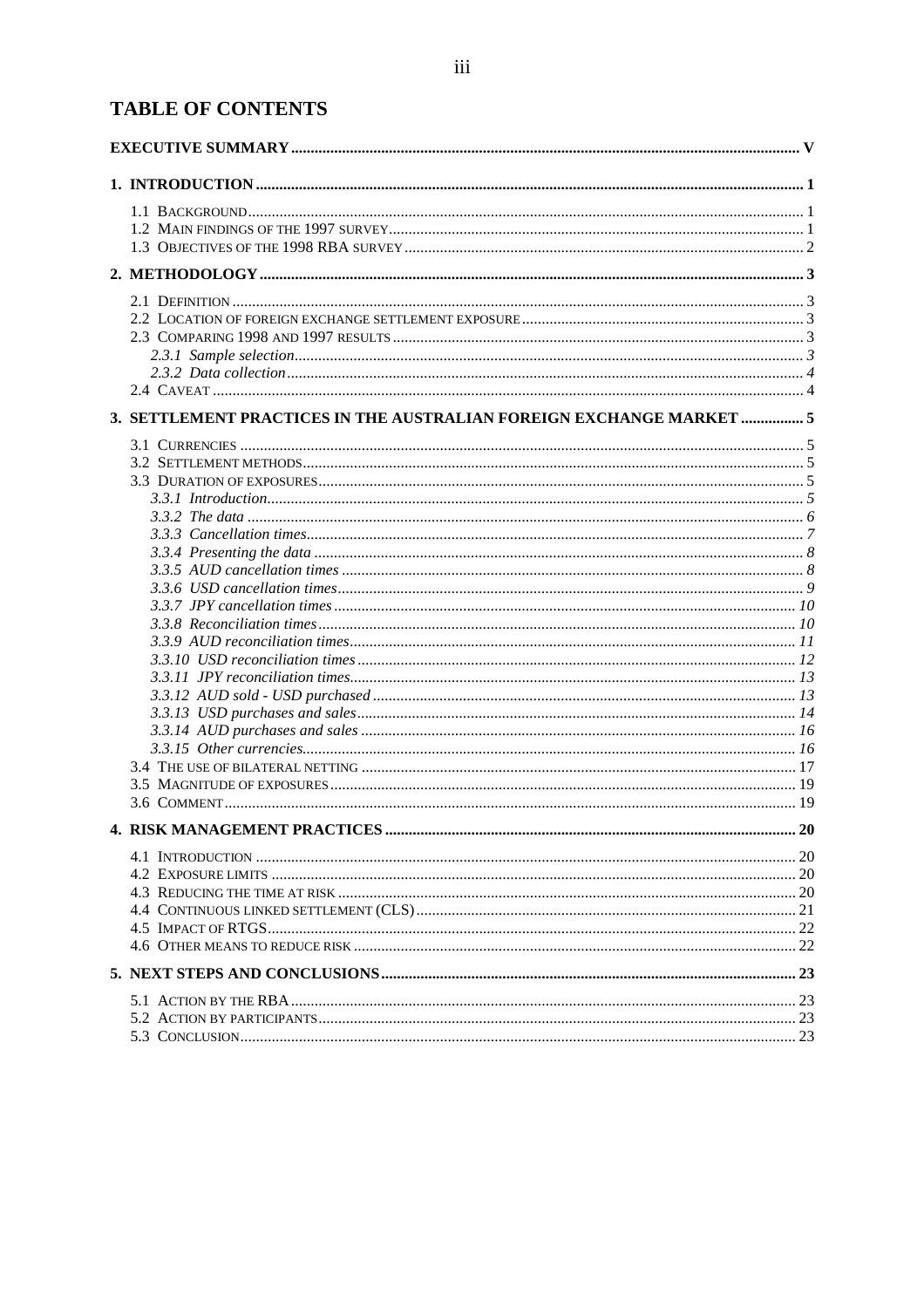#### **[ANNEXES](#page-29-0)**

- ANNEX A MEASURING FOREIGN EXCHANGE SETTLEMENT EXPOSURE
- ANNEX B SAMPLE QUESTIONNAIRE
- ANNEX C SURVEY RESPONDENTS
- ANNEX D CURRENCY DATA
- ANNEX E CANCELLATION AND RECONCILIATION TIMES
- ANNEX F HOURS AT RISK PER CURRENCY PAIRING
- ANNEX G GLOSSARY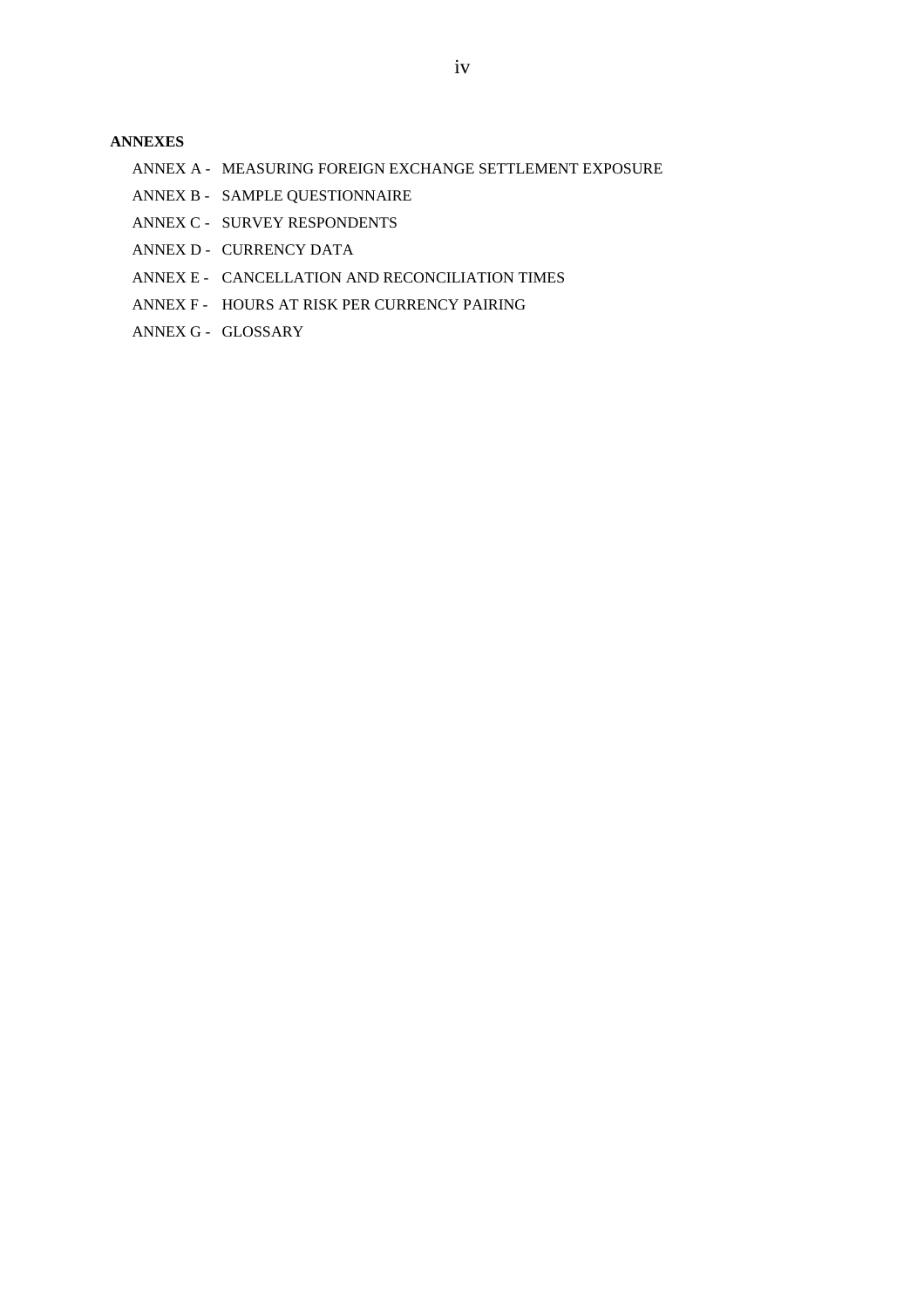#### <span id="page-4-0"></span>**EXECUTIVE SUMMARY**

This report sets out the progress that has been made since 1997 in reducing foreign exchange settlement risk in Australia. It is based on a survey undertaken in late 1998 which built on earlier work reported by the Reserve Bank in December 1997.

The introduction in Australia of a real-time gross settlement system and legislation giving legal certainty to netting contracts have provided a foundation for reductions in foreign exchange settlement risk. Some banks have reduced their foreign exchange exposures by improving cancellation and reconciliation times, although considerable scope exists for further reductions. Individual banks can do more to reduce risk through improvements to procedures: they can negotiate with their correspondents to allow for later cancellation times for payments and to improve the timeliness of statements of receipts, and they can streamline back office systems to improve the reconciliation process.

Significant reductions in settlement risk have been made through netting. It is unfortunate that at the time several Australian banks were on the verge of joining the sole remaining multilateral netting scheme, its operations were suspended. Nevertheless, further reductions can be made using bilateral netting.

Critical to reducing settlement risk is a thorough understanding of that risk by each bank; what it is and how to measure it. It is apparent, however, that not all those people who are managing the risk have that thorough understanding.

The Reserve Bank has continued to be active in industry developments, both local and international, to reduce foreign exchange settlement risk. In particular, the Continuous Linked Settlement (CLS) Bank proposal is showing considerable promise and a number of banks in Australia, either directly or through their head offices, are shareholders of CLS Services. It is expected that the AUD will become an "eligible CLS currency" in early 2001 and the Reserve Bank is working closely with CLS Services and its shareholder banks to meet that target.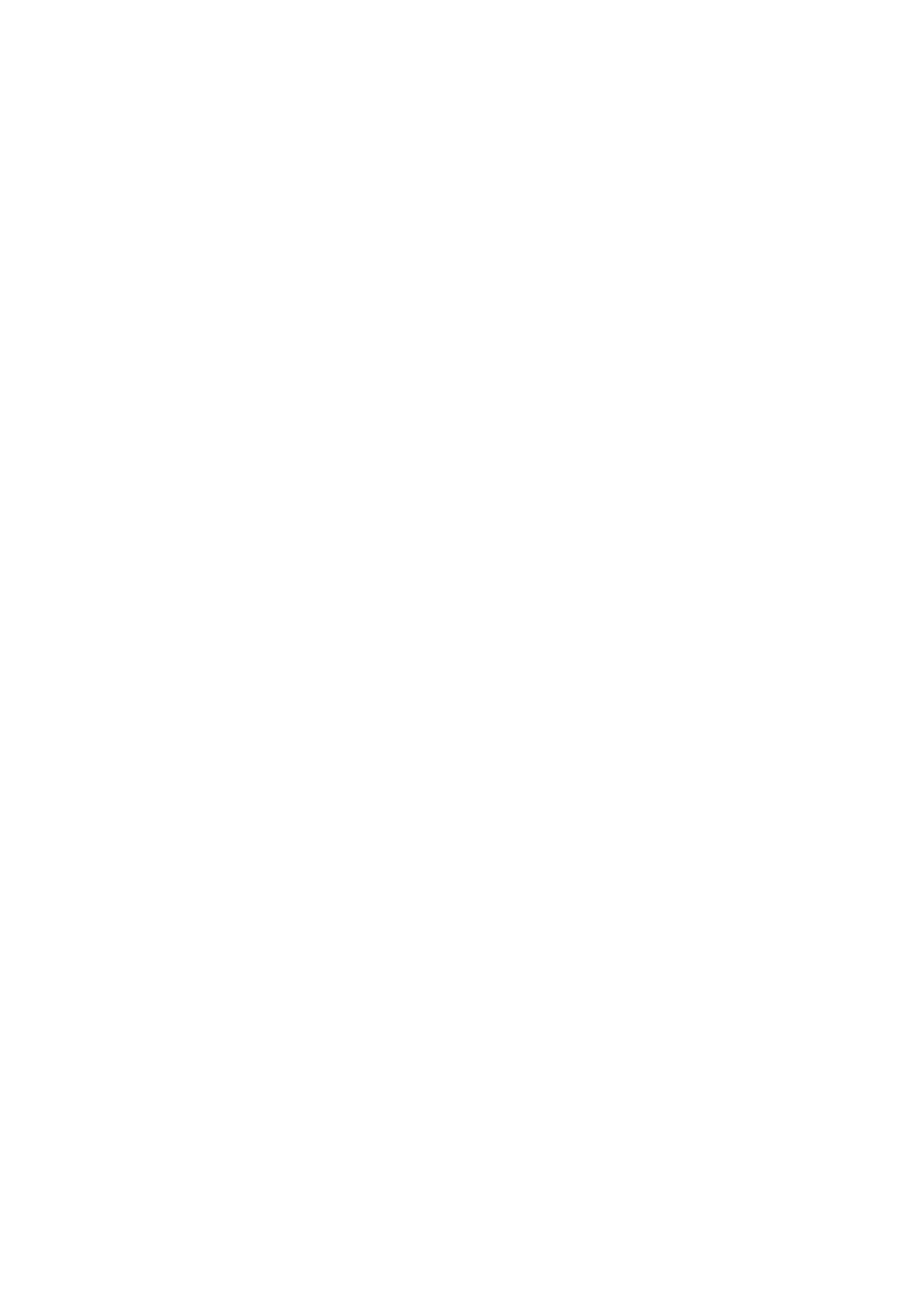#### <span id="page-6-0"></span>**1. INTRODUCTION**

#### **1.1 Background**

 $\overline{a}$ 

In 1997, the Reserve Bank of Australia (RBA) issued *Foreign Exchange Settlement Practices in Australia*, a study based on a survey of the major participants in the Australian foreign exchange market. The RBA's study aimed to assess the extent of foreign exchange settlement risk in Australia and how Australian banks'<sup>1</sup> management of this risk compared to overseas banks. That study was also partly in response to a study by the central banks of the Group of Ten  $(G10)$  countries<sup>2</sup>, the results of which were published by the Committee on Payment and Settlement Systems (CPSS) of the Bank for International Settlements (BIS) in March 1996.

At the time it released its report, the RBA undertook to conduct a follow-up survey to monitor progress in managing and reducing foreign exchange settlement risk. That survey was conducted in October 1998 and is the basis of this report. Similarly, the CPSS assessed individual bank, industry and central bank progress in reducing settlement risk in the G10 countries in its *Reducing Foreign Exchange Settlement Risk: A Progress Report*, issued in 1998.

#### **1.2 Main findings of the 1997 survey**

The 1997 RBA survey found that banks in Australia faced foreign exchange settlement risks similar to those in the G10 countries. This risk has two components: the value at risk and the length of time that banks are exposed to the risk. The banks surveyed made foreign exchange payments for their own account worth, on average, just over \$A120 billion each business day during April 1997. This reflected Australia's position as the world's ninth largest foreign exchange market<sup>3</sup>, but of particular concern was the length of time that Australia's banks were exposed to risk. Exposures lasting in excess of 24 hours were the norm, which allowed exposures from one day to accumulate with those of the next. For many currency pairs, the period of exposure lasted for over three business days. The reconciliation practices adopted by many of the banks surveyed fell far short of international best practice.

<sup>1</sup> The term "banks" is used in the remainder of this report as shorthand for authorised foreign exchange dealers. While not all Australian banks are foreign exchange dealers and not all foreign exchange dealers are banks, the bulk, by value, of foreign exchange dealing in Australia is undertaken and settled by banks. It should be noted though, that both bank and non-bank foreign exchange dealers were represented in the two surveys conducted by the RBA.

<sup>2</sup> The Group of Ten countries are Belgium, Canada, France, Germany, Italy, Japan, the Netherlands, Sweden, Switzerland, the United Kingdom and the United States.

<sup>3</sup> According to the latest BIS survey of activity in global foreign exchange markets, which was conducted in April 1998, the Australian market ranked ninth in terms of global turnover, while the AUD was the eighth most actively traded currency. Both of these rankings are unchanged from April 1995 when the previous BIS survey was conducted. However, the AUD's ranking has increased slightly since 1998. The recently introduced euro replaced the Deutsche mark and the French franc which were both higher placed than the AUD.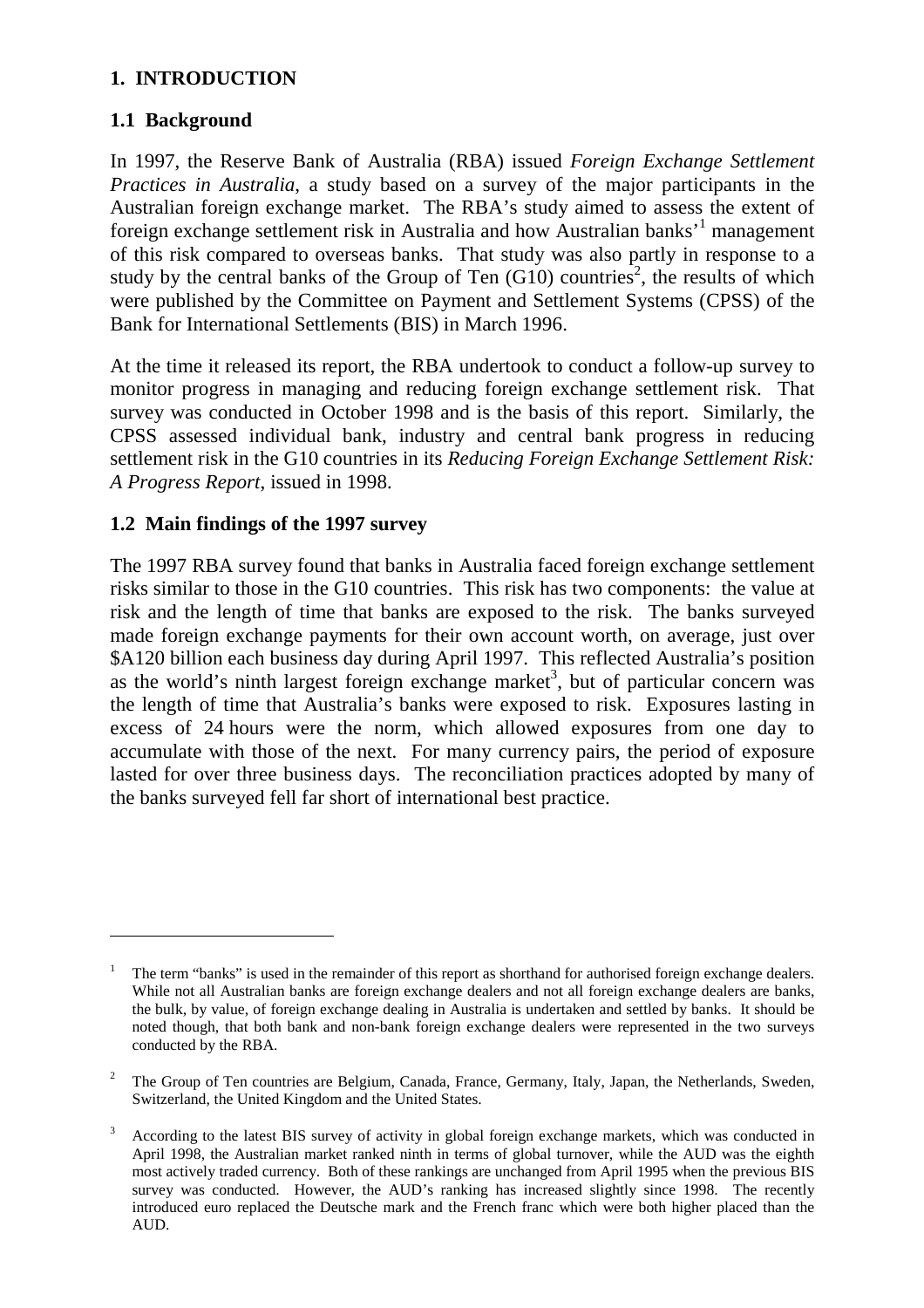#### **1.3 Objectives of the 1998 RBA survey**

The second survey provided the basis for assessing:

- the extent of progress by Australian banks in managing foreign exchange settlement risk;
- how progress compared with that in the G10 countries; and
- what further steps are needed to ensure that participants in the Australian market are operating at international best practice in managing their foreign exchange settlement exposures.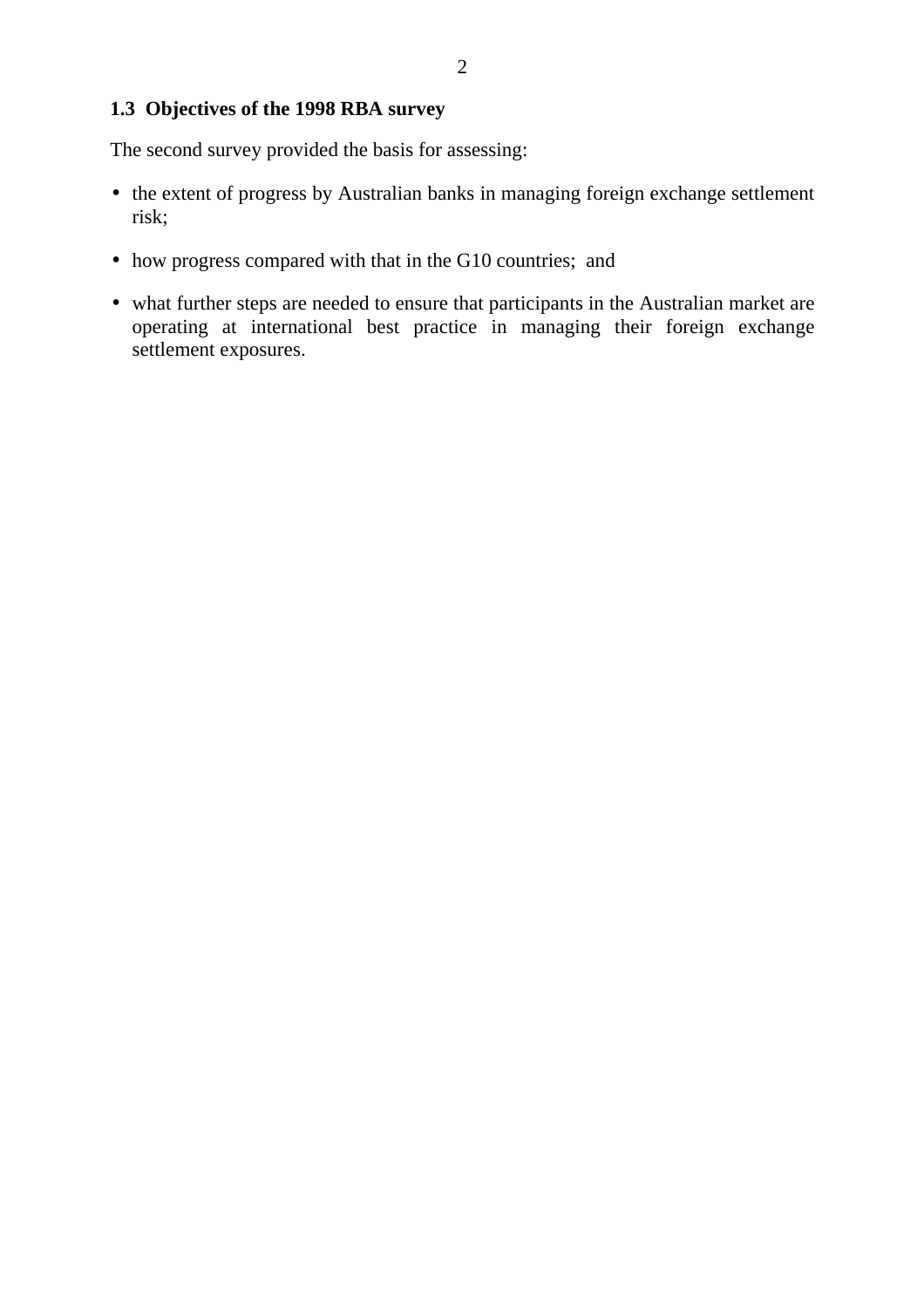#### <span id="page-8-0"></span>**2. METHODOLOGY**

## **2.1 Definition**

Foreign exchange settlement exposure is defined as:

*A bank's actual exposure - the amount at risk - when settling a foreign exchange trade equals the full amount of the currency purchased and lasts from the time a payment instruction for the currency sold can no longer be cancelled unilaterally until the time the currency purchased is received with finality.*<sup>4</sup>

The definition addresses only the *size* and *duration* of the credit exposure that can arise during the foreign exchange settlement process. It says nothing about the *probability* of an actual loss.

A standard methodology for measuring this risk used in both surveys is described in *Annex A*.

#### **2.2 Location of foreign exchange settlement exposure**

This study focuses on those foreign exchange transactions where the settlement risk is borne in Australia. It captures all the AUD and foreign currency payments/receipts on the Australian books of banks. It does not capture the AUD related payments/receipts settled by Australian banks acting as correspondent (agent) for banks recording the transaction on books outside Australia. Thus, the settlement risk arising from a transaction undertaken by the London office of a bank but written on the Australian books is borne by the Australian entity and therefore included in this study. On the other hand, the settlement risk arising from the AUD leg of a transaction on the New York books of a bank but settled by an Australian correspondent is borne by the New York entity, not the correspondent, and is not captured by this study.

#### **2.3 Comparing 1998 and 1997 results**

In the 1997 survey, only data on gross flows (i.e. before netting) was sought. While some banks had netting arrangements in place, the legal position in Australia at that time was uncertain. Netting arrangements in Australia have since been given legal certainty by the *Payment Systems and Netting Act 1998*. Accordingly, the 1998 survey (see *Annex B*) sought data on settled foreign exchange transactions, both on a gross basis (i.e. before netting) and on an amount settled basis (i.e. after netting under bilateral netting arrangements).

#### **2.3.1 Sample selection**

The 1998 survey was of 21 banks. The sample consisted of the same banks as in 1997 with three omissions which have respectively withdrawn from the Australian market, merged and commenced booking business in another jurisdiction. As the three banks were relatively small players in the Australian foreign exchange market, their absence from the 1998 survey does not materially affect comparisons with the 1997 results.

<sup>4</sup> BIS (1996), *Settlement Risk in Foreign Exchange Transactions*, p.8.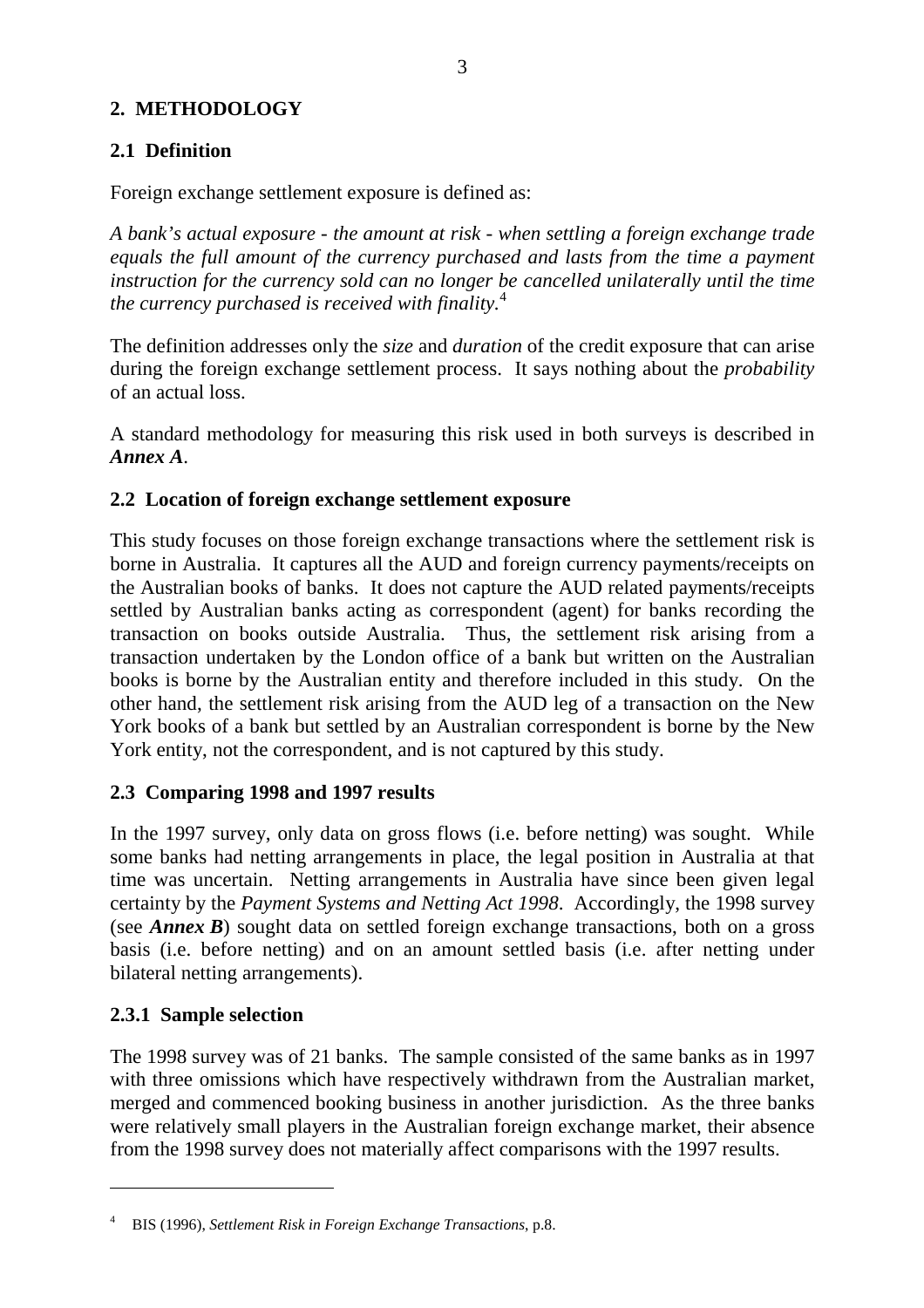The 21 banks surveyed accounted for some 90 per cent of local market turnover. *Annex C* has a complete list of respondents.

While it was the RBA's intention, in the interests of consistency, to conduct the 1998 survey during April, the same month as the 1997 survey, this was not practical. Given the pressures on banks associated with the introduction of RTGS and the reporting burden associated with the April 1998 BIS triennial survey of foreign exchange turnover, it was decided to delay the survey until October 1998. Banks' regular reporting of foreign exchange turnover suggests no significant seasonality between April and October.

#### **2.3.2 Data collection**

The 1998 survey sought quantitative and qualitative information on foreign exchange settlement practices. It closely mirrors the survey conducted by the G10 central banks during October/November 1997.

There were several changes in the design of the 1998 survey reflecting the introduction of RTGS and the passing of the *Payment Systems and Netting Act 1998*. Information on multilateral netting was sought, but subsequent to the survey the services of the sole remaining multilateral netting scheme, the Exchange Clearing House Limited (ECHO), were suspended.

#### **2.4 Caveat**

Despite participation in the previous survey, several respondents again experienced difficulties in completing the survey. As in 1997, the RBA held follow-up discussions with several respondents in order to correct obvious errors or omissions and to clarify some responses. This error-checking process delayed the release of this report.

Despite this follow-up process, the RBA remains sceptical about elements of the quantitative data supplied by some banks. This was also the case with the 1997 survey. However, it believes that the information detailed in this report is a fairly accurate representation of the settlement practices of the broad Australian market.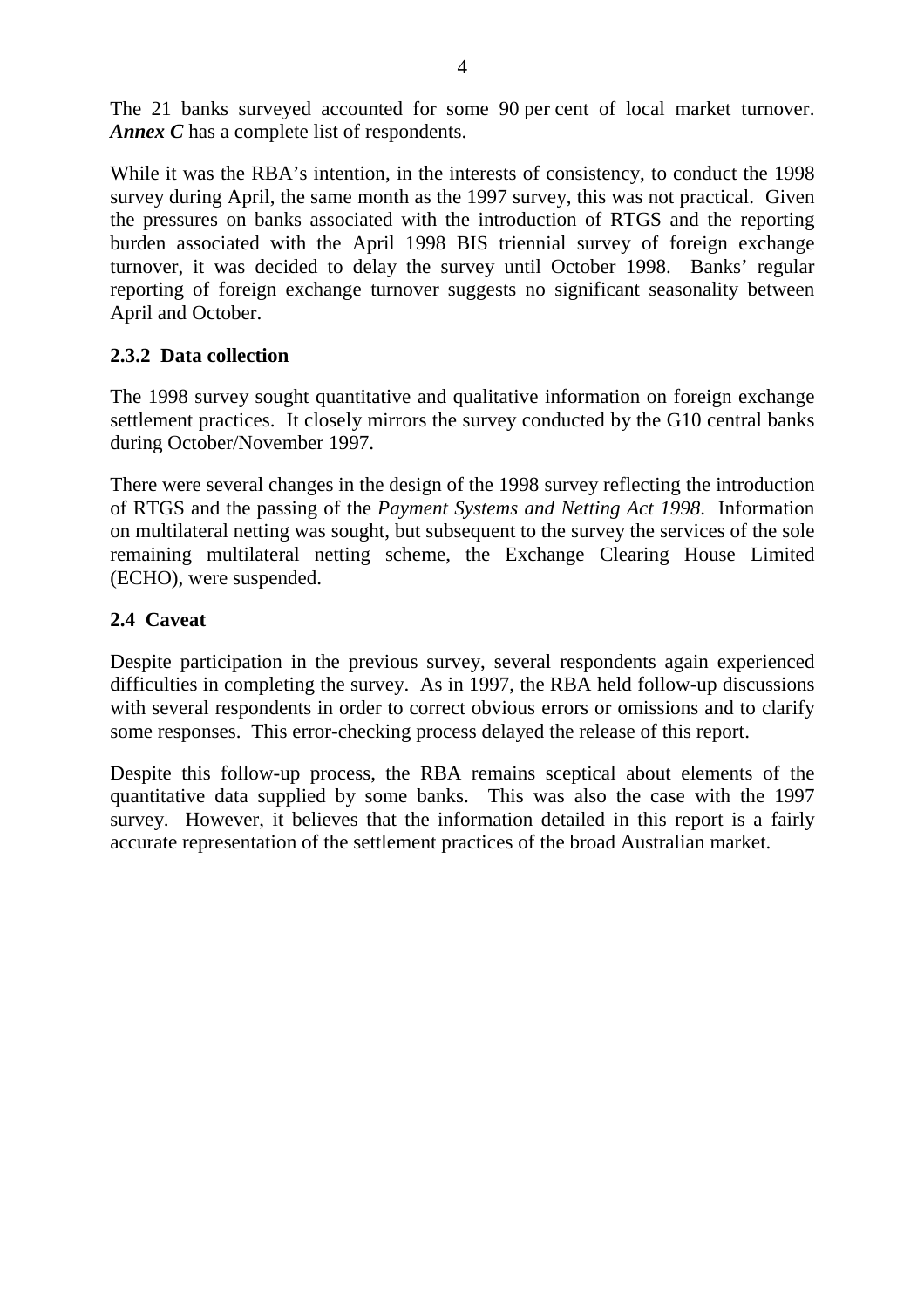#### <span id="page-10-0"></span>**3. SETTLEMENT PRACTICES IN THE AUSTRALIAN FOREIGN EXCHANGE MARKET**

#### **3.1 Currencies**

During October 1998, banks participating in the survey reported foreign exchange settlements in 44 currencies.<sup>5</sup> A complete list of currencies, together with the number of traders per currency, can be found in *Annex D* of this report. All respondents indicated that they had settled transactions in AUD, USD, JPY, CAD, DEM and GBP, while only a few respondents had not settled transactions in CHF, FRF, HKD and NZD. The rankings of the currencies were largely unchanged from 1997, especially amongst the major traded currencies.

When measured in terms of value, USD and AUD settlements again dominated, accounting for roughly three quarters of all foreign exchange activity in Australia.<sup>6</sup> The USD represented around half of total payments and receipts, indicating that it is on one side of virtually all foreign exchange transactions where the settlement risk is borne in Australia. When settlements in JPY, DEM, GBP and NZD are added to those in USD and AUD, these six currencies accounted for over 95 per cent of the value for the month, the same result as in the 1997 survey.

While the average daily values of transactions in all other currencies were much smaller than those recorded for the six most actively traded currencies, the value of an individual transaction in one of these currencies, on any given day, could be large. Thus it should not be assumed that foreign exchange settlement risk is only an issue for actively traded currencies.

#### **3.2 Settlement methods**

Foreign currency payments and receipts were made principally through the use of a nostro account held with another (i.e. unrelated) bank (*Annex D*). Some Australian banks also used a parent or subsidiary to settle foreign currency transactions. Most survey respondents directly settled AUD transactions. These were essentially the same findings in 1997.

#### **3.3 Duration of exposures**

#### **3.3.1 Introduction**

 $\overline{a}$ 

The duration of foreign exchange settlement exposure - i.e. the time during which the bank is at risk - lasts from when the sold currency can no longer be cancelled

<sup>&</sup>lt;sup>5</sup> This is down 7 from the 51 currencies settled in April 1997, but the decline is not material as some minor currencies are only settled by Australian banks infrequently.

<sup>&</sup>lt;sup>6</sup> The survey asked for all foreign exchange settlements to be reported in terms of the original contracted currency. In order to aggregate these amounts, they were converted into a base currency, the AUD, at the average exchange rate prevailing for the month of October. Strictly, such conversions should have been made at the exchange rate applying at the time each individual transaction was entered into, but that would have been a very onerous task for the respondents. Given the relative stability of most currencies during the survey period, the RBA does not believe that the methodology adopted leads to a material difference in the analysis.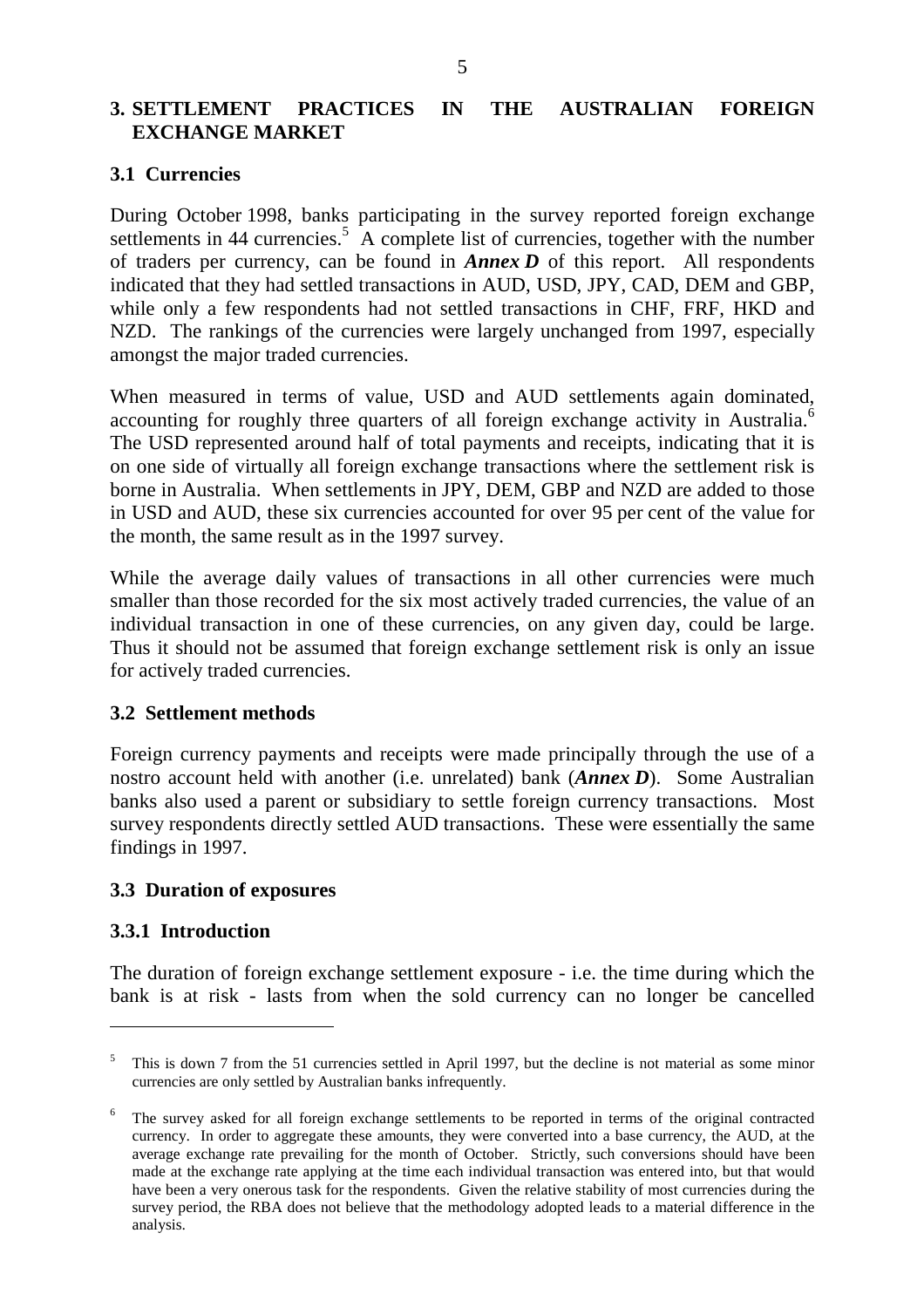*unilaterally* until the time when the receipt of the bought currency is confirmed *with finality* (or has been identified as failed). A bank therefore has two avenues open to it in order to reduce the duration of the exposure:

- it can extend the period during which it can unilaterally cancel the instruction to deliver the sold currency; and/or
- it can reduce the period during which it confirms that the bought currency has been received with finality, or that it did not receive the bought currency from its counterparty.

The RBA's 1997 report calculated the duration of settlement risk for the industry as the difference between the average cancellation time and the average reconciliation time (both weighted by value). That provided a benchmark against which the results of subsequent surveys could be measured. This report also uses that measure. However, the results of the two surveys have highlighted that weighted averages frequently mask what is happening in individual banks - one large bank may, for example, distort the picture of what is happening in the industry more broadly. The current report thus describes the experience of the individual banks, although for confidentiality reasons they have not been identified.

The analysis concentrates on the USD, AUD and, to a lesser extent, JPY. These three currencies accounted for over 80 per cent of settlements during October. A listing of industry-weighted average cancellation and reconciliation times for all currencies settled by Australian banks during October can be found in *Annex E*, along with summary statistics illustrating the degree of variation in the results.

#### **3.3.2 The data**

In framing the 1997 survey, considerable effort was made to ensure consistency of responses between banks. The subsequent analysis, though, cast doubt as to whether this had been achieved, including in the reporting of cancellation and reconciliation times. Consequently the issue of consistency was at the forefront when the 1998 survey was prepared. Again though, the RBA is far from confident that the basis of the various banks' reporting of their cancellation and reconciliation times is consistent.

The RBA has identified a number of reasons behind the differences in reporting:

- a poor understanding within some reporting banks of the issues;
- a poor understanding of the issues by overseas correspondent banks which were requested by their Australian principals to provide data for the survey;
- inadequately documented agreements establishing correspondent arrangements; and
- different interpretations amongst the reporting banks as to when receipts are reconciled and fails identified. There were two aspects to this. First, the accounting systems for banks, especially the larger banks, can be quite complex and contain a number of layers of accounts. One bank may consider the reconciliation of foreign exchange receipts complete on the basis of reconciling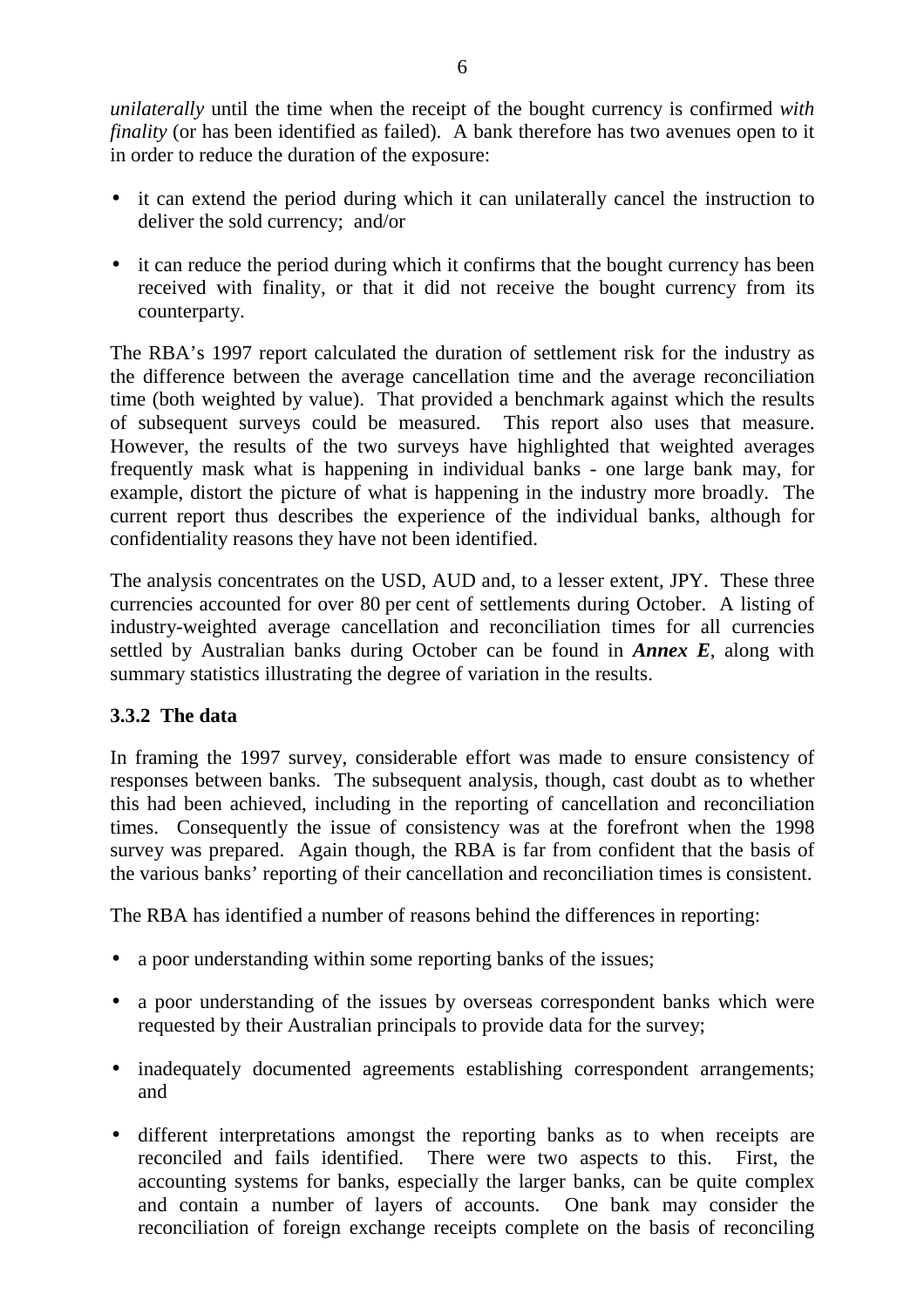one account, while another may not consider it complete until a full reconciliation of all affected accounts has been undertaken. The second aspect relates to banks' internal processes to identify discrepancies and to determine that it has "identified final and failed receipts of bought currencies".

Consideration was given to inviting all the participants in the survey to review their responses in the light of industry aggregates. In fact, during discussions some banks requested this. The decision taken by the RBA, however, was to assume that the original survey responses represented each bank's understanding of foreign exchange settlement risk. Consequently, variations in cancellation and reconciliation times reflected not only that individual banks had different durations of risk for the same currencies, but also that different banks had different understandings of the risk.

#### **3.3.3 Cancellation times**

The operating hours of the respective payments systems set the broad parameters for the cancellation of payments. Ideally it should not be necessary for the cancellation deadline to be any earlier than the opening of the relevant payments system.<sup>7</sup> The second parameter is the close of the relevant payments system. By then, the paying bank has either delivered the local currency or has failed to do so. The later the cancellation deadline, the shorter the duration of the settlement risk. At first glance then, the ideal cancellation deadline would be just before the close of the payments system.

But there are times when removing risk from one part of the financial system simply adds risk to another part without any reduction in risk overall. That could be the consequence of moving all foreign exchange related payments to late in the day, especially in an RTGS system. In Australia around half, by value, of AUD payments made each day are related to foreign exchange transactions. These payments are not made in isolation from domestic payments. For example, a foreign exchange related payment may fund the purchase of domestic securities. Therefore, to unilaterally move all AUD foreign exchange related payments to late in the day (to reduce the duration of foreign exchange settlement risk) could disrupt the redistribution of liquidity in the domestic payments system and increase the danger of system gridlock.

There are, nonetheless, steps banks may be able to take to achieve later cancellation times. Banks making payments, either as principal or correspondent, should examine whether their own internal systems can be improved, including to enable the cancellation of a payment without disrupting other payments due to be made. Improved correspondent relationships could include cancellation deadlines - possibly stipulating a time up to which the ability to cancel is guaranteed followed by a (later) "best efforts time". Few Australian banks have legally enforceable agreements with their correspondents for cancelling payments. Although somewhat surprising, such an outcome is consistent with the experience in the G10 countries.

<sup>7</sup> This is the "reference cancellation deadline" used in the two CPSS surveys.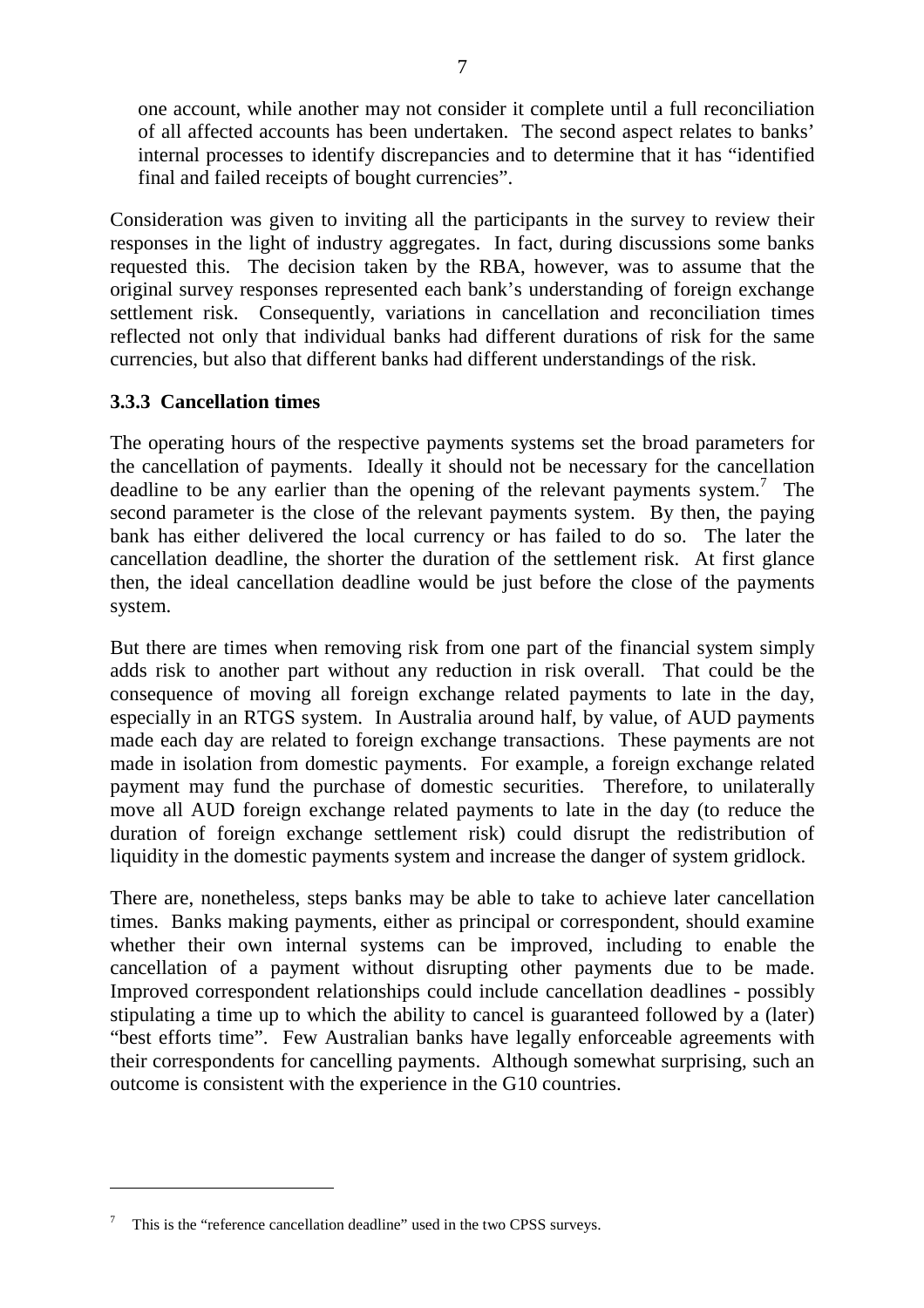#### **3.3.4 Presenting the data**

The following sections include graphical presentations of some of the survey data. The *x* axis represents time, with 09.00 being 9 am on settlement date, V. A continuous, rather than a 24 hour, clock is used so that  $36.00$  is midday on V+1. The vertical lines show the opening (closing) time of the local payments system and the weighted average<sup>8</sup> cancellation (reconciliation) times reported in the 1997 and 1998 surveys. The actual cancellation and reconciliation times for each bank surveyed are represented by a light circle for 1997 and a dark square for 1998. As noted earlier, individual banks are not identified and their positions on the various diagrams vary.

#### **3.3.5 AUD cancellation times**

Diagram 1 shows the 1998 weighted average AUD cancellation time is slightly earlier in the day, thus marginally increasing the period at risk. This is largely the result of a small number of banks moving their cancellation deadlines from late in the day, under the net deferred settlement system through which high value payments were settled in April 1997, to earlier in the day under the RTGS system. Importantly though, from a risk reduction perspective, with only a few quite small exceptions (in terms of time) all banks surveyed had a cancellation deadline for foreign exchange related AUD payments after the opening of the payments system.



<sup>8</sup> The weights applied to the 1997 numbers were derived from the gross value of payments and receipts, whereas the 1998 times were weighted using the netted values which had been collected for the first time. Netted values better reflect the amounts at risk, although the weighted average times derived from the netted amounts are little different to the weighted average times derived from gross amounts.

<sup>9</sup> Refer to Sections 3.3.2 and 3.3.4.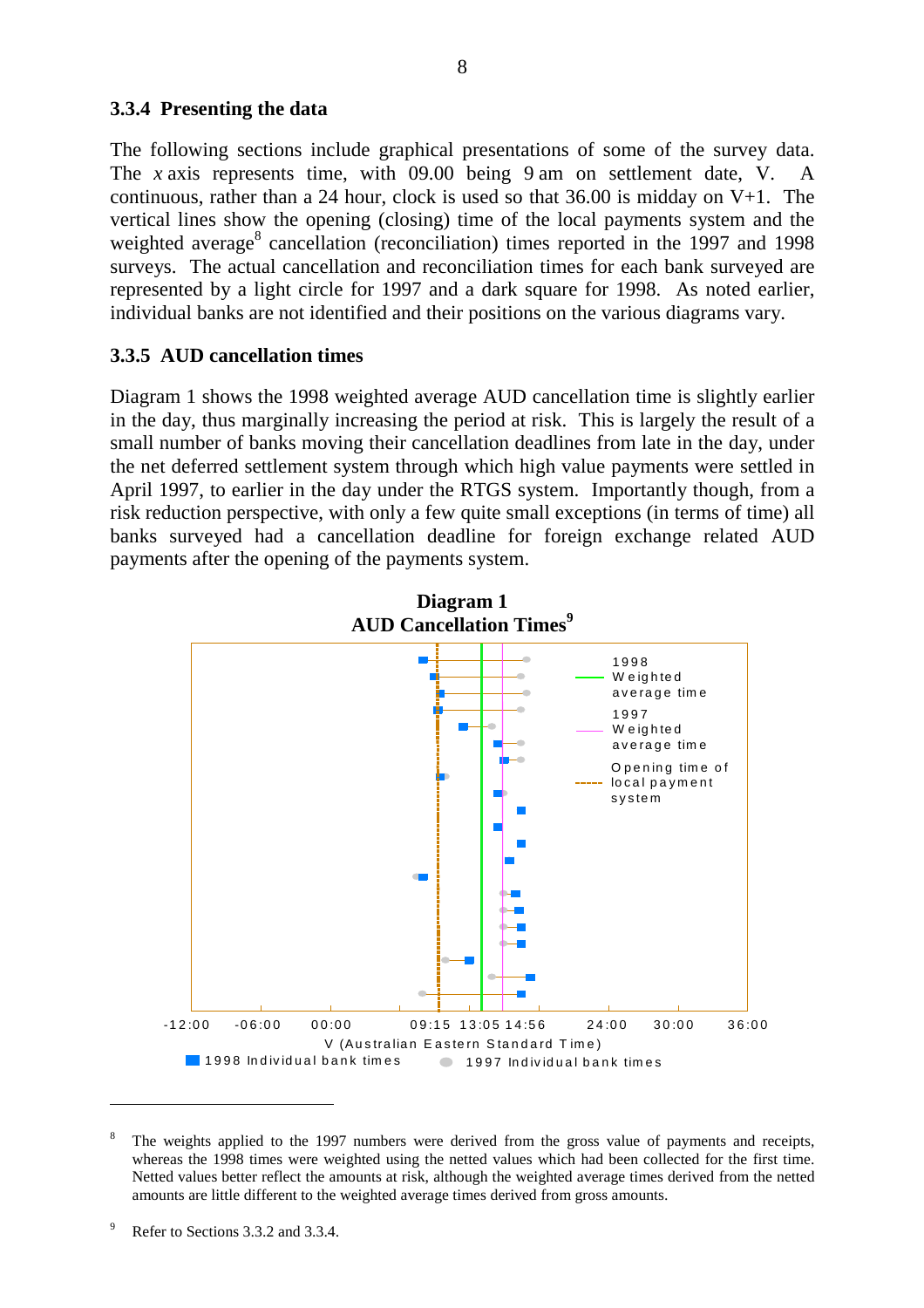#### **3.3.6 USD cancellation times**

In Diagram 2, it can be seen that most banks are able to cancel payments quite some time after the US payments systems' opening times. That is, at least partly, because while the US payments systems (both Fedwire and CHIPS) open at 00.30 local time, few payments are made before 09.00. (The early opening was introduced as part of a strategy to achieve overlap between payments systems in various countries.)



\* By the time of the second survey, the opening times of the two main interbank funds transfer systems (Fedwire and CHIPS) had been brought forward to 00.30.

# In the last week of October 1998, daylight saving commenced in Australia but ended in the USA. This does not materially affect the results because cancellation times are essentially unchanged during daylight saving.

The weighted average cancellation time for USD settlements is also a little earlier than was the case with the 1997 survey. But the diagram also shows that the weighted averages mask significant changes between individual banks. Interestingly, at least one of the banks which reported a significantly earlier cancellation time in 1998 than in 1997 did so not because of a change in the arrangements with its correspondent, but because, on reflection, it believed that the later (i.e. 1997) cancellation time could only be achieved on a best efforts basis. The uncertainty implicit in such reporting is a cause for concern. It is important to note that a likely reason why a bank will seek to cancel a foreign exchange related payment is because the counterparty has either not delivered, or is expected to be unable to deliver, the currency on the other side of the transaction. In such times of crisis, it is important that banks and their correspondents have a clear understanding of their contractual arrangements.

 $10$  Refer to footnote 9.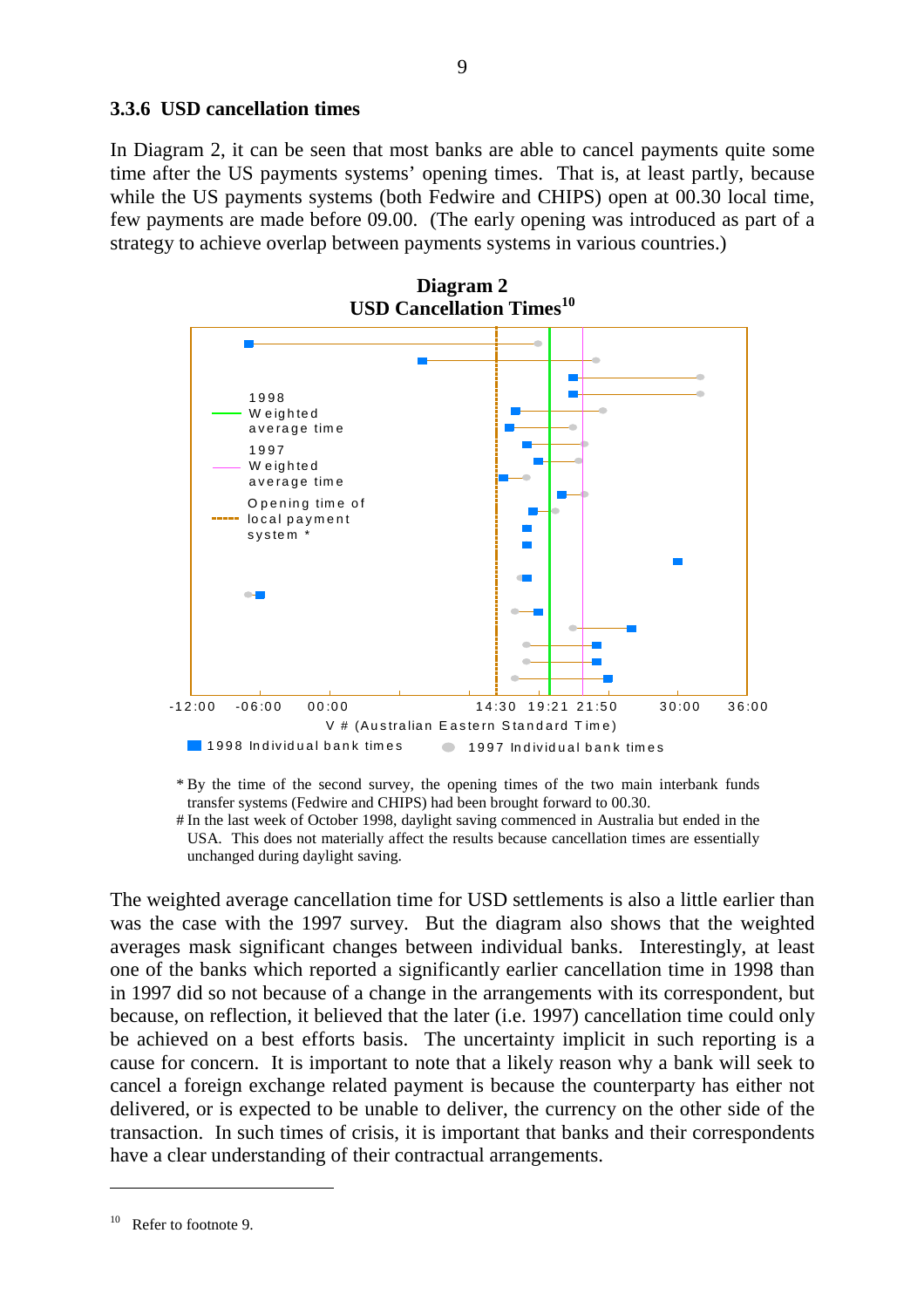Some banks have extended USD cancellation times. For example, a bank reporting one of the earliest cancellation times has since established a 24 hour service to allow cancellation of USD payments up until the opening of the US payments systems. This is a welcome development.

#### **3.3.7 JPY cancellation times**

The weighted average cancellation time for JPY changed very little between the two surveys (Diagram 3).



However, two banks reported much improved (i.e. later) cancellation times, while another two banks reported cancellation times much earlier than was the case in 1997 – in one case a bank adopted a stricter interpretation of the cancellation deadline in 1998, suggesting perhaps that the 1997 time was on a different (i.e. best efforts) basis. Thus, the apparent deterioration in its cancellation time is due not to any actual changes in settlement practices or correspondent arrangements, but to a changed interpretation of the same question over the two surveys.

#### **3.3.8 Reconciliation times**

It is in the area of reconciliation (rather than cancellation times) that Australian banks appear to have the greater scope to reduce the period they are exposed to settlement risk. Banks should seek ways to minimise the period from when a payment is due to be received until they know with certainty that it has been received (or has failed). Where banks are direct participants in the payments system of the currency being

 $11$  Refer to footnote 9.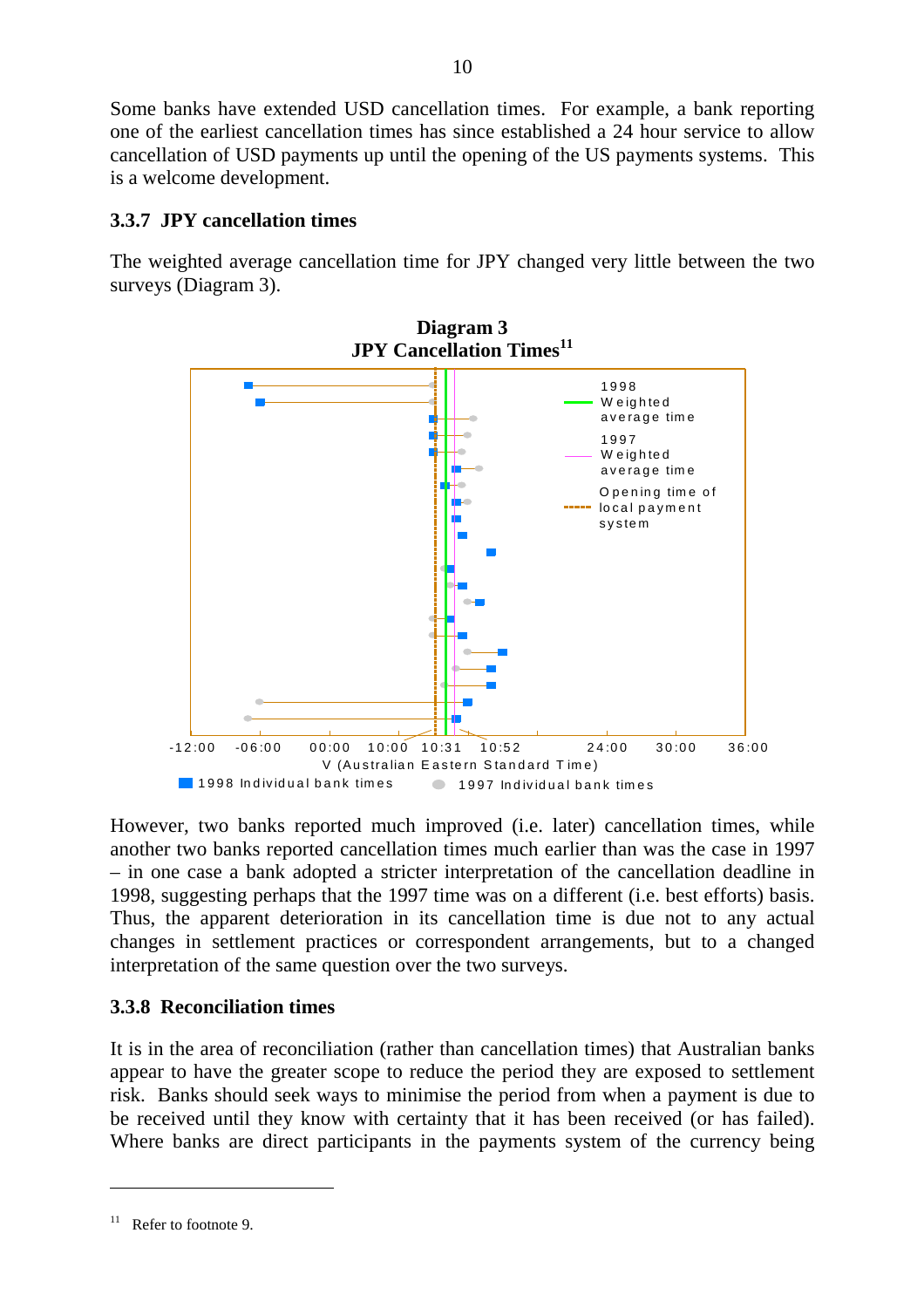received, it is only their own systems that dictate the speed of the reconciliation process. Where correspondents are used, banks should require that nostro statements are forwarded promptly and, ideally, in a format compatible with their own reconciliation systems.

While the front offices of many Australian banks operate over extended hours, possibly involving two or more shifts, the back offices generally operate only during normal business hours. As the receipt of nostro statements is related to the closing time of overseas payments systems, not Australian business hours, there can be quite a delay in reconciling receipts where the nostro statement is received during the Australian night.

#### **3.3.9 AUD reconciliation times**

When high-value payments were settled under Australia's net deferred settlement system, receipt with finality was not achieved until 09.00 on the morning after value date. In practice, many banks commenced their reconciliation of AUD payments soon after the close of the payments system so that they were able to confirm received and failed payments immediately after the 09.00 settlement the next morning.

Under RTGS payments become final as they are made. As shown in Diagram 4, many banks reported that the reconciliation of their AUD payments was complete by the close of the Australian payments system, reflecting internal systems that were able to track payments during the course of the payments day. Typically nostro agents do not prepare intraday statements, so banks using nostro agents must await end-of-day statements before commencing their reconciliations.



**Diagram 4 AUD Reconciliation Times<sup>12</sup>**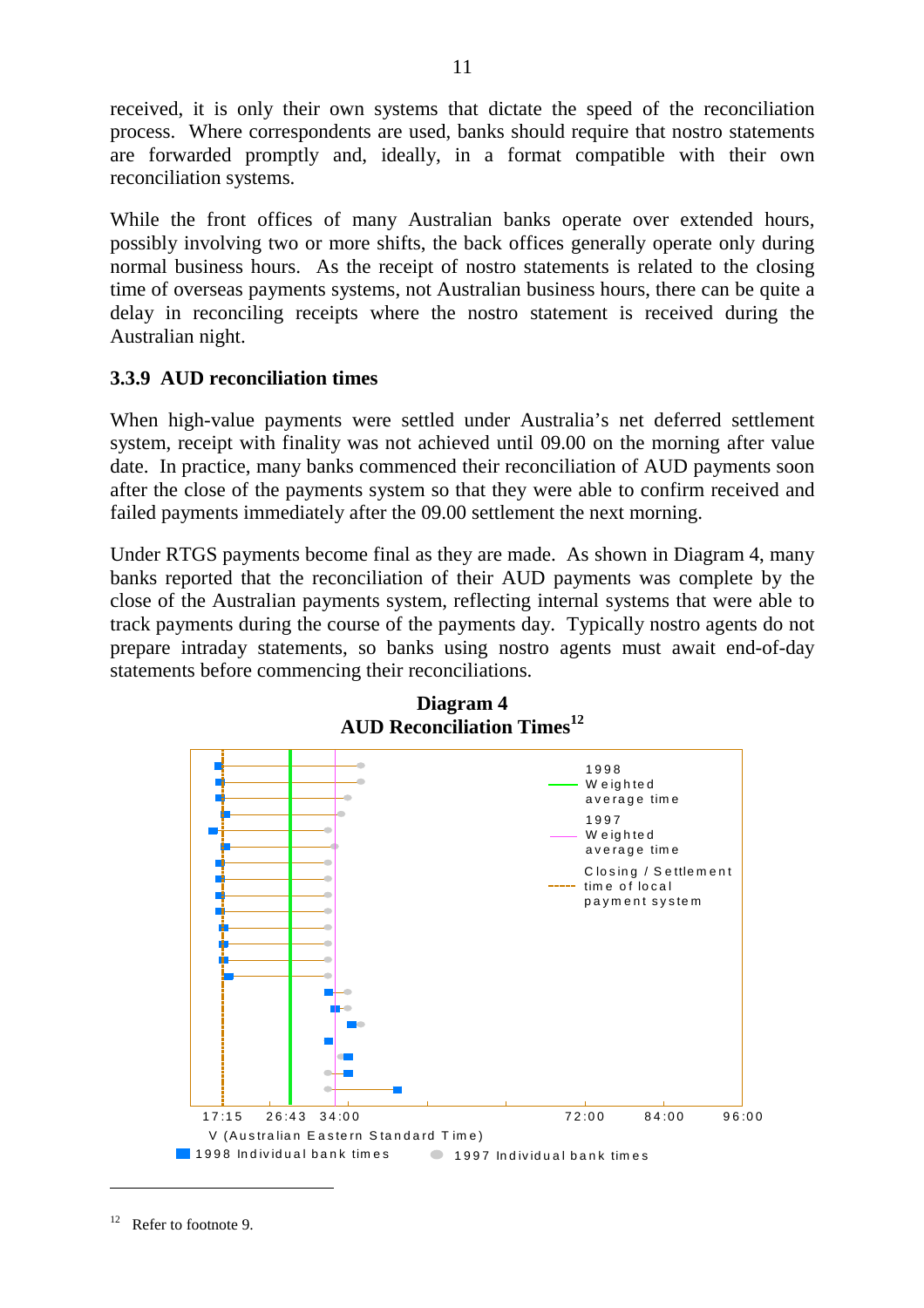Banks that write their global AUD business on their Australian books have found it difficult to track receipts during the course of the day. Further enhancements were required to take full advantage of the benefits of RTGS, from a reconciliation perspective, including for the business written locally.

#### **3.3.10 USD reconciliation times**

The weighted average reconciliation time for the USD also fell significantly; by five hours. However, as Diagram 5 illustrates, this improvement owed more to two banks making very large reductions in reconciliation times, than to an industry wide improvement. For most banks, reconciliation times for the USD were little changed; further reductions should be possible.



<sup>#</sup> In the last week of October 1998, daylight saving commenced in Australia but ended in the USA. This does not materially affect the results because reconciliation times are essentially determined by US time.

<sup>&</sup>lt;sup>13</sup> Refer to footnote 9.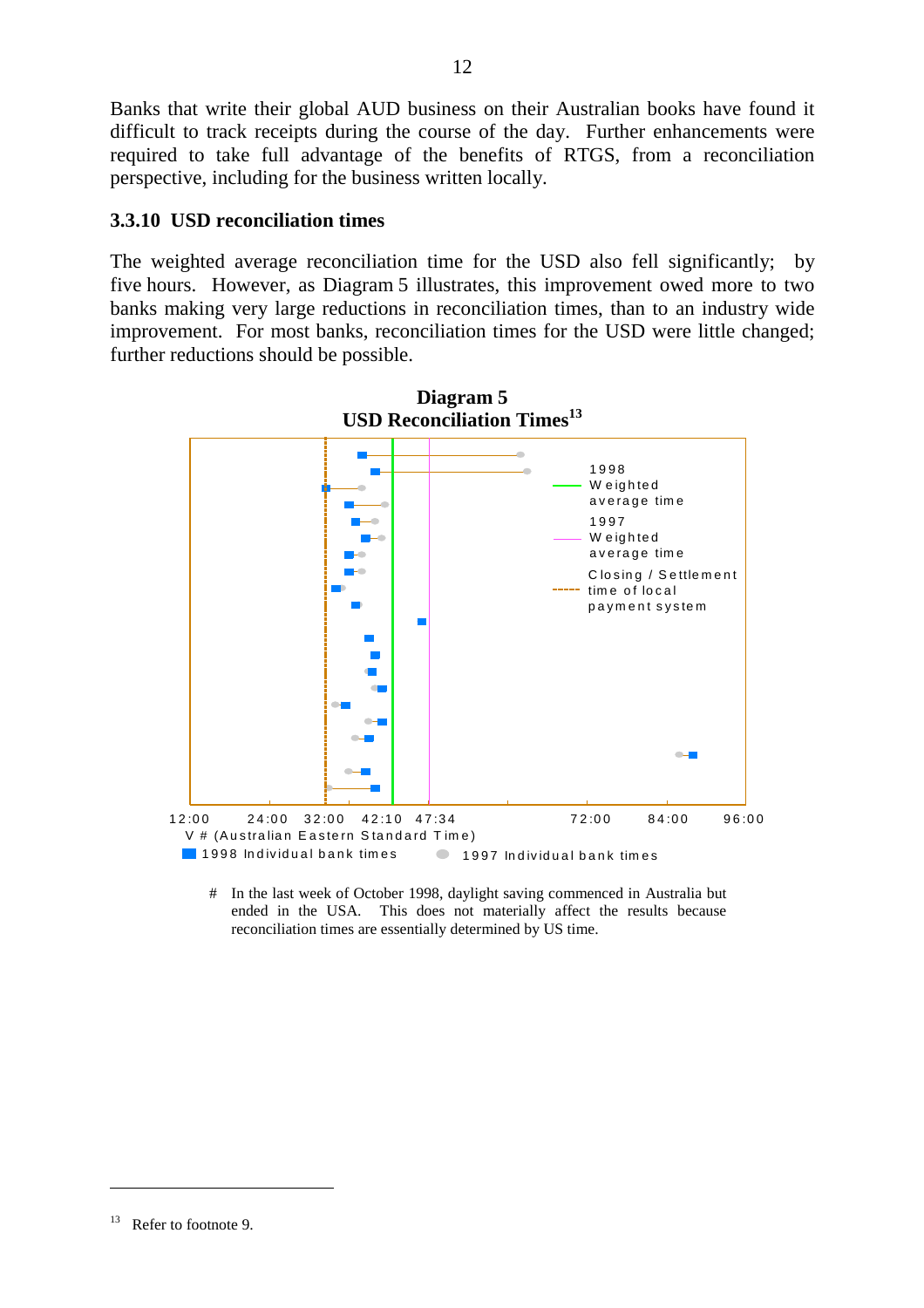#### **3.3.11 JPY reconciliation times**

There was a small reduction in the weighted average JPY reconciliation time (Diagram 6), but it was almost entirely due to one large bank, which previously reconciled a long time after other banks, moving closer to the norm.



The reconciliation of JPY payments is one example where the constraint on significant reductions in times is the operational hours of the back offices of Australian banks. Typically, the nostro statements from JPY correspondents are received late in the Australian evening. While some banks undertake automated matching overnight, the reconciliation is not completed until back office staff commence work the next morning.

#### **3.3.12 AUD sold - USD purchased**

Because the most significant currency pairing in the Australian market is the AUD/USD and because the duration of the risk is longer when it is the USD that is purchased, it is worth examining the changes in times for individual banks for this critical currency pair. Diagram 7 below is a variant of the earlier diagrams and brings together the individual bank data for AUD cancellation times and USD reconciliation times. The *x* axis records elapsed time, not time of day (which was the *x* axis on Diagrams 1 to 6).

<sup>&</sup>lt;sup>14</sup> Refer to footnote 9.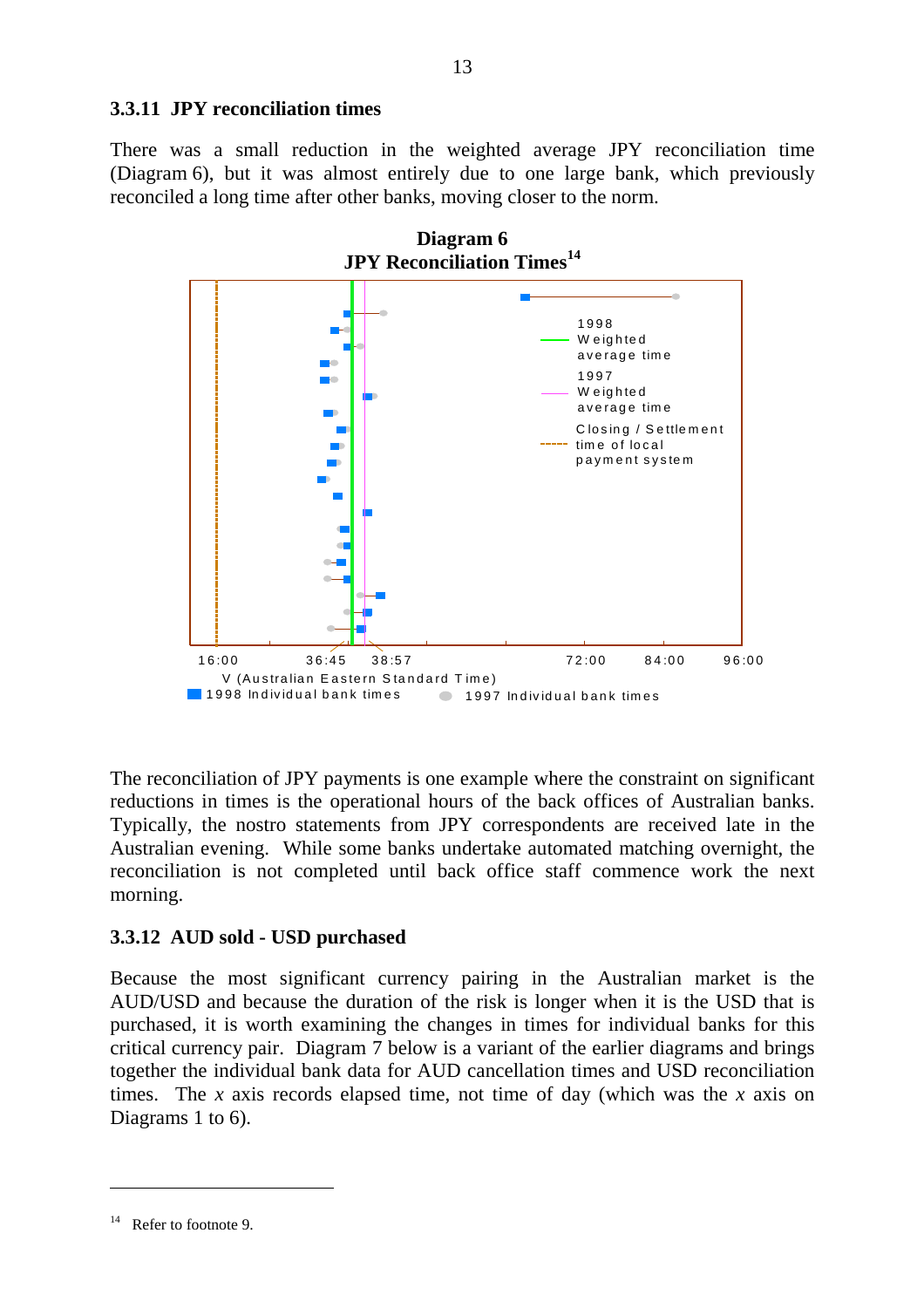

**Diagram 7 Duration of Exposure: AUD Sold – USD Purchased<sup>15</sup>**

While the weighted average duration fell between 1997 and 1998, it can be seen that a significant number of banks reported an increased duration of risk.

#### **3.3.13 USD purchases and sales**

As noted earlier, the USD is on one side of virtually all foreign exchange transactions in the Australian market; the only other currency pairings of note involve trading against the AUD, JPY and DEM.<sup>16</sup> Table 1 shows the results for the more significant currency pairs traded in the Australian market, along with 1997 results. Importantly, the significant variations in the duration of foreign exchange settlement risk, depending on whether a bank is on the bid (buy) or offer (sell) side of the transaction, are again only partly explained by time zone differences.

 $\overline{a}$ 

 $15$  Refer to footnote 9.

<sup>&</sup>lt;sup>16</sup> For further information see 'Survey of Foreign Exchange and OTC Derivatives Turnover', Reserve Bank of Australia Media Release, 29 September 1998, and 'Australian Financial Markets', Reserve Bank of Australia *Bulletin*, March 1999.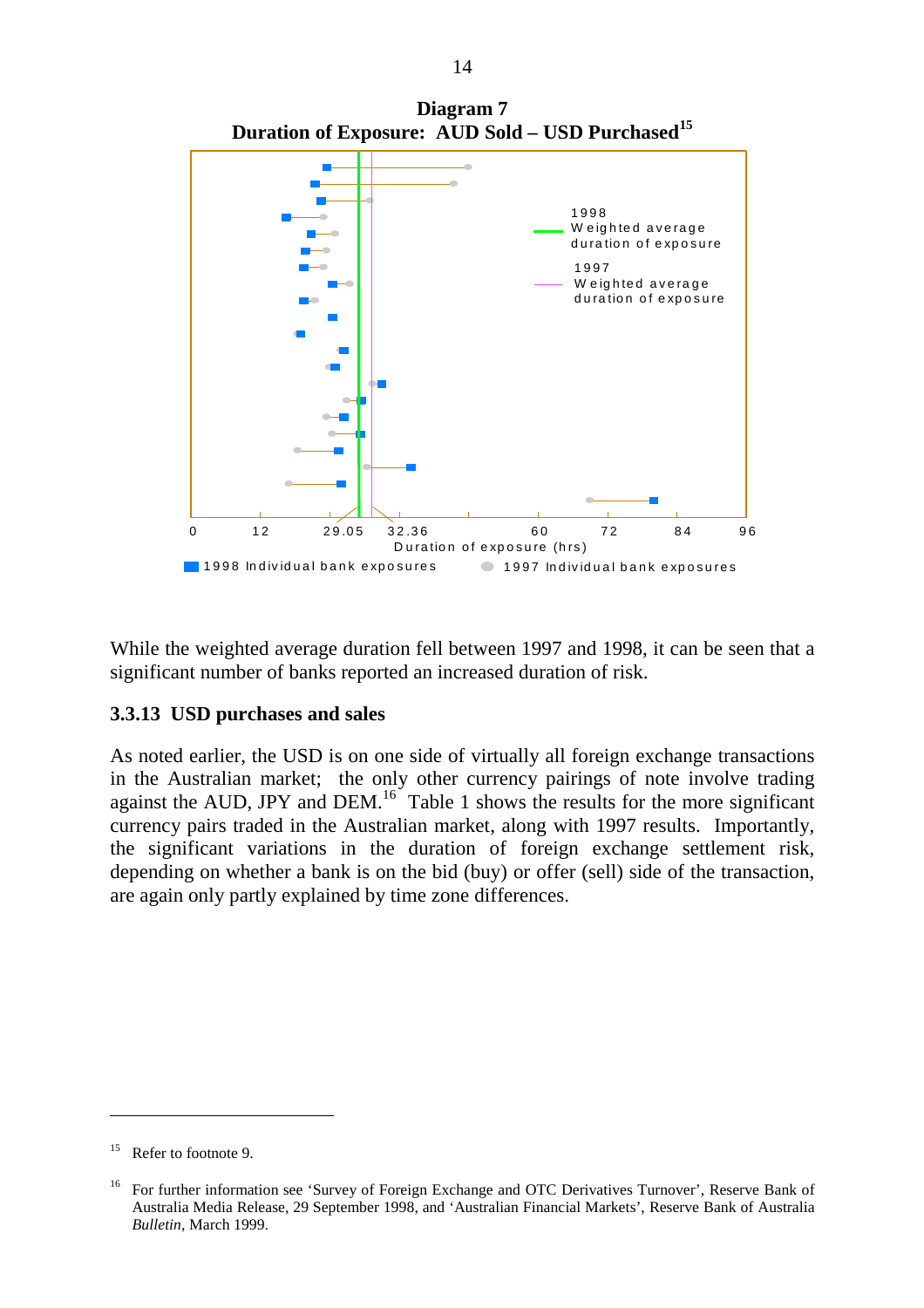**Table 1 Industry weighted average exposure in hours** (April 1997 figures are in brackets)

| Currency pair  | <b>USD</b> bought | <b>USD</b> sold |
|----------------|-------------------|-----------------|
| <b>AUD/USD</b> | 29 (33)           | 7(12)           |
| <b>USD/DEM</b> | 26 (31)           | 18 (22)         |
| USD/JPY        | 32(37)            | 17(17)          |
| NZD/USD        | 33 (37)           | 17(18)          |
| <b>GBP/USD</b> | 25(29)            | 29 (24)         |
| <b>USD/CHF</b> | 27 (32)           | 17(30)          |
| <b>USD/FRF</b> | 27 (32)           | 21(20)          |
| USD/MYR        | 29 (35)           | 14 (27)         |
| USD/SGD        | 31 (36)           | 21(24)          |
| <b>USD/HKD</b> | 31(35)            | 17 (18)         |

Because the United States is in the "last" time zone, the length of foreign exchange settlement risk is generally shorter for transactions where the USD was sold, rather than where the USD was bought. That there is settlement risk in transactions where the USD was sold reflects cancellation and reconciliation practices rather than time zone differences, which work in favour of the bank paying USD (i.e. AUD is received before USD is paid).

There has been a uniform reduction in the duration of settlement risk for the main currency pairs involving USD purchases. However, as was noted earlier, this is almost entirely because two banks (accounting for some 20 per cent of USD receipts) reduced their reconciliation by 24 hours. These banks were outliers in 1997; their current times now match the industry. Apart from these there have been only marginal gains in relation to USD purchases.

For USD sales, the reductions in risk are due to improvements in reconciliation times for the bought currencies. But again for many of the currency pairs, changes from the 1997 survey were not evenly spread amongst the banks. For example, the GBP/USD outcome largely reflected two banks, which together accounted for over half of all GBP receipts, reporting a deterioration in reconciliation times.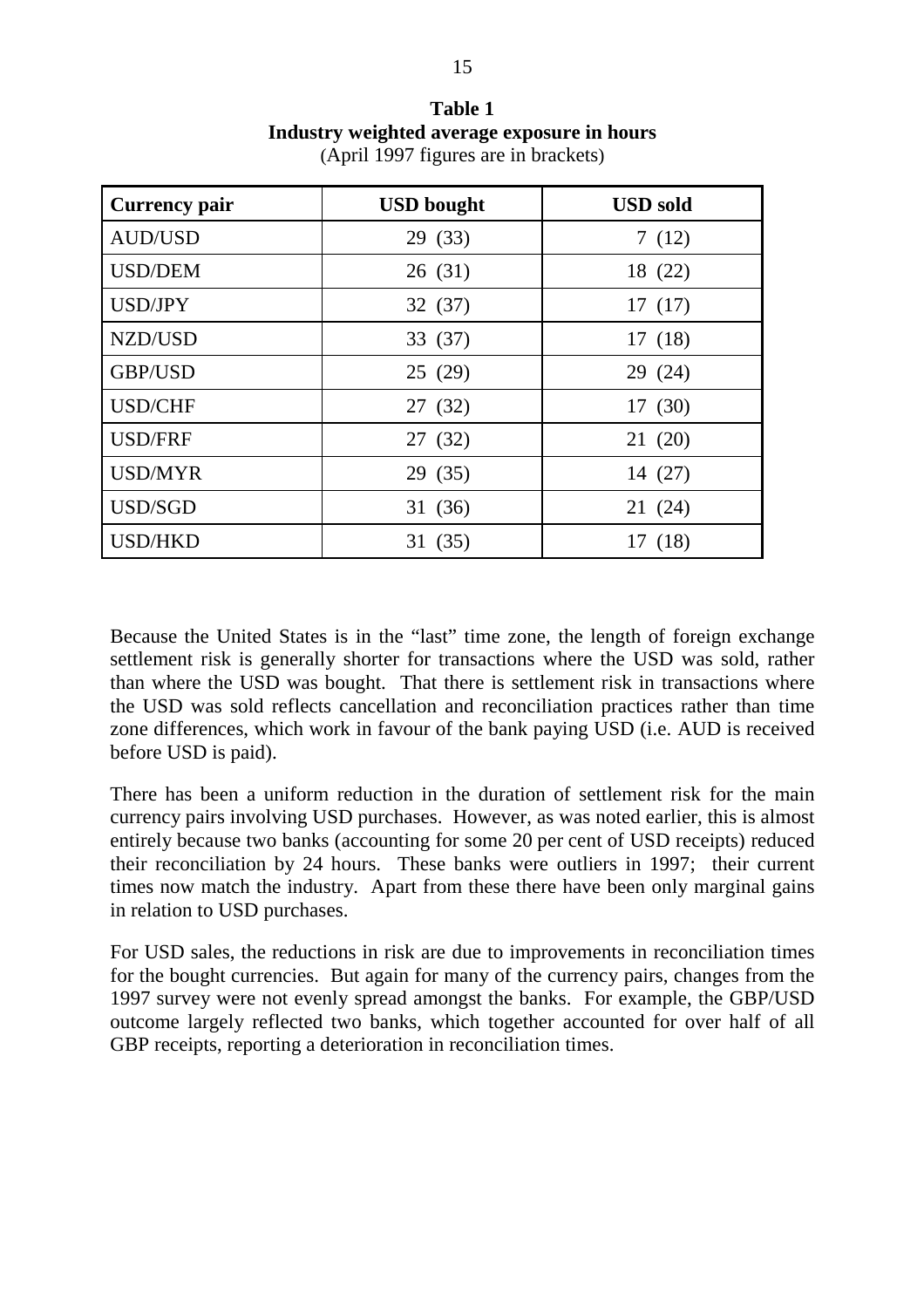#### **3.3.14 AUD purchases and sales**

As noted earlier, the overwhelming majority of foreign exchange transactions in AUD involve the USD on the other side. However, some direct cross-rate trading does occur, albeit in low volumes, against other currencies. Table 2 shows the weighted average time, in hours, that foreign exchange transactions are at risk for the five most actively traded AUD pairs.

| Table 2                                             |  |  |  |  |
|-----------------------------------------------------|--|--|--|--|
| <b>Settlement risk on AUD transactions in hours</b> |  |  |  |  |
| (April 1997 figures are in brackets)                |  |  |  |  |

| Currency pair  | <b>AUD</b> bought | <b>AUD</b> sold |
|----------------|-------------------|-----------------|
| <b>AUD/USD</b> | 7(12)             | 29 (33)         |
| <b>AUD/JPY</b> | 16(23)            | 24 (25)         |
| <b>AUD/DEM</b> | 11(17)            | 24 (30)         |
| <b>AUD/NZD</b> | 18 (24)           | 24 (26)         |
| AUD/GBP        | (16)              | 35(32)          |

The data above makes clear that foreign exchange settlement risk on AUD transactions is much more than a time zone problem. Settlements involving AUD payments against receipts of JPY and NZD are at risk for around 24 hours (virtually unchanged from 1997), despite the small time zone differences that exist between Sydney, Tokyo and Wellington. As in 1997, not one of the respondents to the survey reconciled these payments before the Australian market re-opened next morning, although settlement with finality is achieved during the Australian day or early evening. The extended period of risk for these currencies is thus due not to time zone differences, but to the settlement practices adopted by the banks themselves.

#### **3.3.15 Other currencies**

Table 3 lists the weighted average cancellation and reconciliation times for the main currencies traded in Australia, both for 1997 and for 1998. These 12 currencies collectively accounted for over 99 per cent of the total value of foreign exchange settlements in October 1998.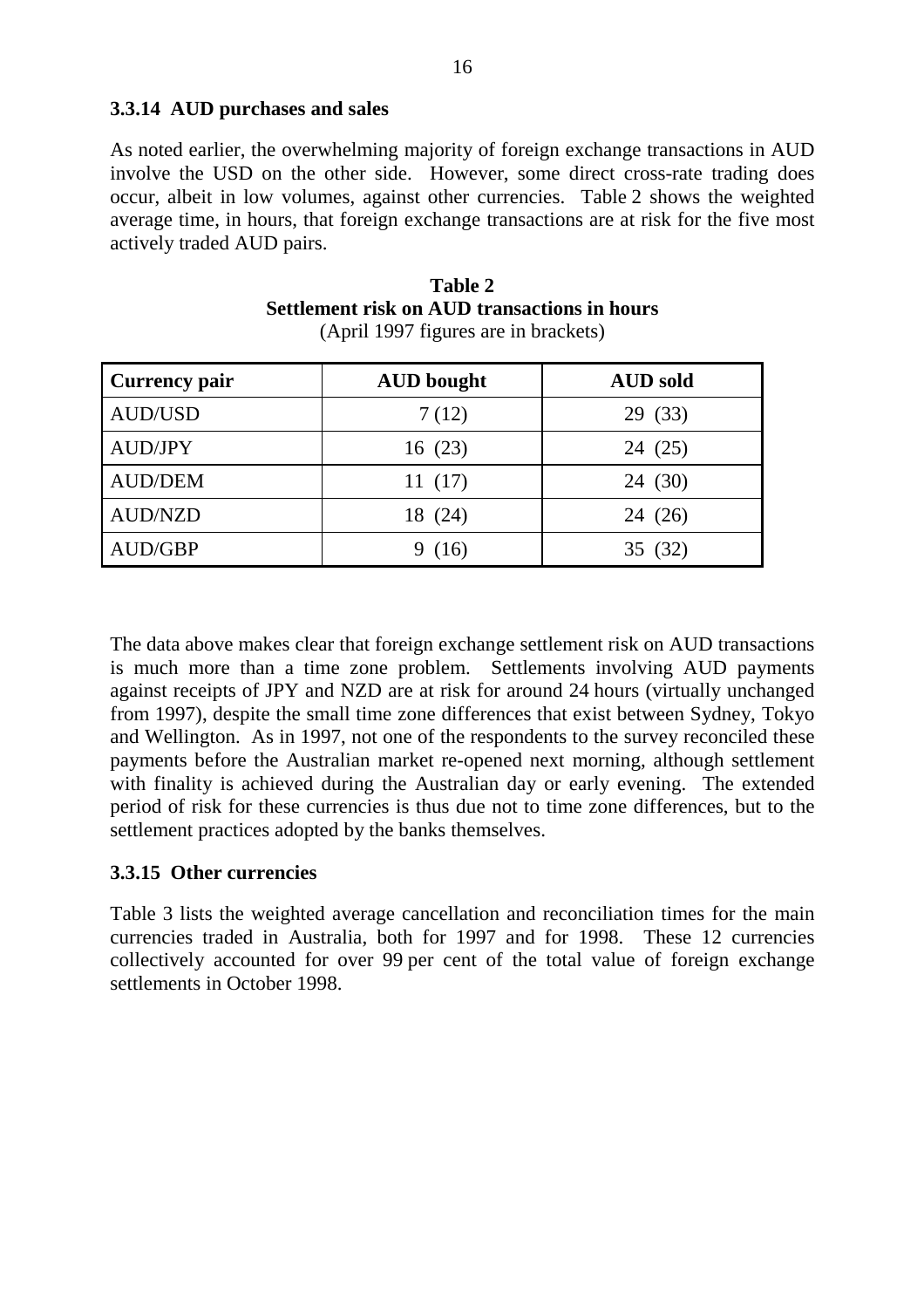|                 |               | 1998 Times      | 1997 Times    |                 | Change#       |                 | <b>Total</b> |
|-----------------|---------------|-----------------|---------------|-----------------|---------------|-----------------|--------------|
| <b>Currency</b> | <b>Cancel</b> | <b>Identify</b> | <b>Cancel</b> | <b>Identify</b> | <b>Cancel</b> | <b>Identify</b> | Gain#        |
| <b>AUD</b>      | 13.1          | 26.7            | 14.9          | 34.0            | $-1.9$        | $-7.3$          | 5.4          |
| <b>CAD</b>      | 18.7          | 43.9            | 21.0          | 54.5            | $-2.2$        | $-10.6$         | 8.4          |
| <b>CHF</b>      | 14.9          | 36.1            | 15.5          | 51.5            | $-0.7$        | $-15.4$         | 14.8         |
| <b>DEM</b>      | 15.8          | 36.9            | 16.7          | 43.7            | $-1.0$        | $-6.8$          | 5.9          |
| <b>ECU</b>      | 14.9          | 53.9            | 22.3          | 43.1            | $-7.4$        | 10.8            | $-18.2$      |
| <b>FRF</b>      | 15.1          | 40.0            | 15.2          | 41.7            | $-0.1$        | $-1.7$          | 1.6          |
| <b>GBP</b>      | 17.2          | 48.0            | 18.3          | 46.3            | $-1.0$        | 1.7             | $-2.8$       |
| <b>HKD</b>      | 11.3          | 36.4            | 12.2          | 39.8            | $-0.8$        | $-3.4$          | 2.5          |
| <b>JPY</b>      | 10.5          | 36.8            | 10.9          | 39.0            | $-0.3$        | $-2.2$          | 1.9          |
| <b>NZD</b>      | 9.1           | 36.6            | 10.5          | 40.1            | $-1.4$        | $-3.6$          | 2.1          |
| SGD             | 11.0          | 40.7            | 11.6          | 45.6            | $-0.5$        | $-4.9$          | 4.4          |
| <b>USD</b>      | 19.3          | 42.2            | 21.8          | 47.6            | $-2.5$        | $-5.4$          | 2.9          |

**Table 3 Weighted average cancellation and reconciliation times\* (hours)**

\* The times are reported on a decimal basis, e.g. a time of 09.50 hours represents 9.30 am on V.

# For cancellation times a negative change represents a deterioration since 1997, while for reconciliation times a negative change represents an improvement over 1997.

Table 3 shows that where there have been improvements since 1997, they have been achieved mainly through earlier reconciliation times. Cancellation times for the major currencies have, in fact, deteriorated since 1997.

More detailed information on these and the remaining currencies settled during October 1998 can be found in *Annexes D*, *E* and *F*.

#### **3.4 The use of bilateral netting**

Legally enforceable netting reduces settlement exposures because only the smaller, net amounts are settled. Accordingly, the 1998 survey sought detail on banks' bilateral netting practices.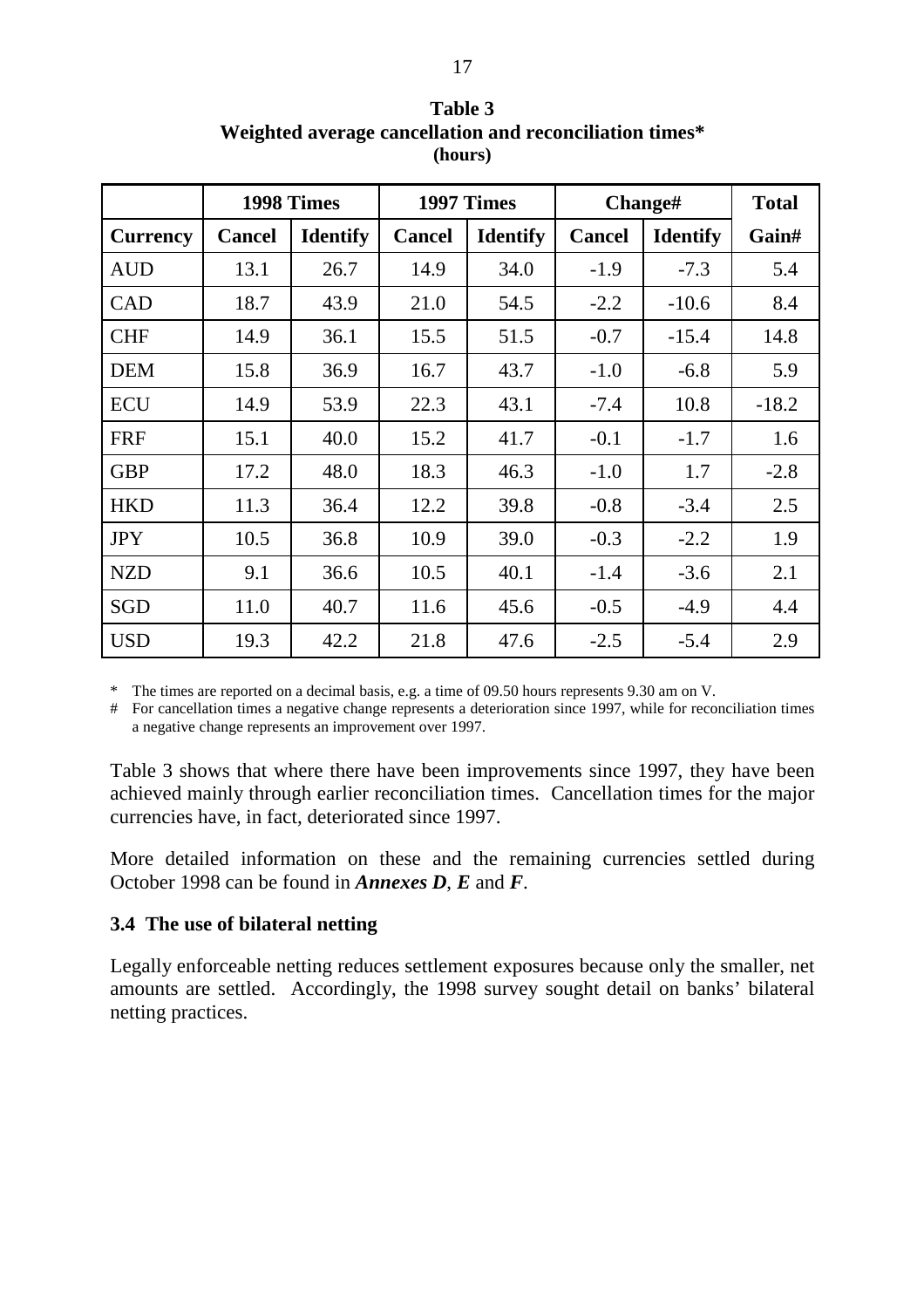Tables 4 and 5 compare Australian practice with banks in the G10 countries.

|                                              | % of banks having this number of<br>counterparties for bilateral netting |            |  |
|----------------------------------------------|--------------------------------------------------------------------------|------------|--|
| No. of counterparties for bilateral netting  | Australia                                                                | $G10*$     |  |
| 0 counterparties (i.e. no bilateral netting) | 38%                                                                      | 23%        |  |
| 1-20 counterparties                          | 29%                                                                      | 34%        |  |
| 21-100 counterparties                        | 24%<br>62%                                                               | 23%<br>77% |  |
| Over 100 counterparties                      |                                                                          |            |  |

| Table 4                                                    |  |  |  |  |
|------------------------------------------------------------|--|--|--|--|
| <b>Number of Counterparties Used for Bilateral Netting</b> |  |  |  |  |

\* Data are from the 1998 CPSS report

| Table 5                                            |
|----------------------------------------------------|
| Use of Bilateral Netting With Major Counterparties |

| Top counterparties ranked by value of trades | with this many of their<br>counterparties# | On average, banks netted bilaterally<br>top |
|----------------------------------------------|--------------------------------------------|---------------------------------------------|
|                                              | Australia                                  | $G10*$                                      |
| Top $10$                                     |                                            | 4                                           |
| Top 25                                       |                                            |                                             |
| Top $50$                                     | 6                                          | 12                                          |

\* Data are from the 1998 CPSS report

# Including all banks in the survey (i.e. including banks with no counterparties for bilateral netting)

Australian banks lag behind G10 banks in the use of bilateral netting, with only 62 per cent of Australian banks engaged in bilateral netting with their counterparties compared to 77 per cent of G10 banks surveyed by the CPSS. Further, Australian banks make use of bilateral netting with only half the number of major counterparties compared to the G10 banks. Nevertheless, while individual Australian banks have been using bilateral netting for some time, it should be borne in mind that it was only since July 1998 that there has been legal certainty to netting in Australia.

Despite a lower usage of netting, Australian banks have achieved the same reduction in their gross settlement amounts - 15 per cent - as the G10 banks. Table 6 shows the effectiveness of netting for Australian and G10 banks.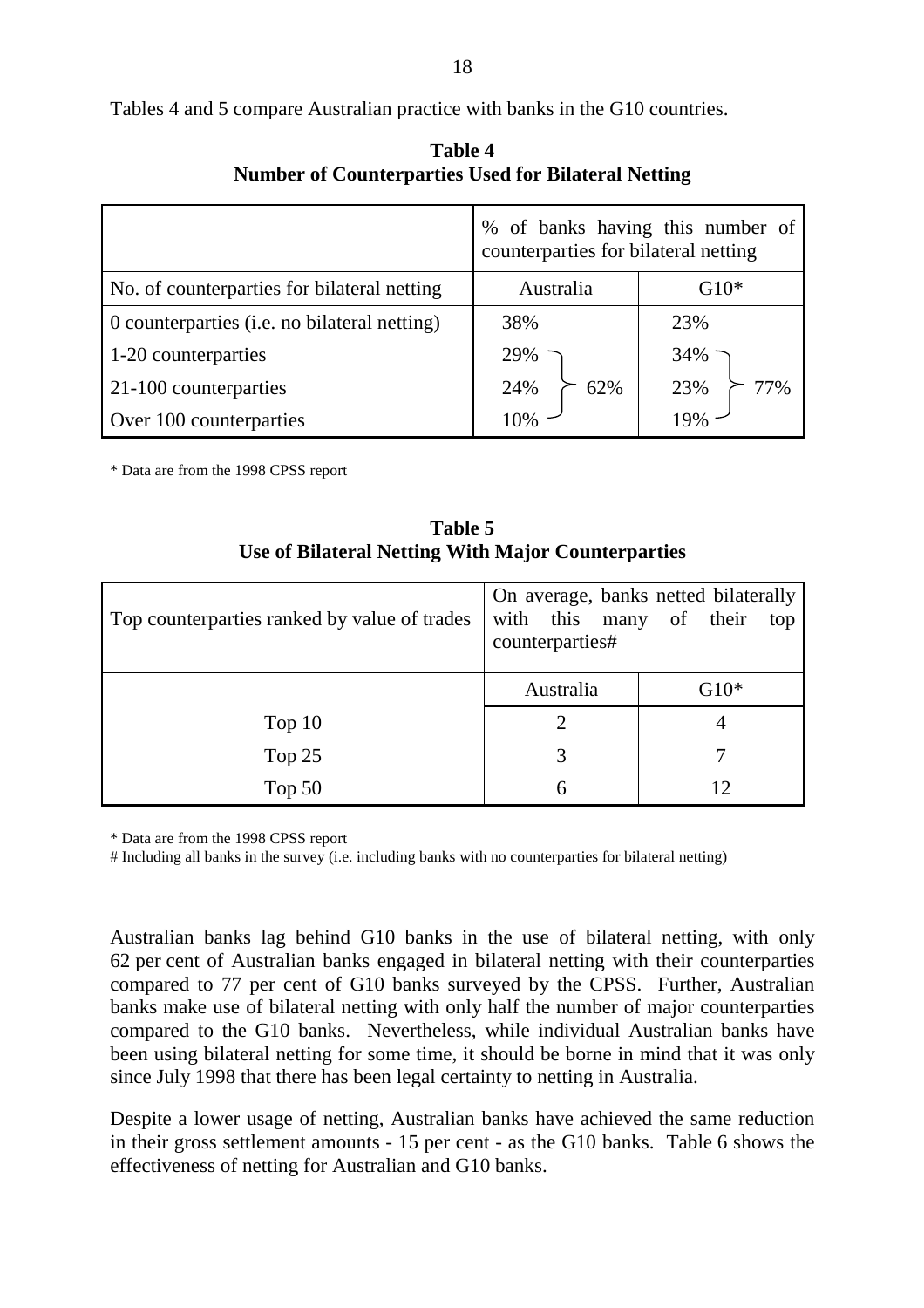#### **Table 6 Effect of Bilateral Netting**

|           |                                                                      | Australia | $G10*$ |
|-----------|----------------------------------------------------------------------|-----------|--------|
|           | A. Share (%) of gross settlement flows subject<br>to netting         | 20%       | 29%    |
| <b>B.</b> | Percentage (%) reduction in gross settlement<br>flows due to netting | 15%       | 15%    |
|           | Strength of Netting# $(B/A)$                                         | 76%       | 50\%   |

\* Data are from the 1998 CPSS report

# Effect of netting on the portion of the gross flows to which it was applied

#### **3.5 Magnitude of exposures**

The 1997 report showed that the amount at risk accumulated as the exposure from day one settlements was not fully extinguished when the exposure from day two settlements started to build. Since then improvements in settlement practices (discussed in Section 3.3) have meant that the accumulation of risk from one day to the next is of less significance for most banks. Further, netting has reduced the values at risk. Nevertheless, we estimate that the foreign exchange settlement risk borne by Australian banks remains in excess of \$A100 billion a day. While this is a welcome reduction, it still exceeds the combined capital of the banks.

#### **3.6 Comment**

The results reported in this survey suggest that progress by individual banks in improving cancellation and reconciliation times has been disappointing; reductions in the duration of risk have been modest. Improved reconciliation times are due mainly to the introduction of RTGS in Australia and the gains reported by one or two banks which were outliers in 1997.

Receipts often continue to be confirmed late on the business day following value date or later. Such delays are internal and under the control of banks, though remedying them may require their back offices operating a late/night shift.

The G10 central banks did not include the AUD in their surveys and so no direct comparisons can be made for AUD/USD transactions, the most significant currency pair traded in the Australian market.<sup>17</sup> However, some comparisons can nonetheless be made. The 1998 CPSS survey found that the cancellation and reconciliation times in the G10 for twelve key currencies as a whole both improved by about an hour since 1996. For Australia there has been a deterioration of about two hours in cancellation times and an improvement in reconciliation times of about five hours, for a net reduction in the duration of risk of three hours.

The same also applies to NZD/USD transactions; a currency pair more actively traded in Australia than either GBP/USD or USD/CHF, but one which is not traded widely in most of the G10 countries.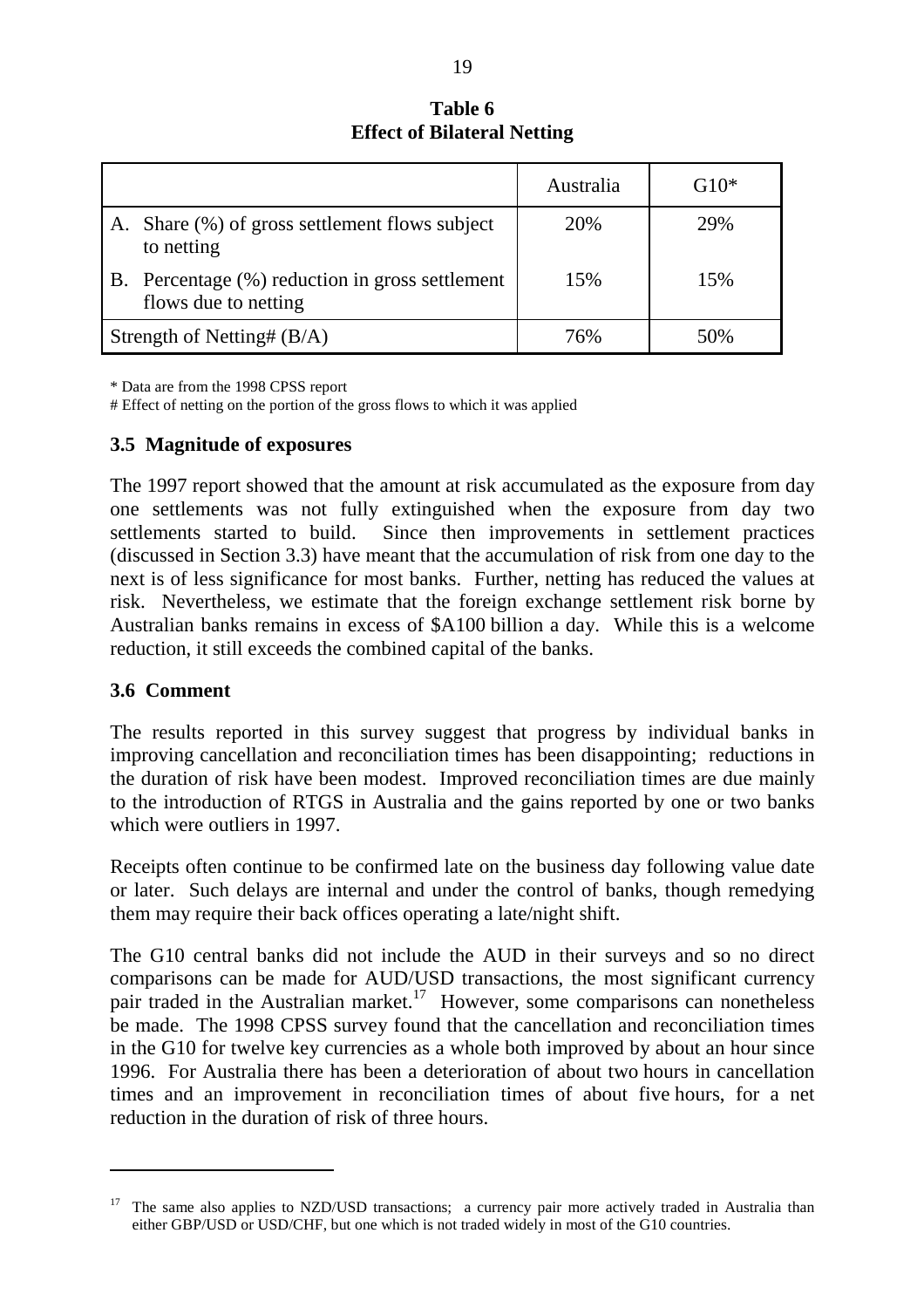#### <span id="page-25-0"></span>**4. RISK MANAGEMENT PRACTICES**

#### **4.1 Introduction**

The RBA questionnaire asked respondents to describe the risk management practices that they employ when settling foreign exchange transactions and to note changes to their processes and systems since April 1997. The common themes arising from the responses are discussed below.

#### **4.2 Exposure limits**

Little has changed in the way banks manage foreign exchange settlement exposures with individual counterparties. The risk continues to be managed mainly by the use of mandatory limits applied to settlement exposures which are monitored at least daily. Counterparty exposure limits are usually applied to the global operations of the banks surveyed.

Most respondents produced daily reports for senior management of breaches of counterparty limits. These breaches are investigated and must be approved or otherwise actioned.

Few banks managed aggregate exposures. One bank reported that it could not manage aggregate exposures due to system limitations. In place of limits on aggregate exposures, some respondents have set limits on the net open position in any one currency. While net open positions may capture the cumulative exposure to one currency, they do not capture the combined risk created by exposures in several different currencies.

Given the limited progress in this area, the RBA again strongly encourages Australian banks to improve the measurement and management of their settlement exposures, both across currencies and across time, as outlined in the 1997 survey (see also *Annex A*) and in the 1996 and 1998 CPSS reports.

#### **4.3 Reducing the time at risk**

Respondents were asked about plans to shorten the periods of "irrevocability" and "uncertainty" as described in *Annex A*. Several respondents reported that they had no such plans, in some cases because they believed that they operated at best practice and/or their periods of exposure were already the shortest possible. All banks will be able to identify themselves in Diagrams 1-7 and compare their results with those of other banks.

Several banks indicated that they were negotiating with their correspondents to formalise and/or improve cancellation and reconciliation times. One aims to have the flexibility to delay payment orders until the opening time of the local payments system.

Few banks have established legally enforceable agreements regarding cancellation deadlines with their correspondent banks although, as shown in Table 7, the G10 experience is similar.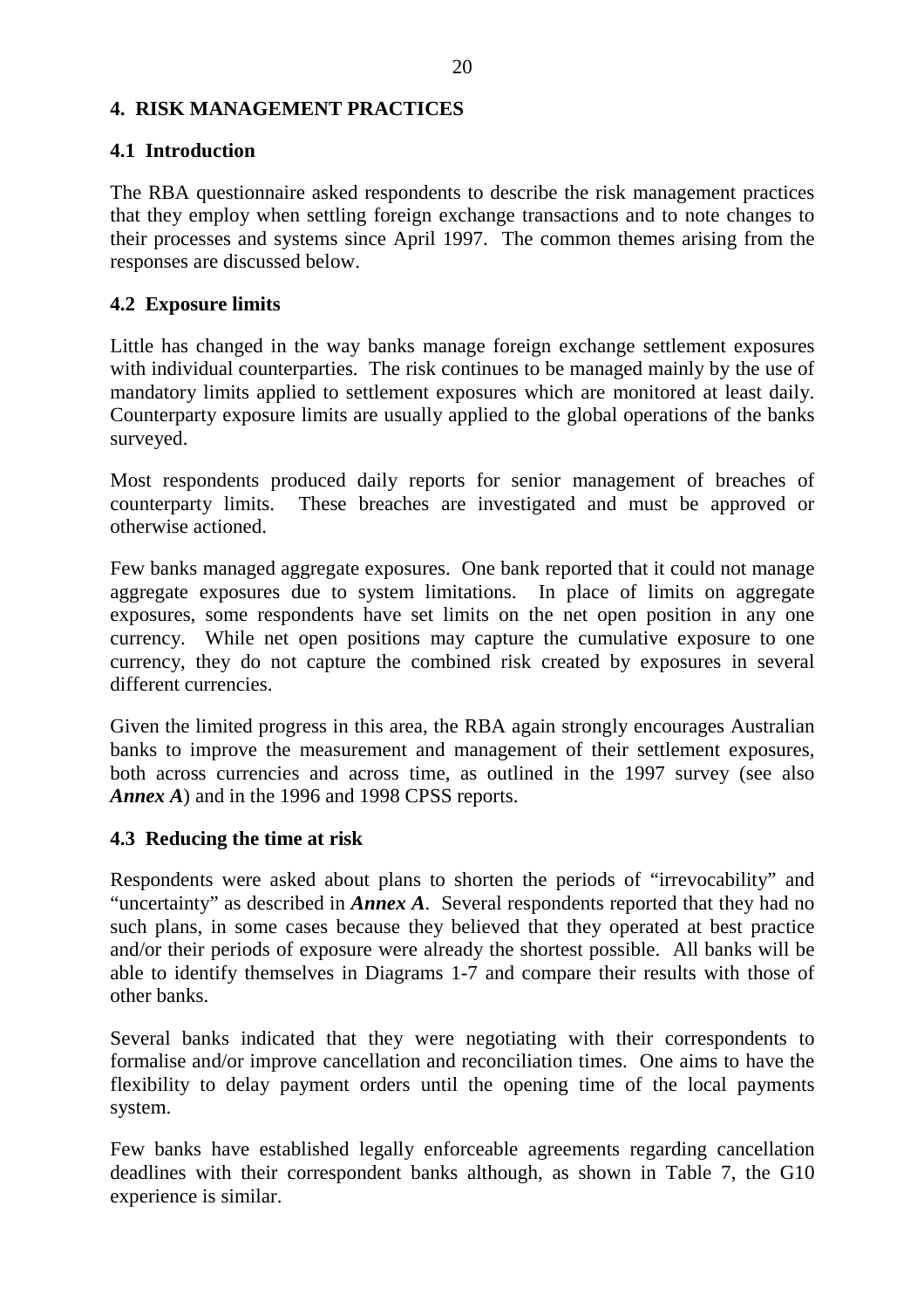|                                                                                                             | Australia | $G10*$ |
|-------------------------------------------------------------------------------------------------------------|-----------|--------|
| Share (%) of banks with documented<br>cancellation times for a majority or all of the<br>currencies settled | 14%       | 14%    |
| Share (%) of banks with no documented<br>cancellation times                                                 | 76%       | 68%    |

**Table 7 Documentation of cancellation deadlines**

\* Data are from the 1998 CPSS report

Several respondents reported upgrading their foreign exchange settlement systems to improve the reconciliation process, thereby reducing reconciliation times. A number of approaches to achieving this are being used. These include the installation of new systems which focus more on exception reporting, the automatic input and reconciliation of correspondent statements and requesting correspondents to send SWIFT MT910 messages (i.e. confirmations of credit) as payments are received. Banks are also consolidating nostro accounts, allowing them to focus on the more critical accounts.

#### **4.4 Continuous linked settlement (CLS)**

The major international initiative to reduce foreign exchange settlement risk is the establishment of CLS Bank by the world's largest commercial banks. The CLS Bank will be a US-chartered (and supervised) bank, operating out of London for time zone reasons. To remove foreign exchange settlement risk, banks would settle both legs of each foreign exchange transaction across the CLS Bank's books on a payment-versuspayment basis. Settlement commitments would be known at the beginning of each day and banks would only pay into the CLS Bank their net short positions in each currency and would receive their net long positions. These payments would be made through settlement accounts that the CLS Bank would hold with the respective central banks. Banks can go into overdraft in individual currency accounts but would have to keep their overall balance with the CLS Bank in credit at all times. The CLS Bank's core hours of operation will be from 7.00 to 12.00 Central European Time. In Australia, this equates to 15.00 to 20.00 and 17.00 to 22.00 in summer.

There are over 60 shareholders in the holding company for CLS Bank, including the four Australian major banks and the head offices of several foreign banks operating in Australia. The RBA has made clear its view that the AUD should be included as an eligible CLS currency.

CLS Bank is expected to commence operations in late 2000 with the AUD becoming an eligible currency in early 2001.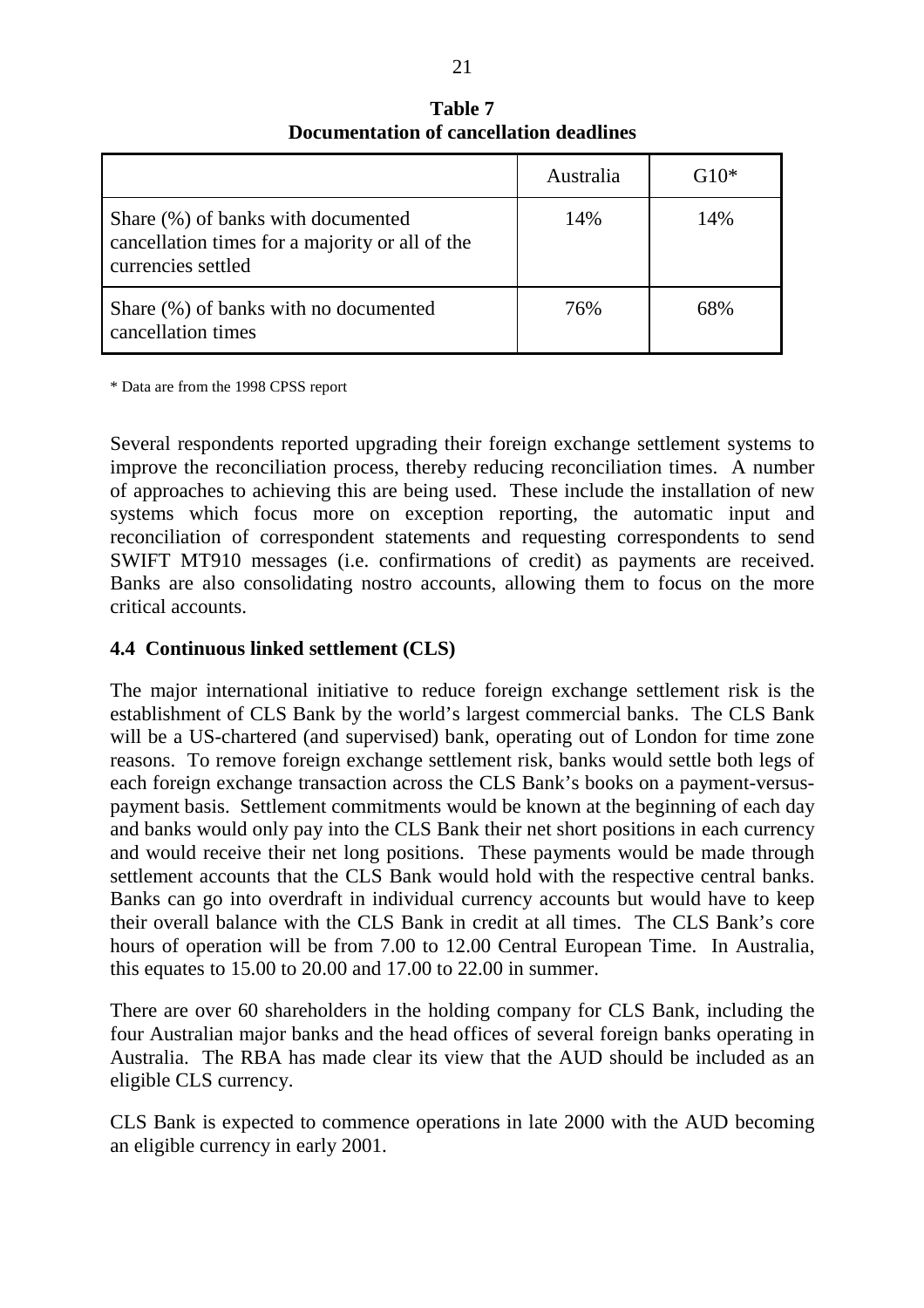CLS Bank has the potential to lead to very significant reductions in foreign exchange settlement risk, albeit at a cost. However, despite this potential, banks should bear a number of factors in mind:

- CLS Bank is still 18 months away and is unproven;
- not all currencies will be settled by CLS Bank;
- not all transactions in the eligible currencies will be settled by CLS Bank; and
- not all banks will be able to directly access the services of CLS Bank and will have to use correspondent banks to avail themselves of its risk reduction capabilities.

The need to manage settlements undertaken outside CLS Bank will continue and new arrangements will have to be developed to manage those settlements undertaken in CLS Bank.

#### **4.5 Impact of RTGS**

Internationally, the trend towards establishment of RTGS systems for the settlement of high-value payments such as foreign exchange transactions has continued. Over 80 per cent of foreign exchange flows on the Australian books of banks can now be settled on an RTGS basis. However, it should be stressed that the introduction of RTGS systems only provide banks with the *opportunity* to reconcile final receipts. As noted earlier, Australian banks have yet to do so, especially in the Asia-Pacific time zone, thereby prolonging their exposures unnecessarily.

#### **4.6 Other means to reduce risk**

The 1997 report discussed other potential means of reducing risk, including multilateral netting and the introduction of non-deliverable foreign exchange contracts. Despite the potential benefits available from multilateral netting there now seems little likelihood of that avenue of risk reduction being available, at least in the foreseeable future. (The services of the sole surviving scheme at the time of the 1997 report were suspended early in 1999.) Some work continues to be undertaken on non-deliverable contracts, but at this time the private sector is concentrating on the CLS solution.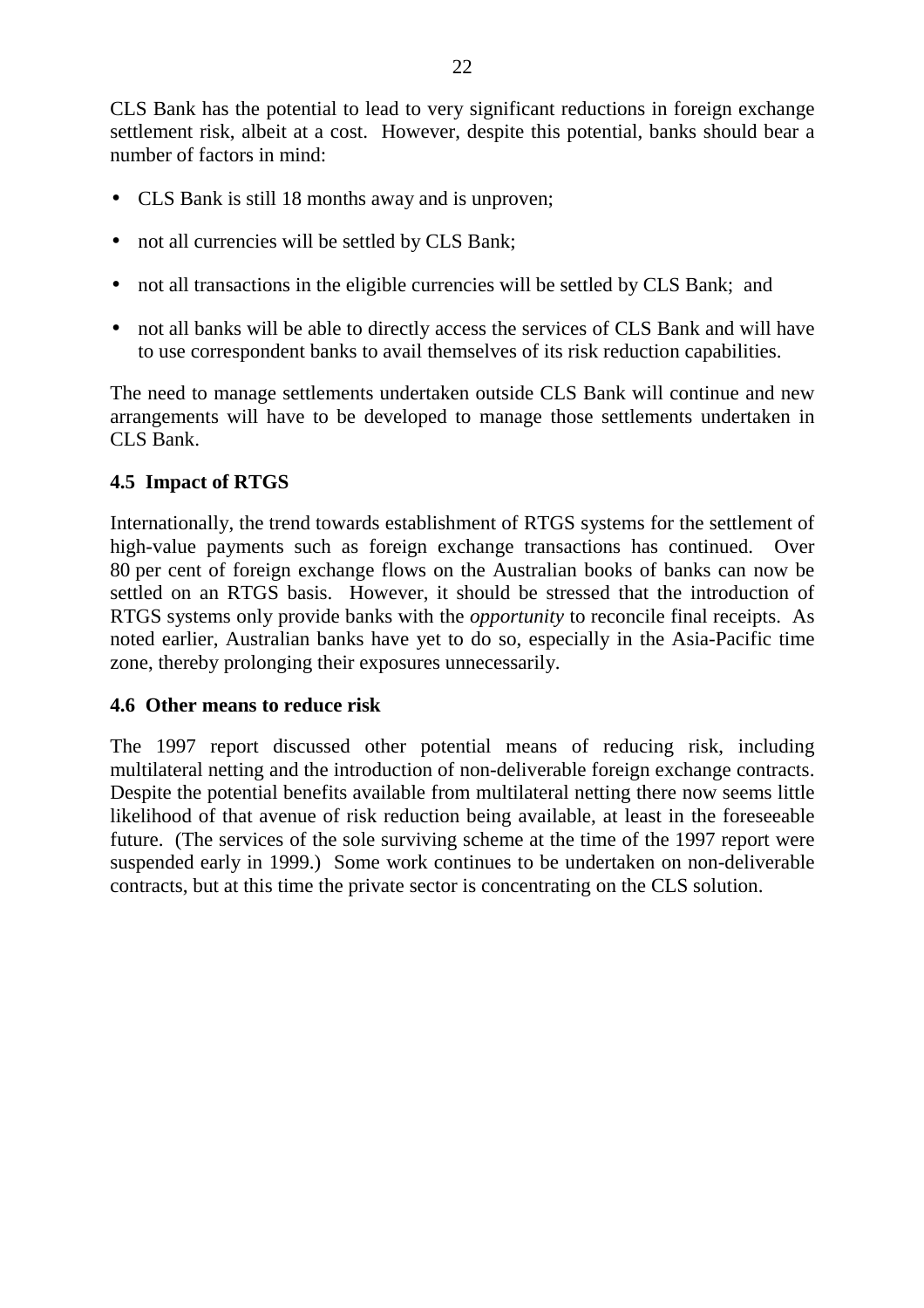#### <span id="page-28-0"></span>**5. NEXT STEPS AND CONCLUSIONS**

#### **5.1 Action by the RBA**

The 1997 survey concluded that foreign exchange settlement risk in the Australian market was too large and lasted too long. The RBA's latest study shows that while some reductions have been achieved, more needs to be done. The RBA will continue to:

- encourage individual banks to address the issue;
- encourage industry initiatives; and
- establish an environment in which Australian banks can take advantage of initiatives to reduce/remove foreign exchange settlement risk.

The RBA is currently working towards ensuring that the necessary changes to the Australian payments system to accommodate the CLS initiative are implemented.

The RBA is a member of the CPSS sub-group on foreign exchange settlement risk. This forum enables the RBA to keep abreast of international developments in the area of settlement risk, to identify changes in world best practice and to ensure that Australia has a voice in such discussions.

#### **5.2 Action by participants**

As discussed earlier, the progress reported by individual banks has for the most part been disappointing.

The recent release by the Basel Committee on Banking Supervision of a consultative paper entitled "Supervisory Guidance for Managing Settlement Risk in Foreign Exchange Transactions" is a valuable contribution. It emphasises, in particular, that exposures can be reduced substantially by renegotiating correspondent banking relationships and improving back office procedures. In this way, cancellation deadlines for payment instructions can be extended and confirmation of final payments can be received and reconciled much earlier.

While the ability to settle netted values through CLS is in some doubt, netting provides a valuable tool for reducing the magnitude of the risk. As discussed in Section 4.4, CLS Bank will not be the total solution to foreign exchange settlement risk.

#### **5.3 Conclusion**

The RBA's 1997 report found that foreign exchange settlement risk was not as well understood or managed as it should be. While this follow-up report has shown that there has been increased awareness of the issues and that progress has, in fact, been made in reducing risk, it has also showed that much still needs to be done. The RBA remains committed to further progress.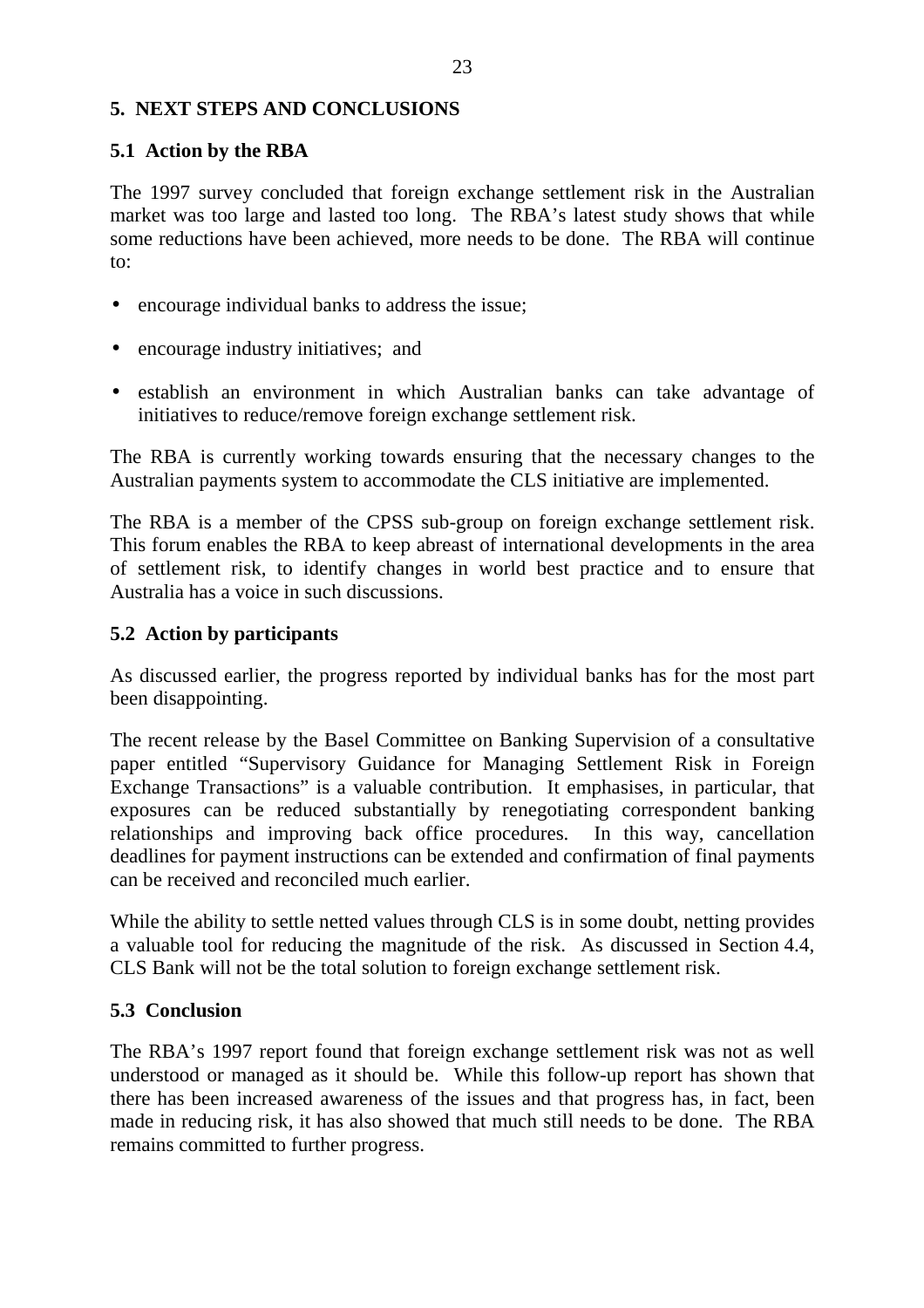#### <span id="page-29-0"></span>**ANNEX A**

#### **MEASURING FOREIGN EXCHANGE SETTLEMENT EXPOSURE**

Although settling a trade involves numerous steps, from a settlement risk perspective a trade's status can be classified according to five broad categories:

- *Status R:* Revocable. The payment instruction for the sold currency either has not been issued or may be unilaterally cancelled without the consent of the counterparty or any other intermediary. No settlement exposure exists for this trade.
- *Status I: Irrevocable.* The payment instruction for the sold currency can no longer be cancelled unilaterally either because it has been finally processed by the relevant payments system or because some other factor (e.g. internal procedures, correspondent banking arrangements, local payments system rules, laws) makes cancellation dependent upon the consent of the counterparty or another intermediary; the final receipt of the bought currency is not yet due. In this case, the bought amount is clearly at risk.
- *Status U: Uncertain.* The payment instruction for the sold currency can no longer be cancelled unilaterally; receipt of the bought currency is due, but the bank does not yet know whether it has received these funds with finality. In normal circumstances, it expects to have received the funds on time. However, since it is possible that the bought currency was not received when due (e.g. owing to an error or to a technical or financial failure of the counterparty or some other intermediary), the bought amount might, in fact, still be at risk.
- *Status F: Fail.* The bank has established that it did not receive the bought currency from its counterparty. In this case the bought amount is overdue and remains clearly at risk.
- *Status S: Settled.* The bank knows that it has received the bought currency with finality. From a settlement risk perspective, the trade is considered settled and the bought amount is no longer at risk.

Diagram A.1 illustrates this simplified description of the foreign exchange settlement process. To classify trades according to the categories indicated, foreign exchange dealers need to know the following three critical times for each currency that they trade:

- (i) the unilateral payment cancellation deadline;
- (ii) when the currency purchased is due to be received with finality; and
- (iii) when final and failed receipts are identified.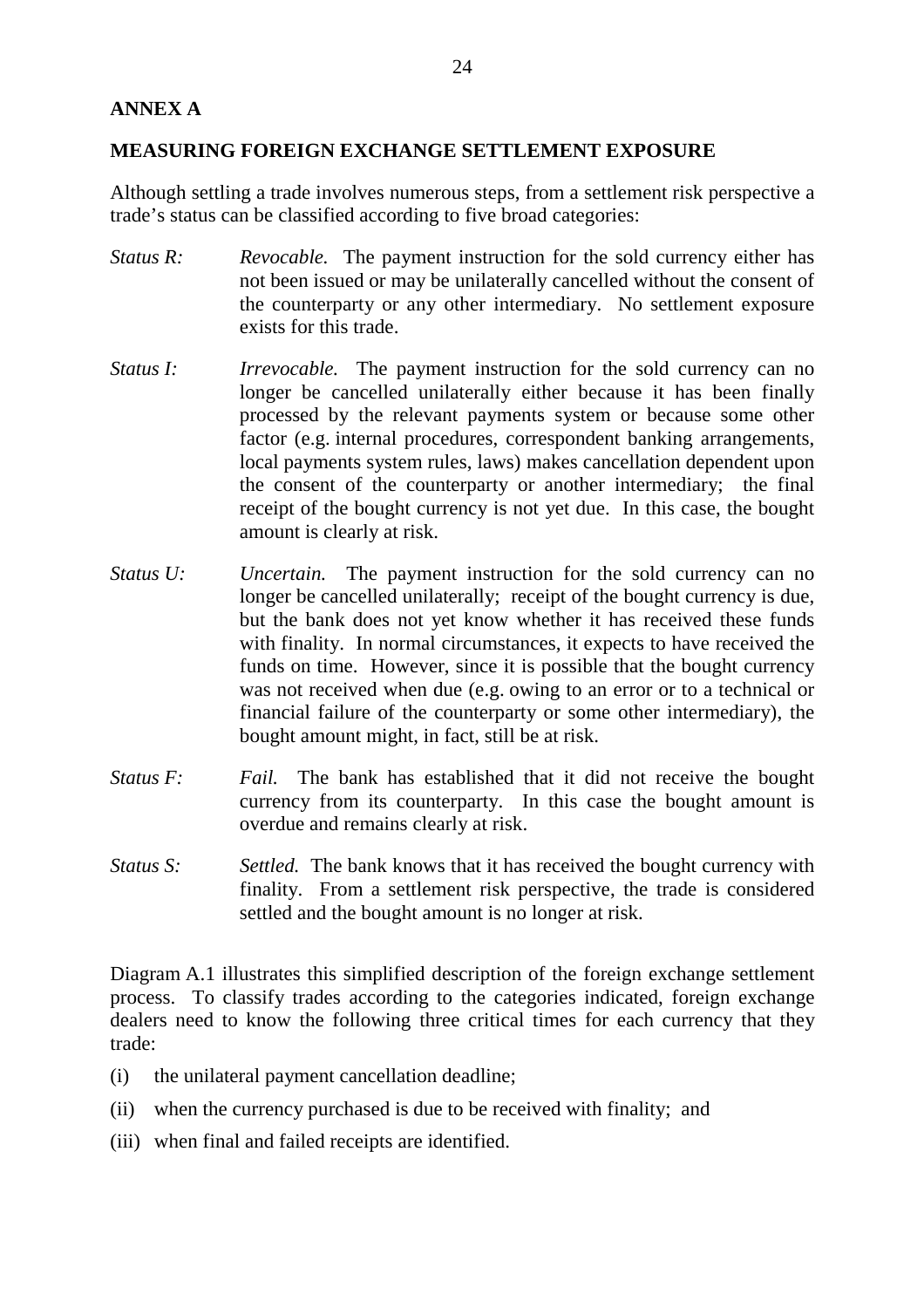| <b>Status R</b> | <b>Status I</b> | <b>Status U</b> | <b>Status S</b><br>or<br><b>Status F</b> |
|-----------------|-----------------|-----------------|------------------------------------------|
| Trade           | Unilateral      | Final           | <b>Identify final</b>                    |
|                 | cancellation    | receipt of      | and failed                               |
|                 | deadline        | bought          | receipts of                              |
|                 | for sold        | currency        | bought                                   |
|                 | currency        | due             | currency                                 |

**Diagram A.1 The changing status of a transaction**

These times depend on the characteristics of the relevant payments systems as well as on individual banks' internal settlement practices and correspondent banking arrangements. Nevertheless, once these times are determined and the status of each trade appropriately classified, it is a relatively straightforward calculation to measure foreign exchange settlement exposure, even in the absence of real-time information.

Banks that always identify their final and failed receipts of bought currencies as soon as they are due can determine their exposures exactly. For these banks, current exposure equals the sum of their *Status I* and *F* trades. In contrast, those that do not immediately identify their final and failed receipts cannot pinpoint the exact size of their foreign exchange settlement exposures. The uncertainty they face reflects their inability to know which of their *Status U* trades have or have not actually settled (i.e. they do not know the amount of bought currencies that should - but might not have been received on time). Faced with this uncertainty, banks should be aware of both their minimum and maximum foreign exchange settlement exposures. The following general guidelines can be used to measure these two extremes.

| Minimum exposure:        | <b>Sum of Status I and F trades.</b> This is the value of the trades<br>for which a bank can no longer unilaterally stop payment of<br>the sold currency but has not yet received the bought currency. |
|--------------------------|--------------------------------------------------------------------------------------------------------------------------------------------------------------------------------------------------------|
| <b>Maximum exposure:</b> | <b>Sum of Status I, F and U trades.</b> This equals the minimum<br>exposure plus the amount of bought currencies that should -<br>but might not - have been received.                                  |

In compiling this report, the RBA has assessed the industry's risk profile by using maximum exposure as the benchmark. The industry's actual exposure will usually fall well short of this amount, but it is instructive for participants to know the magnitude of a potential 'worst-case scenario'.<sup>18</sup>

<sup>&</sup>lt;sup>18</sup> The amounts at risk presented earlier in this report explicitly assume that there were no failures to settle in any currency on an average day. No information was sought from survey respondents on failed transactions and, thus, the exposures presented in Chapter 3 only measure the sum of *Status I* and *U* transactions.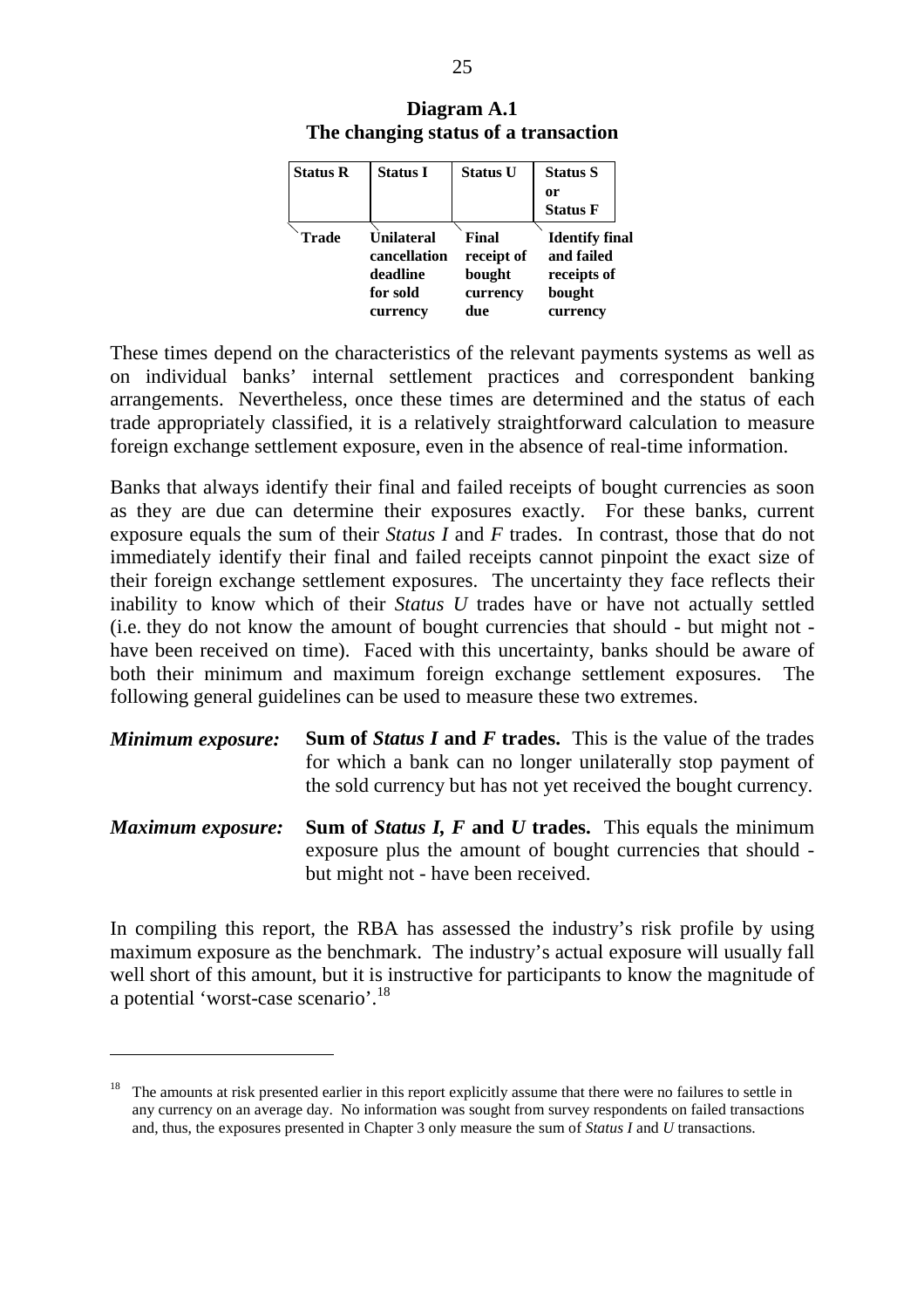**ANNEX B**

**SAMPLE QUESTIONNAIRE**

# **RESERVE BANK OF AUSTRALIA**

# **CONFIDENTIAL**

# **SURVEY OF FOREIGN EXCHANGE SETTLEMENT PRACTICES - OCTOBER 1998**

|                 |  | Institution: |            |  |
|-----------------|--|--------------|------------|--|
| <b>Contact:</b> |  | Title:       | Phone no.: |  |
|                 |  | Title:       | Phone no.: |  |

Please complete this survey (affixing additional sheets where there is insufficient space) for the calendar month of October 1998 and return it no later than 20 November 1998 to:

Payments Policy Department Reserve Bank of Australia GPO Box 3947 SYDNEY NSW 2001

Any questions may be directed to either Bernie Egan on (02) 9551 8705 or Nathan Hale on (02) 9551 8750.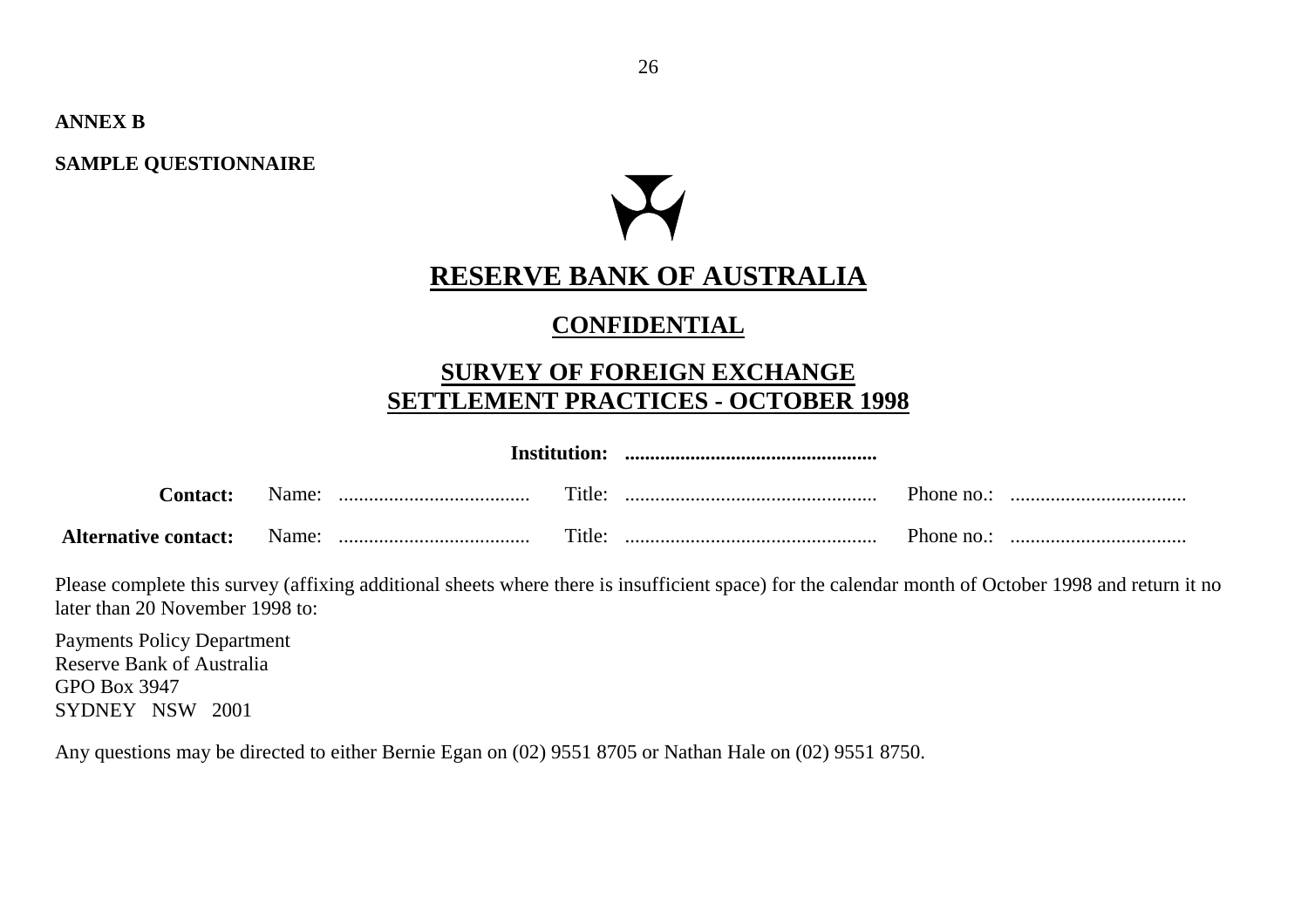1. This question is seeking information on the duration of foreign exchange settlement exposures for the various currencies in which your institution, on its Australian books, settled foreign exchange transactions during October 1998 (including transactions generated through OBUs, but excluding those generated through vostro accounts). Please use the contracted value date, 'V', as the measurement base.

| <b>Currency</b>  | Principal<br>method of<br>settlement <sup>1</sup> |                   | Send payment<br>instructor <sup>2</sup> | Unilateral payment<br>cancellation deadline <sup>3</sup> |         | Final receipts due <sup>4</sup> |                   |         | Identify final and<br>failed receipts <sup>5</sup> |                   |         |
|------------------|---------------------------------------------------|-------------------|-----------------------------------------|----------------------------------------------------------|---------|---------------------------------|-------------------|---------|----------------------------------------------------|-------------------|---------|
|                  |                                                   | Time <sup>6</sup> | $Day^6$                                 | Time <sup>6</sup>                                        | $Day^6$ | Doc. <sup>7</sup>               | Time <sup>6</sup> | $Day^6$ | Doc. <sup>7</sup>                                  | Time <sup>6</sup> | $Day^6$ |
| $\mbox{\rm AUD}$ |                                                   |                   |                                         |                                                          |         |                                 |                   |         |                                                    |                   |         |
| CAD              |                                                   |                   |                                         |                                                          |         |                                 |                   |         |                                                    |                   |         |
| <b>CHF</b>       |                                                   |                   |                                         |                                                          |         |                                 |                   |         |                                                    |                   |         |
| <b>DEM</b>       |                                                   |                   |                                         |                                                          |         |                                 |                   |         |                                                    |                   |         |
| <b>EUR</b>       |                                                   |                   |                                         |                                                          |         |                                 |                   |         |                                                    |                   |         |
| <b>FRF</b>       |                                                   |                   |                                         |                                                          |         |                                 |                   |         |                                                    |                   |         |
| <b>GBP</b>       |                                                   |                   |                                         |                                                          |         |                                 |                   |         |                                                    |                   |         |
| <b>HKD</b>       |                                                   |                   |                                         |                                                          |         |                                 |                   |         |                                                    |                   |         |
| $\mathrm{JPY}$   |                                                   |                   |                                         |                                                          |         |                                 |                   |         |                                                    |                   |         |
| <b>NZD</b>       |                                                   |                   |                                         |                                                          |         |                                 |                   |         |                                                    |                   |         |
| SGD              |                                                   |                   |                                         |                                                          |         |                                 |                   |         |                                                    |                   |         |
| <b>USD</b>       |                                                   |                   |                                         |                                                          |         |                                 |                   |         |                                                    |                   |         |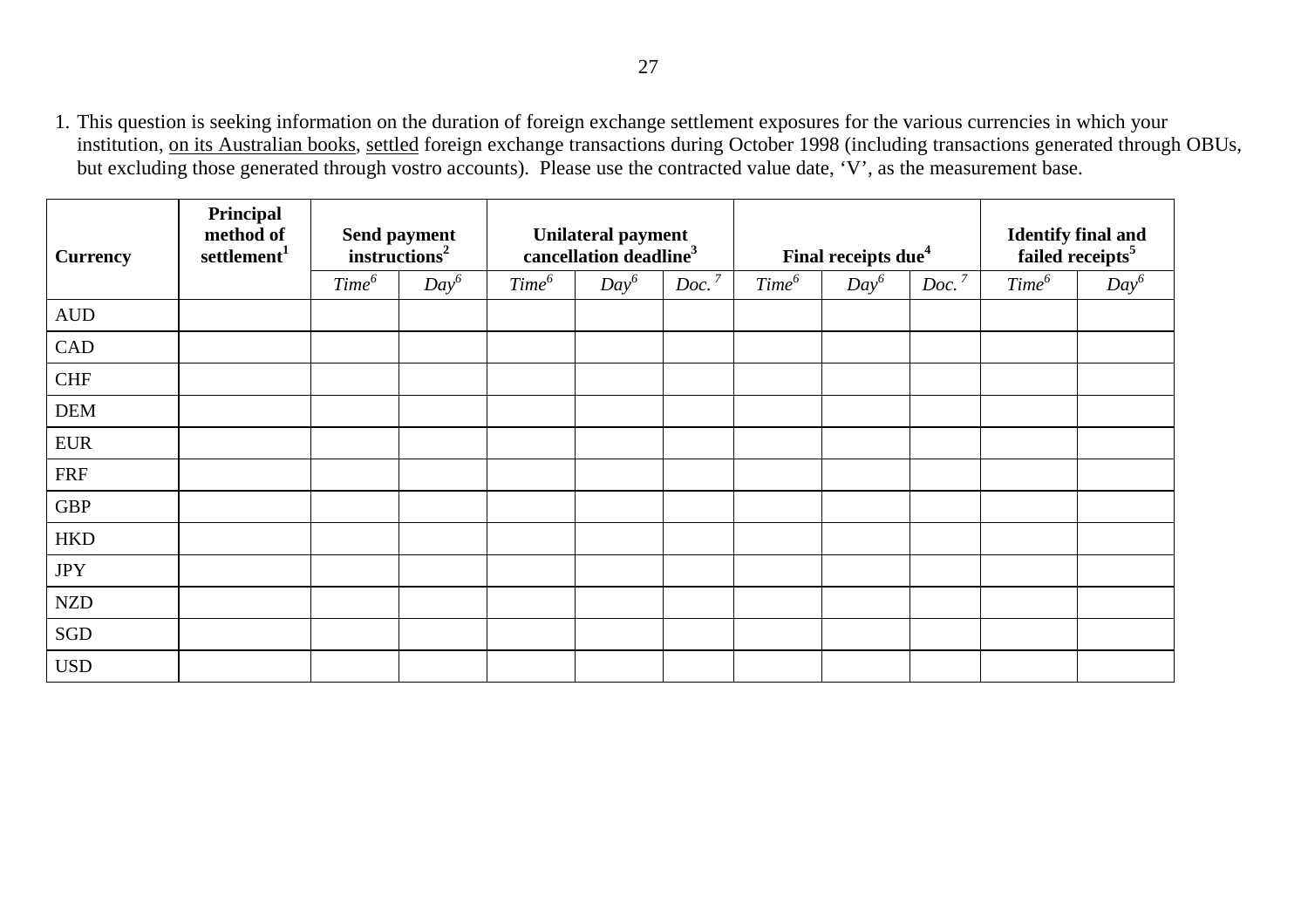Other currencies (specify)

| <b>Currency</b> | Principal<br>method of<br>settlement <sup>1</sup> | Send payment<br>instructions <sup>2</sup> |         |                   | Unilateral payment<br>cancellation deadline <sup>3</sup> |                   | Final receipts due <sup>4</sup> |         |                   | Identify final and<br>failed receipts <sup>5</sup> |         |
|-----------------|---------------------------------------------------|-------------------------------------------|---------|-------------------|----------------------------------------------------------|-------------------|---------------------------------|---------|-------------------|----------------------------------------------------|---------|
|                 |                                                   | Time <sup>6</sup>                         | $Day^6$ | Time <sup>6</sup> | $Day^6$                                                  | Doc. <sup>7</sup> | Time <sup>6</sup>               | $Day^6$ | Doc. <sup>7</sup> | Time <sup>6</sup>                                  | $Day^6$ |
|                 |                                                   |                                           |         |                   |                                                          |                   |                                 |         |                   |                                                    |         |
|                 |                                                   |                                           |         |                   |                                                          |                   |                                 |         |                   |                                                    |         |
|                 |                                                   |                                           |         |                   |                                                          |                   |                                 |         |                   |                                                    |         |
|                 |                                                   |                                           |         |                   |                                                          |                   |                                 |         |                   |                                                    |         |
|                 |                                                   |                                           |         |                   |                                                          |                   |                                 |         |                   |                                                    |         |
|                 |                                                   |                                           |         |                   |                                                          |                   |                                 |         |                   |                                                    |         |
|                 |                                                   |                                           |         |                   |                                                          |                   |                                 |         |                   |                                                    |         |
|                 |                                                   |                                           |         |                   |                                                          |                   |                                 |         |                   |                                                    |         |
|                 |                                                   |                                           |         |                   |                                                          |                   |                                 |         |                   |                                                    |         |
|                 |                                                   |                                           |         |                   |                                                          |                   |                                 |         |                   |                                                    |         |
|                 |                                                   |                                           |         |                   |                                                          |                   |                                 |         |                   |                                                    |         |
|                 |                                                   |                                           |         |                   |                                                          |                   |                                 |         |                   |                                                    |         |
|                 |                                                   |                                           |         |                   |                                                          |                   |                                 |         |                   |                                                    |         |
|                 |                                                   |                                           |         |                   |                                                          |                   |                                 |         |                   |                                                    |         |
|                 |                                                   |                                           |         |                   |                                                          |                   |                                 |         |                   |                                                    |         |
|                 |                                                   |                                           |         |                   |                                                          |                   |                                 |         |                   |                                                    |         |
|                 |                                                   |                                           |         |                   |                                                          |                   |                                 |         |                   |                                                    |         |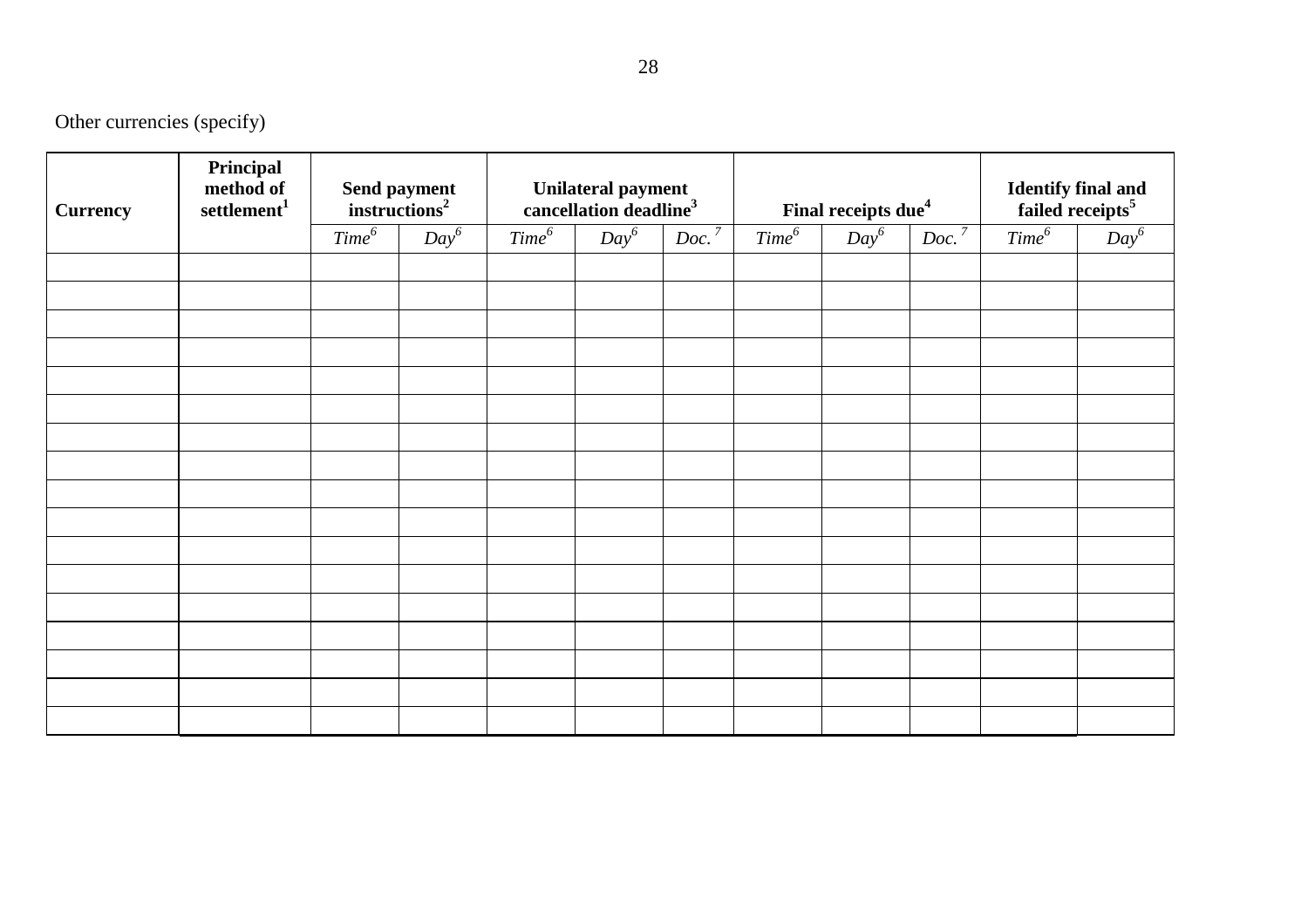- For each of the currencies, please indicate, using 'A', 'B' or 'C', the principal method of settlement, where:
- **A** indicates that correspondent banking services in the currency were provided by a local clearing bank that is not affiliated with your institution other than on a commercial basis;
- **B** indicates that correspondent banking services in the currency were provided by a related entity of your institution (eg separately incorporated parent or subsidiary);
- **C** indicates that your institution (include branches/head office, but not a separately incorporated parent or subsidiary) settled itself.
- For example, an Australian bank that uses its UK subsidiary to settle its GBP transactions should insert 'B' under 'GBP', whereas if it used its London branch it would insert 'C'. The Australian branch of a US bank, 'XYZ Bank Inc', settling its GBP transactions using the London branch of 'XYZ Bank Inc' would insert 'C' under GBP, whereas if it used the UK subsidiary of 'XYZ Bank Inc' it would insert 'B'.
- <sup>2</sup> At what time do you routinely issue your payment instructions for value on day V?
- <sup>3</sup> Ignoring best effort arrangements or any other possible form of special handling, what is your routine deadline for *unilaterally* cancelling (or delaying or amending) *with certainty* your payment instructions for value on day V (i.e. what is the time after which such cancellation could depend on the consent or "best efforts" of your correspondent bank, the beneficiary, the beneficiary's correspondent bank, or some other intermediary)? If your back office or correspondent has more than one way to execute your payment instructions in a particular currency (eg via a large-value transfer system or via book-entry transfer) and the cancellation deadlines differ according to the method used, please list the *earliest* time.
- Assuming your counterparty (via its correspondent bank etc) has successfully made the payment "on time" given the terms of the trade, by what time will the funds be credited to your account - i.e. what is the latest time your correspondent in the currency concerned will credit your account *with finality*? (Note that where a payment could be received by your correspondent at any time during the payment system day, you should report a time no earlier than the close of the payment system.) If funds can be paid to you in more than one way (eg via a large-value funds transfer system or via book-entry transfer), please list the latest time a final payment can reach you via any of the relevant options and still be considered "on time".
- <sup>5</sup> At what time do you usually *identify* final and failed payments to you for value on day "V"? For example, this may be the time when you routinely complete the reconciliation of an electronically transmitted nostro statement. Please separately provide brief details of any significant delays in identifying final and failed payments for settlements due during October.
- $6\degree$  For each time, please indicate the hour and minute in Australian Eastern Standard Time (AEST) using the 24-hour clock. (Please use 00:00 for midnight and 12:00 for midday). For each day, please use V to indicate value day, V-1 (or V-2 etc) to indicate one (or two etc) business day(s) before value day, and V+1 (or V+2 etc) to indicate one (or two etc) business day(s) after value day. *Example: 8:30 pm on the day after settlement day should be shown as "20:30 V+1"*.
- <sup>7</sup> Please reply "yes" if the indicated time and day is based on a legally enforceable agreement or arrangement. Otherwise reply "no".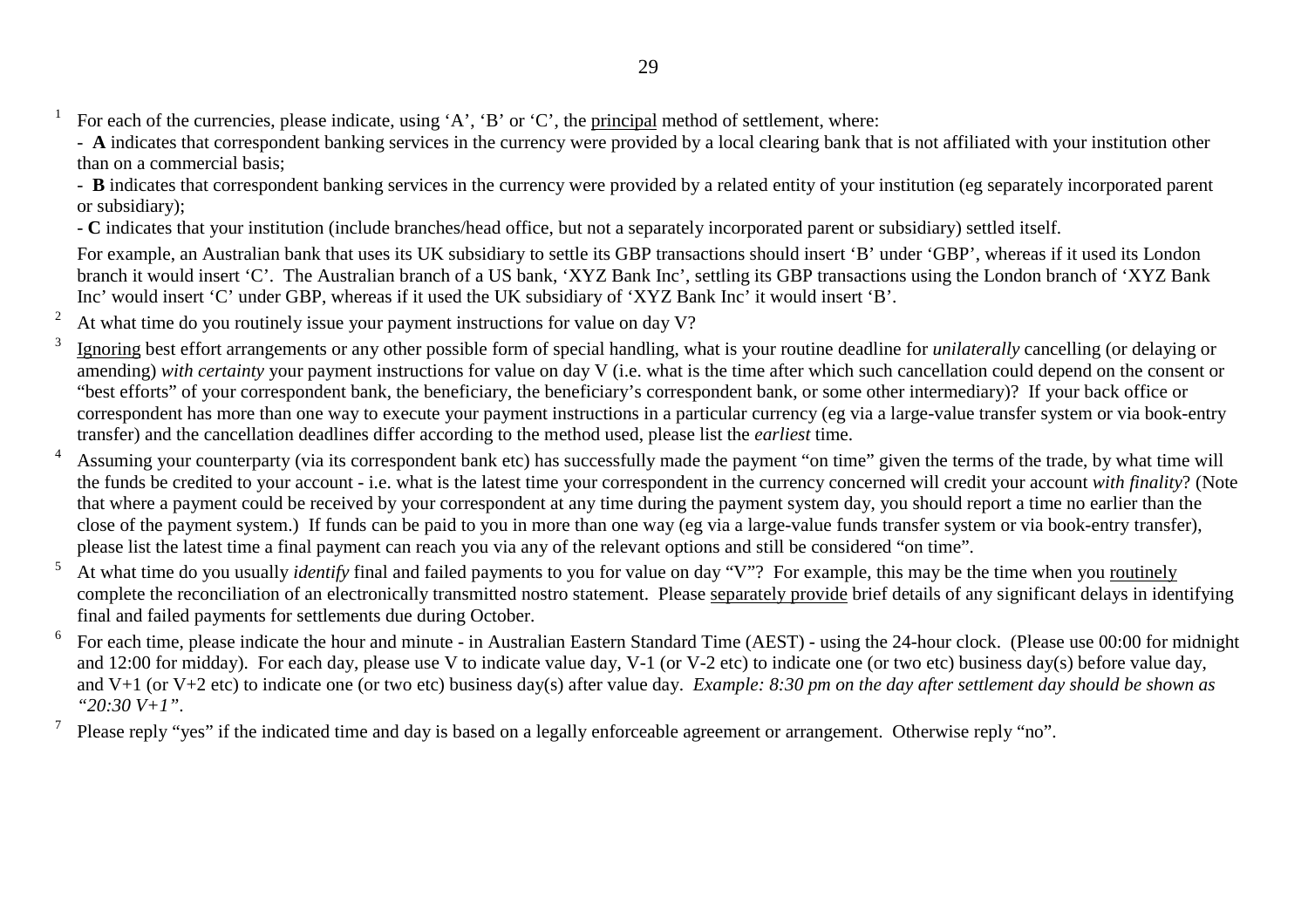2. Please indicate the notional value expressed in millions of the relevant currency, before netting, of foreign exchange settlement receipts and payments made by your institution, on its Australian books, during the month of October 1998. Include transactions with subsidiaries, but exclude inter-desk or inter-branch transactions. Round to the nearest million and do not include any currencies where the total value settled during the month was less than one million.

|                     |                                             | Total                                           |                | of which, notional value settled<br>under bilateral netting agreements | of which, value settled<br>on a trade-by-trade basis |                                |
|---------------------|---------------------------------------------|-------------------------------------------------|----------------|------------------------------------------------------------------------|------------------------------------------------------|--------------------------------|
| Currency            | Payable<br>(Sum of columns $3 & 5$ )<br>(1) | Receivable<br>(Sum of columns $4 \& 6$ )<br>(2) | Payable<br>(3) | Receivable<br>(4)                                                      | Payable <sup>8</sup><br>(5)                          | Receivable <sup>9</sup><br>(6) |
| $\mathrm{AUD}^{10}$ |                                             |                                                 |                |                                                                        |                                                      |                                |
| CAD                 |                                             |                                                 |                |                                                                        |                                                      |                                |
| <b>CHF</b>          |                                             |                                                 |                |                                                                        |                                                      |                                |
| <b>DEM</b>          |                                             |                                                 |                |                                                                        |                                                      |                                |
| <b>EUR</b>          |                                             |                                                 |                |                                                                        |                                                      |                                |
| <b>FRF</b>          |                                             |                                                 |                |                                                                        |                                                      |                                |
| <b>GBP</b>          |                                             |                                                 |                |                                                                        |                                                      |                                |
| <b>HKD</b>          |                                             |                                                 |                |                                                                        |                                                      |                                |
| <b>JPY</b>          |                                             |                                                 |                |                                                                        |                                                      |                                |
| <b>NZD</b>          |                                             |                                                 |                |                                                                        |                                                      |                                |
| SGD                 |                                             |                                                 |                |                                                                        |                                                      |                                |
| <b>USD</b>          |                                             |                                                 |                |                                                                        |                                                      |                                |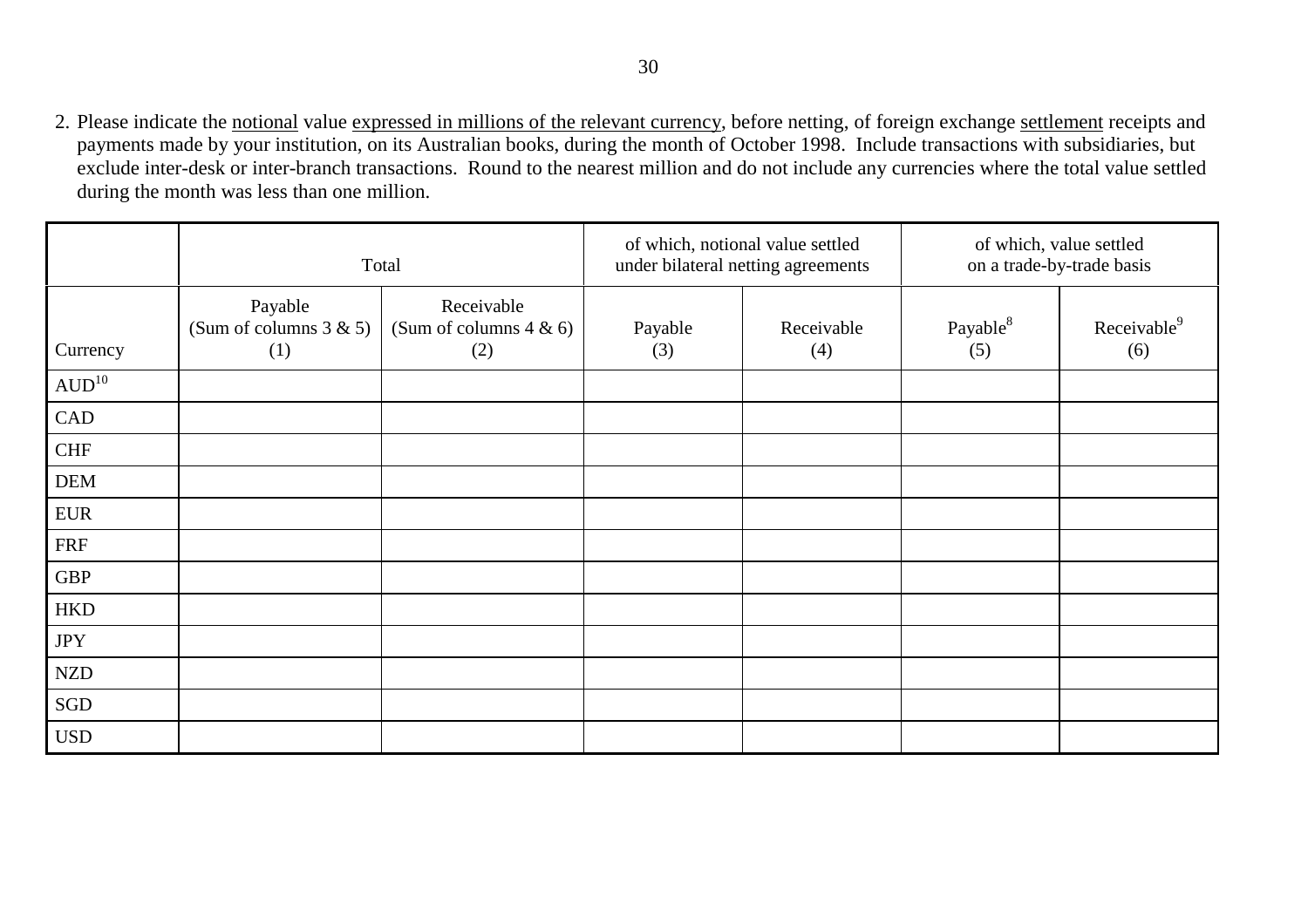31

Other currencies (specify)

|          |                                             | Total                                           |                | of which, notional value settled<br>under bilateral netting agreements | of which, value settled<br>on a trade-by-trade basis |                                |
|----------|---------------------------------------------|-------------------------------------------------|----------------|------------------------------------------------------------------------|------------------------------------------------------|--------------------------------|
| Currency | Payable<br>(Sum of columns $3 & 5$ )<br>(1) | Receivable<br>(Sum of columns $4 \& 6$ )<br>(2) | Payable<br>(3) | Receivable<br>(4)                                                      | Payable <sup>8</sup><br>(5)                          | Receivable <sup>9</sup><br>(6) |
|          |                                             |                                                 |                |                                                                        |                                                      |                                |
|          |                                             |                                                 |                |                                                                        |                                                      |                                |
|          |                                             |                                                 |                |                                                                        |                                                      |                                |
|          |                                             |                                                 |                |                                                                        |                                                      |                                |
|          |                                             |                                                 |                |                                                                        |                                                      |                                |
|          |                                             |                                                 |                |                                                                        |                                                      |                                |
|          |                                             |                                                 |                |                                                                        |                                                      |                                |
|          |                                             |                                                 |                |                                                                        |                                                      |                                |
|          |                                             |                                                 |                |                                                                        |                                                      |                                |
|          |                                             |                                                 |                |                                                                        |                                                      |                                |
|          |                                             |                                                 |                |                                                                        |                                                      |                                |

<sup>8</sup> Should equal Question 3 column  $(5)$ 

<sup>9</sup> Should equal Question 3 column  $(6)$ 

 $10$  Settlement of AUD transactions booked to your institution's Australian books ie do not include any transactions for which your institution settled in a correspondent capacity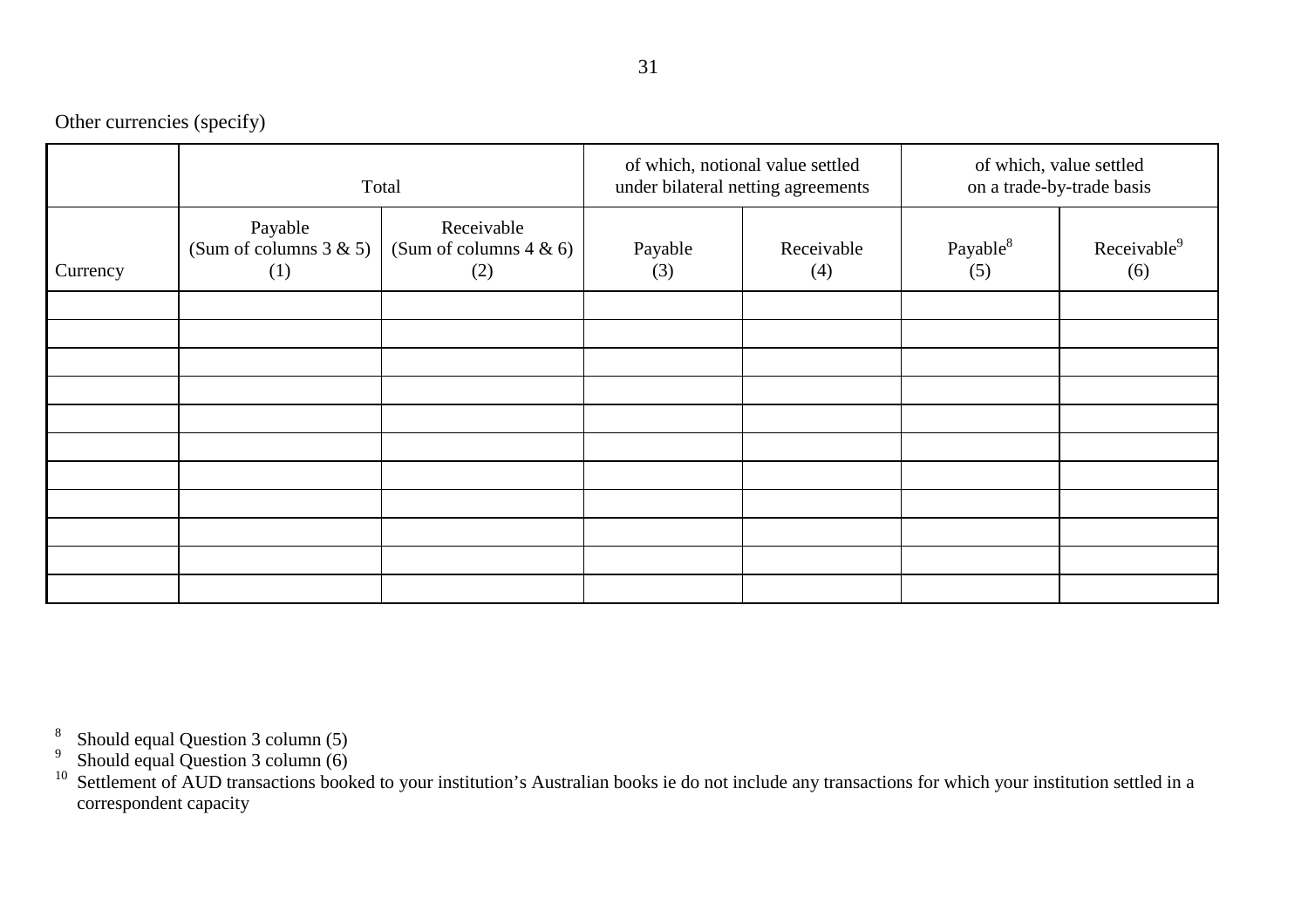3. Please indicate the actual value, after netting, of foreign exchange settlement receipts and payments made by your institution during the period 1 October to 30 October 1998 (expressed in millions of the relevant currency).

|                  |                                              | Total                                        |                 | of which, actual flows to settle<br>bilaterally netted trades | of which, actual flows to settle<br>individual, non-netted trades |                                 |
|------------------|----------------------------------------------|----------------------------------------------|-----------------|---------------------------------------------------------------|-------------------------------------------------------------------|---------------------------------|
| Currency         | Payments<br>(Sum of columns $3 & 5$ )<br>(1) | Receipts<br>(Sum of columns $4 & 6$ )<br>(2) | Payments<br>(3) | Receipts<br>(4)                                               | Payments <sup>11</sup><br>(5)                                     | $Receipts$ <sup>12</sup><br>(6) |
| $\mbox{\rm AUD}$ |                                              |                                              |                 |                                                               |                                                                   |                                 |
| CAD              |                                              |                                              |                 |                                                               |                                                                   |                                 |
| <b>CHF</b>       |                                              |                                              |                 |                                                               |                                                                   |                                 |
| <b>DEM</b>       |                                              |                                              |                 |                                                               |                                                                   |                                 |
| <b>EUR</b>       |                                              |                                              |                 |                                                               |                                                                   |                                 |
| <b>FRF</b>       |                                              |                                              |                 |                                                               |                                                                   |                                 |
| <b>GBP</b>       |                                              |                                              |                 |                                                               |                                                                   |                                 |
| <b>HKD</b>       |                                              |                                              |                 |                                                               |                                                                   |                                 |
| <b>JPY</b>       |                                              |                                              |                 |                                                               |                                                                   |                                 |
| <b>NZD</b>       |                                              |                                              |                 |                                                               |                                                                   |                                 |
| SGD              |                                              |                                              |                 |                                                               |                                                                   |                                 |
| <b>USD</b>       |                                              |                                              |                 |                                                               |                                                                   |                                 |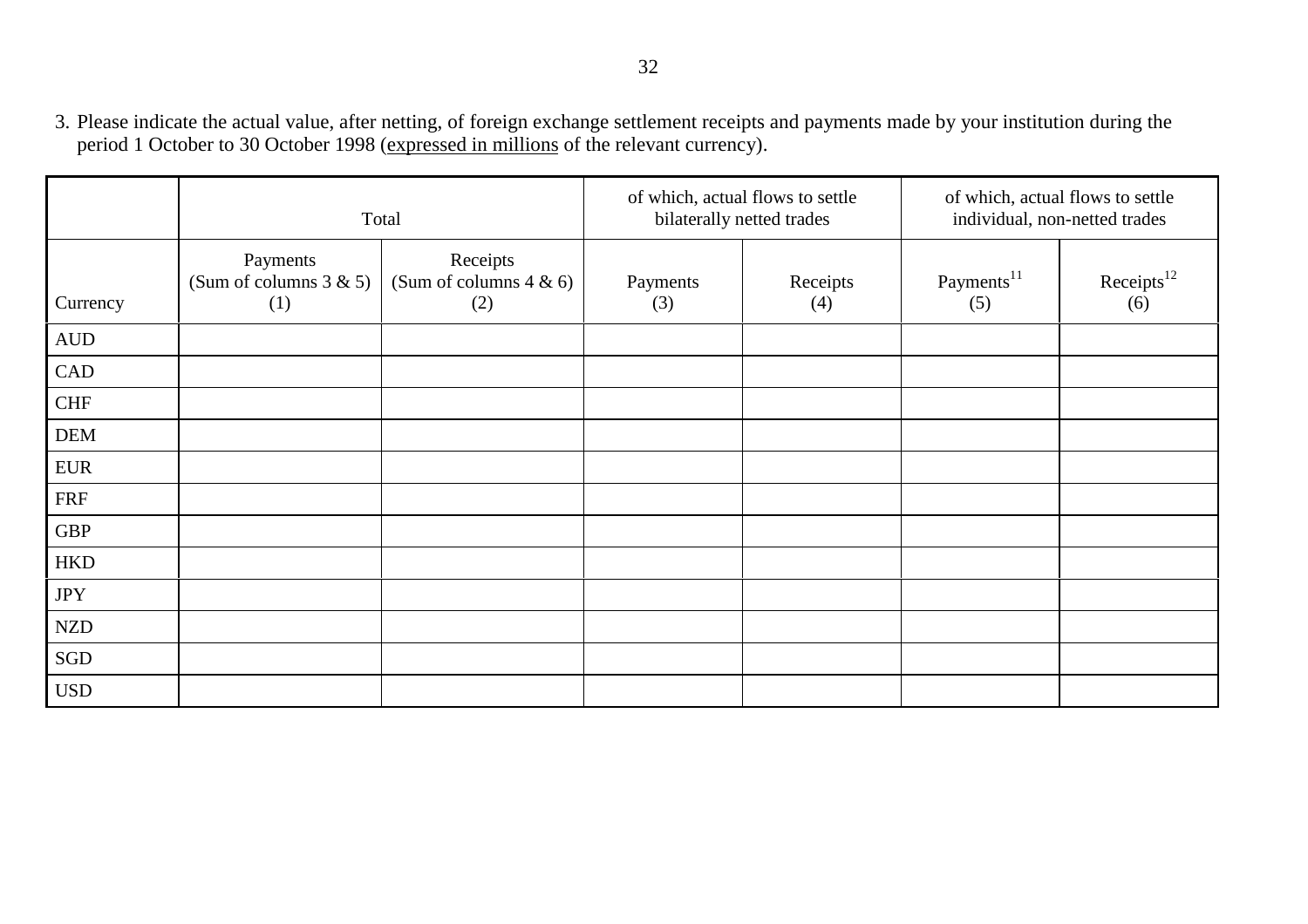33

Other currencies (specify)

|          |                                                                                               | Total |                 | of which, actual flows to settle<br>bilaterally netted trades | of which, actual flows to settle<br>individual, non-netted trades |                               |
|----------|-----------------------------------------------------------------------------------------------|-------|-----------------|---------------------------------------------------------------|-------------------------------------------------------------------|-------------------------------|
| Currency | Payments<br>Receipts<br>(Sum of columns $3 & 5$ )<br>(Sum of columns $4 \& 6$ )<br>(1)<br>(2) |       | Payments<br>(3) | Receipts<br>(4)                                               | Payments <sup>11</sup><br>(5)                                     | Receipts <sup>12</sup><br>(6) |
|          |                                                                                               |       |                 |                                                               |                                                                   |                               |
|          |                                                                                               |       |                 |                                                               |                                                                   |                               |
|          |                                                                                               |       |                 |                                                               |                                                                   |                               |
|          |                                                                                               |       |                 |                                                               |                                                                   |                               |
|          |                                                                                               |       |                 |                                                               |                                                                   |                               |
|          |                                                                                               |       |                 |                                                               |                                                                   |                               |
|          |                                                                                               |       |                 |                                                               |                                                                   |                               |
|          |                                                                                               |       |                 |                                                               |                                                                   |                               |

 $11$  Should equal Question 2 column (5)

 $12$  Should equal Question 2 column (6)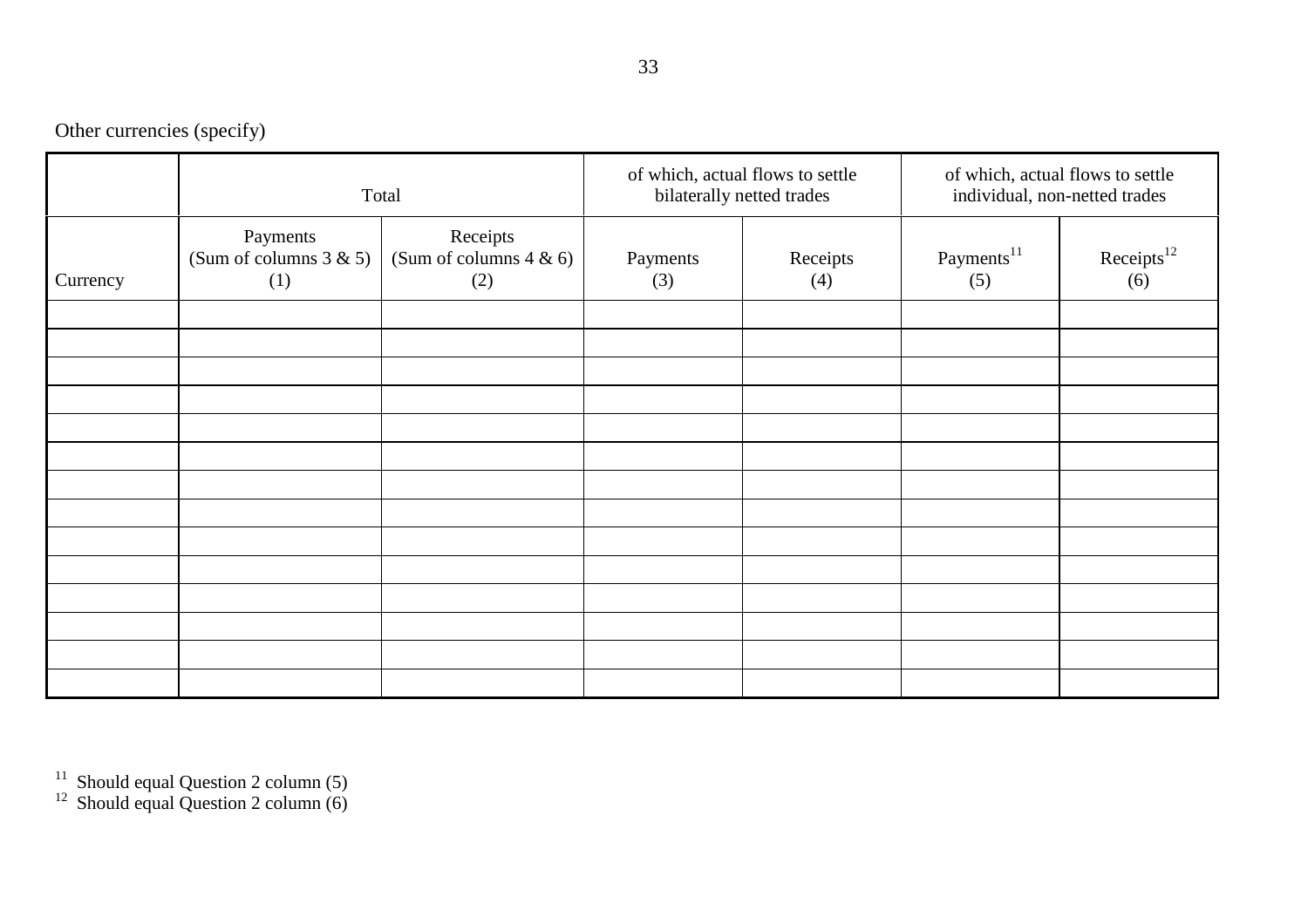4. This section is only to be completed by those institutions that have undertaken modelling preparatory to joining a multilateral netting scheme (eg ECHO). Please briefly outline the basis of your modelling, including whether it is dependent on other financial institutions joining the scheme, and the time it was undertaken.

|            | Total actual flows to settle individual,<br>non-netted trades <sup>13</sup> ('m) |  | Estimated reductions in columns<br>$(1)$ & $(2)$ following settlement of<br>multilaterally netted trades <sup>14</sup> |                 |  |
|------------|----------------------------------------------------------------------------------|--|------------------------------------------------------------------------------------------------------------------------|-----------------|--|
| Currency   | Receipts<br>Payments<br>(1)<br>(2)                                               |  | Payments<br>(3)                                                                                                        | Receipts<br>(4) |  |
| <b>AUD</b> |                                                                                  |  |                                                                                                                        |                 |  |
| <b>CAD</b> |                                                                                  |  |                                                                                                                        |                 |  |
| <b>CHF</b> |                                                                                  |  |                                                                                                                        |                 |  |
| <b>DEM</b> |                                                                                  |  |                                                                                                                        |                 |  |
| <b>EUR</b> |                                                                                  |  |                                                                                                                        |                 |  |
| <b>FRF</b> |                                                                                  |  |                                                                                                                        |                 |  |
| <b>GBP</b> |                                                                                  |  |                                                                                                                        |                 |  |
| <b>HKD</b> |                                                                                  |  |                                                                                                                        |                 |  |
| <b>JPY</b> |                                                                                  |  |                                                                                                                        |                 |  |
| <b>NZD</b> |                                                                                  |  |                                                                                                                        |                 |  |
| SGD        |                                                                                  |  |                                                                                                                        |                 |  |
| <b>USD</b> |                                                                                  |  |                                                                                                                        |                 |  |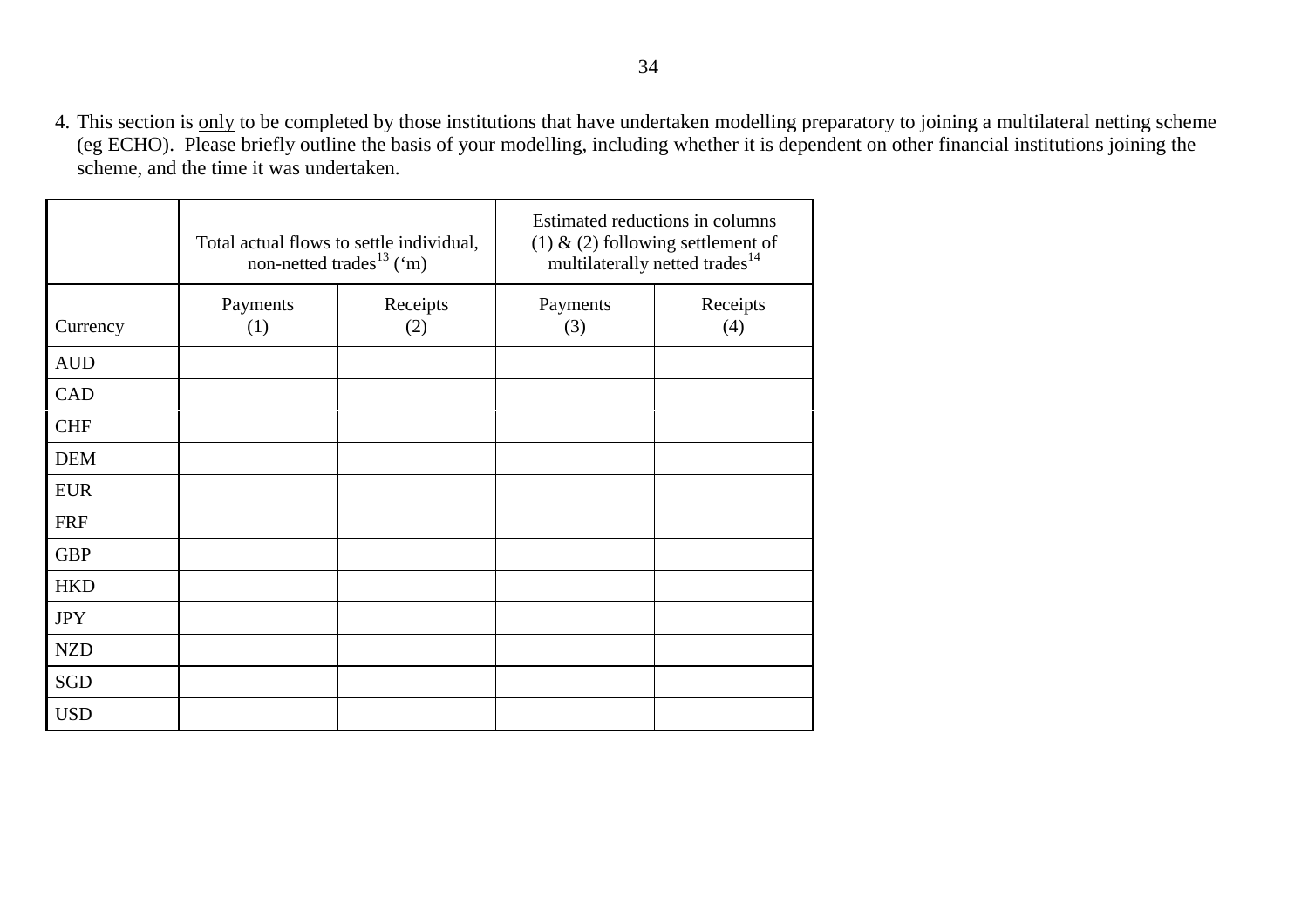Other currencies (specify)

|          |                                    | Total actual flows to settle individual,<br>non-netted trades <sup>13</sup> ('m) | Estimated reductions in columns<br>(1) & (2) following settlement of<br>multilaterally netted trades <sup>14</sup> |                 |  |
|----------|------------------------------------|----------------------------------------------------------------------------------|--------------------------------------------------------------------------------------------------------------------|-----------------|--|
| Currency | Receipts<br>Payments<br>(2)<br>(1) |                                                                                  | Payments<br>(3)                                                                                                    | Receipts<br>(4) |  |
|          |                                    |                                                                                  |                                                                                                                    |                 |  |
|          |                                    |                                                                                  |                                                                                                                    |                 |  |
|          |                                    |                                                                                  |                                                                                                                    |                 |  |
|          |                                    |                                                                                  |                                                                                                                    |                 |  |
|          |                                    |                                                                                  |                                                                                                                    |                 |  |

 $13$  Should equal Question 3 columns (5) and (6)

 $14$  Use either values or percentages depending on your modelling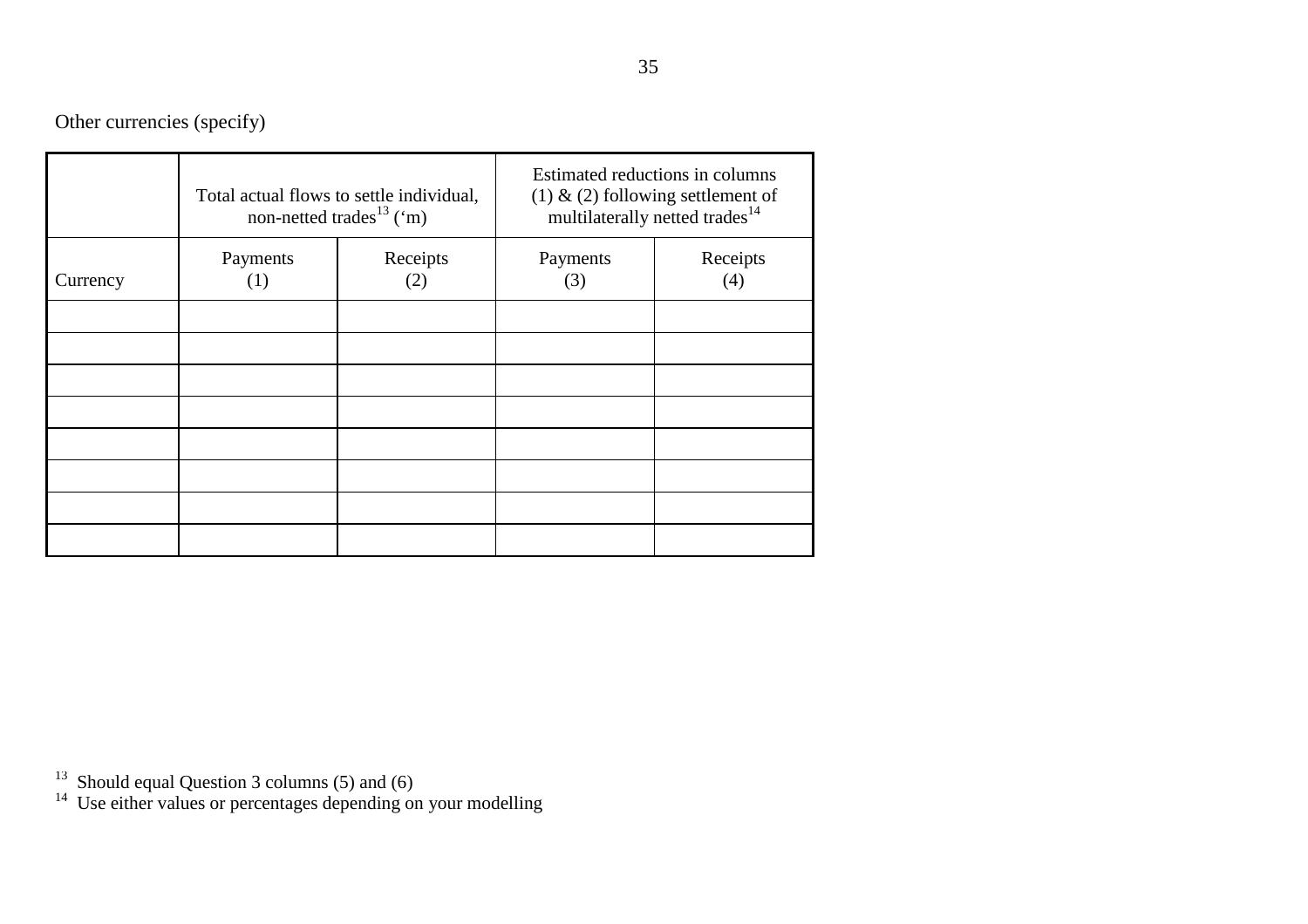5. This question is seeking information on the number of foreign exchange trading counterparties your institution, on its Australian books, has and the extent to which there are arrangements with these counterparties to settle on a bilateral net basis. For the purposes of this question, "counterparty" is defined on a "settling entity" rather than "institutional" basis; a counterparty may include any bank, non-bank financial, or corporate entity. References to "top 10, top 25, top 50 counterparties" refer to counterparty rankings by *value* of trades

|                                                                                                                                             | Number of<br>counterparties |
|---------------------------------------------------------------------------------------------------------------------------------------------|-----------------------------|
| How many FX trading counterparties does your institution <i>currently</i> have in total?                                                    |                             |
| <b>Bilateral netting</b>                                                                                                                    |                             |
| With how many of its <i>total</i> FX counterparties does your institution have arrangements to settle trades on a bilaterally netted basis? |                             |
| With how many of its top 10 FX counterparties does your institution have arrangements to settle trades on a bilaterally netted basis?       |                             |
| With how many of its top 25 FX counterparties does your institution have arrangements to settle trades on a bilaterally netted basis?       |                             |
| With how many of its top 50 FX counterparties does your institution have arrangements to settle trades on a bilaterally netted basis?       |                             |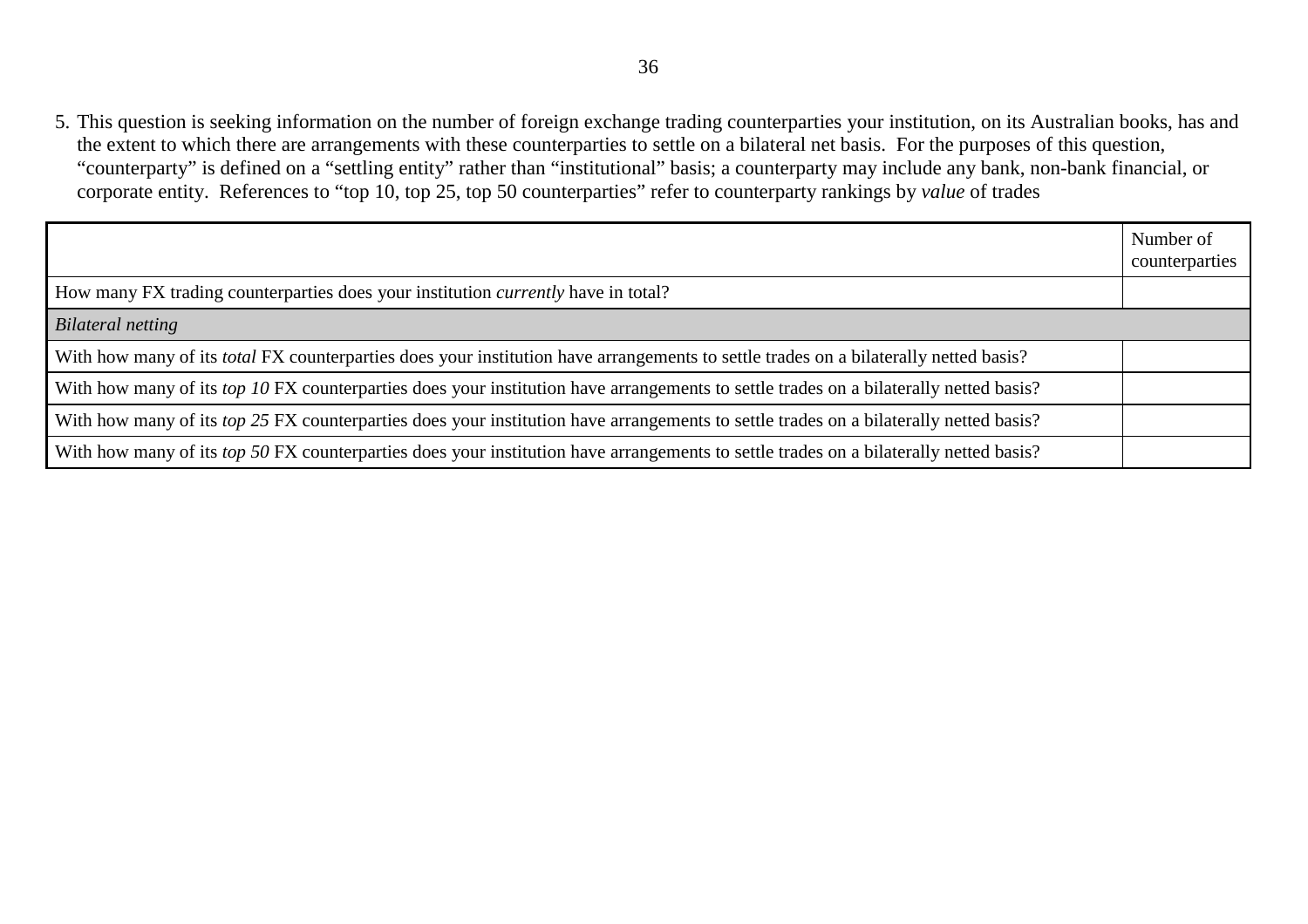6. (a) Please describe the current duties, responsibilities and reporting structure of the person(s) charged with managing, on a day-to-day basis, your institution's foreign exchange settlement exposures with individual counterparties. Please discuss any significant changes that have taken place since the April 1997 survey.

(b) Please describe the current duties, responsibilities and reporting structure of the person(s) charged with managing, on a day-to-day basis, your institution's aggregate settlement exposures. Please discuss any significant changes that have taken place since the April 1997 survey.

- 7. Please describe any plans your institution may have to shorten the periods of "irrevocability"<sup>15</sup> and "uncertainty"<sup>16</sup> it currently faces during the routine settlement of foreign exchange trades. Please include specific targets and proposed dates for meeting these targets. In particular, please indicate the extent to which your institution plans over the next year to implement improvements to the times listed in Question 1 regarding unilateral payment cancellation deadlines and the identification of final and failed receipts.
- 8. Please describe your institution's current process for controlling counterparty credit exposures associated with foreign exchange settlements. (For example, in measuring its counterparty credit exposures, does the institution aggregate bilateral foreign exchange settlement exposures with other credit extensions? Are bilateral foreign exchange settlement exposures subject to the same or different limits than those applied to other credit extensions? Are limits applied globally or on a decentralised basis among the institution's trading centres? Are limits mandatory or indicative? How are exposures in excess of the limits handled?) Please outline any significant changes to your institution's processes that have taken place since the April 1997 survey, or that you propose to implement.
- 9. Please outline any significant changes to your institution's foreign exchange dealing arrangements/processes associated with European Monetary Union.

<sup>&</sup>lt;sup>15</sup> The time between your institution's unilateral cancellation deadline of the sold currency and the time by which the final receipt of the bought currency is due.

 $16$  The time it takes your institution to identify the final or failed receipt of the bought currency after it is due.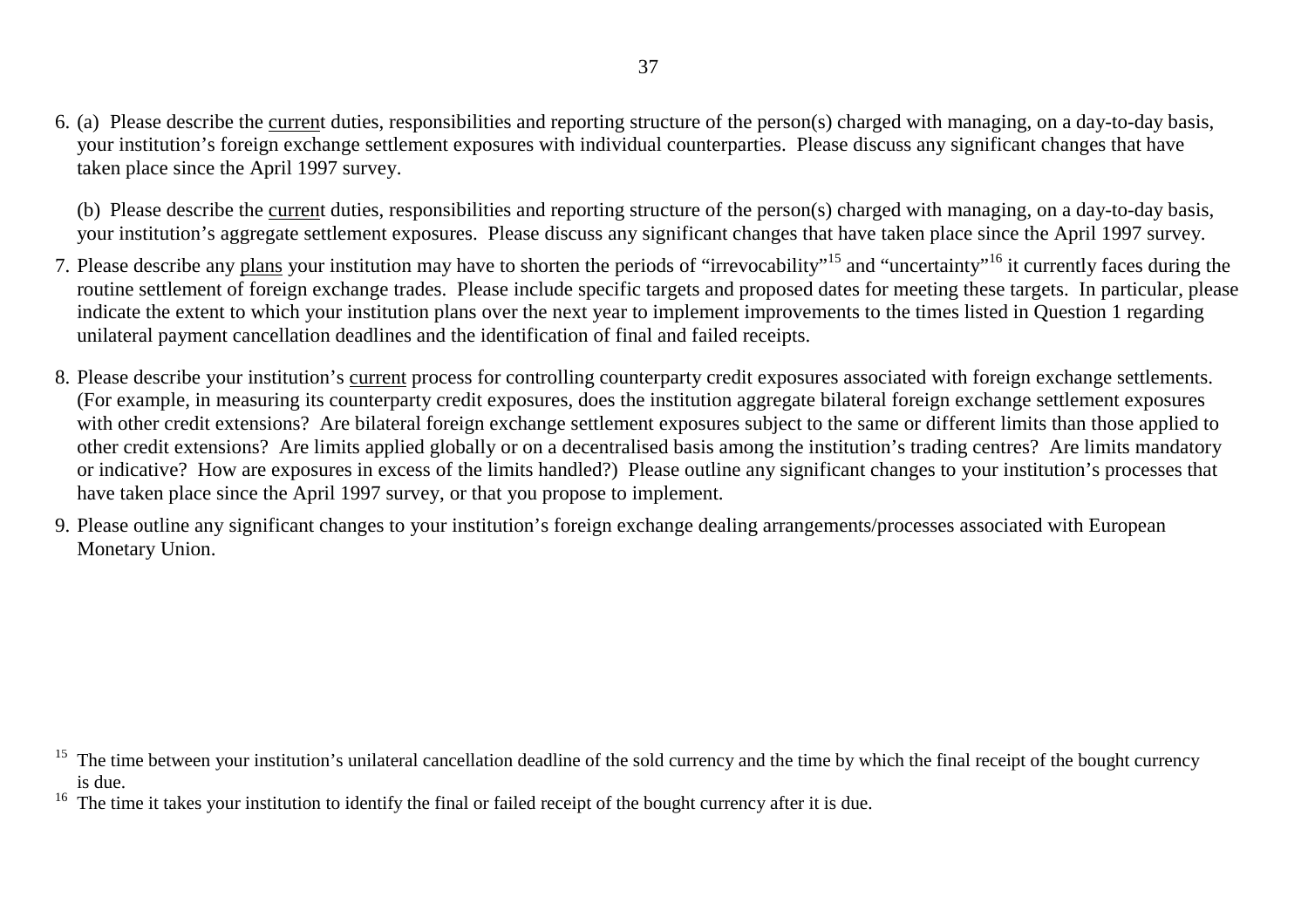#### **ANNEX C**

#### **SURVEY RESPONDENTS**

- 1. ABN AMRO Australia Limited
- 2. Australia and New Zealand Banking Group Limited
- 3. Bankers Trust Australia Limited
- 4. BankWest
- 5. Banque Nationale de Paris
- 6. Chase Manhattan Bank
- 7. Citibank N.A.
- 8. Colonial State Bank
- 9. Commonwealth Bank of Australia
- 10. Deutsche Bank AG
- 11. IBJ Australia Bank Limited
- 12. Macquarie Bank Limited
- 13. Midland Bank plc
- 14. National Australia Bank Limited
- 15. Rabobank Nederland
- 16. Societe Generale Australia Limited
- 17. St George Bank Limited
- 18. Suncorp-Metway Limited
- 19. Toronto Dominion Australia Limited
- 20. UBS Australia Limited
- 21. Westpac Banking Corporation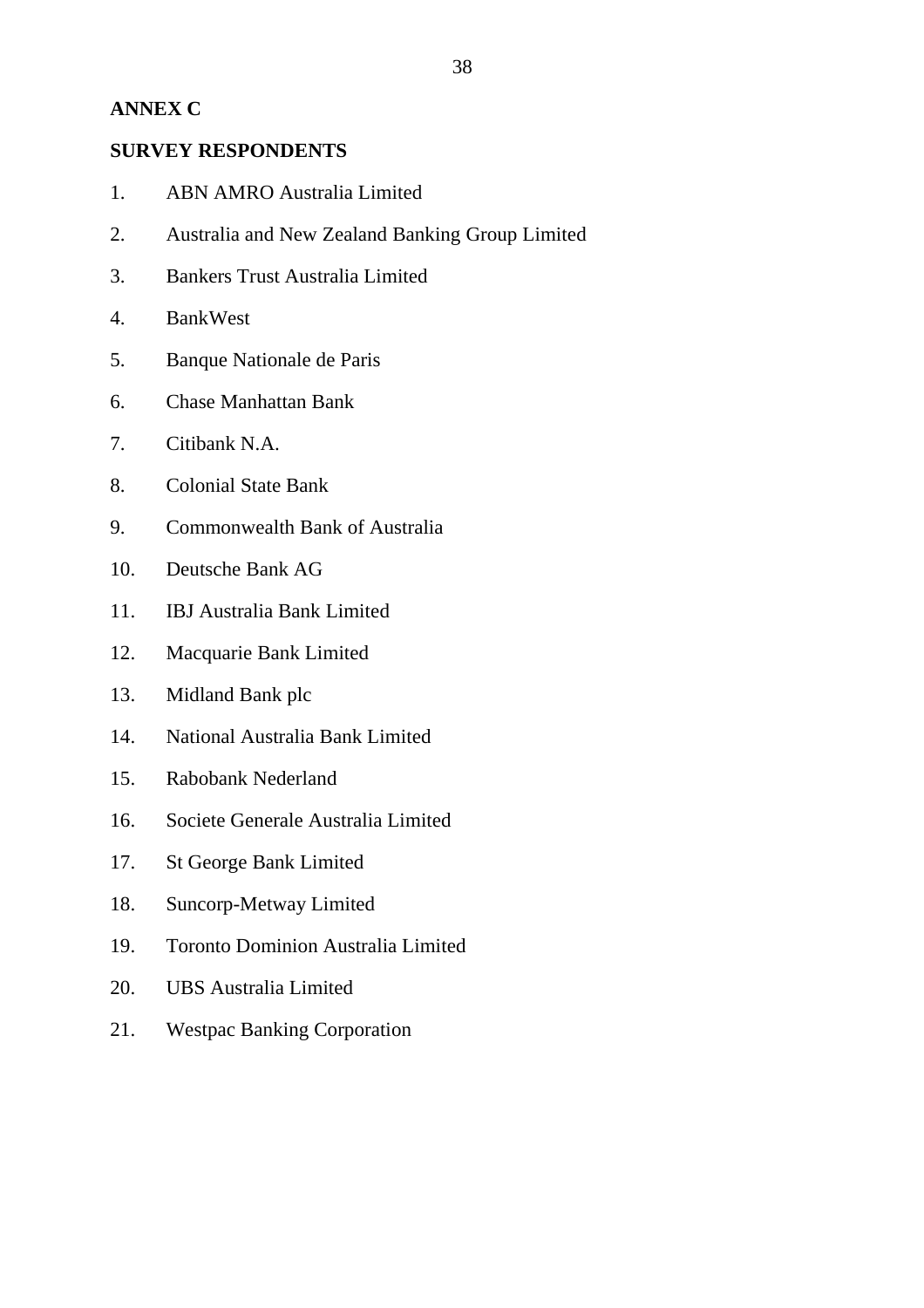# **ANNEX D**

# **CURRENCY DATA**

| <b>Currency</b> | No. of<br>banks | <b>Settlement</b><br>method |                          |                          | <b>Gross monthly settlements</b><br>(AUD million) |                 | <b>Ranking by</b><br>turnover* |
|-----------------|-----------------|-----------------------------|--------------------------|--------------------------|---------------------------------------------------|-----------------|--------------------------------|
|                 |                 | $\mathbf A$                 | B                        | $\mathbf C$              | <b>Payments</b>                                   | <b>Receipts</b> |                                |
| <b>AED</b>      | $\mathbf{1}$    |                             | $\mathbf{1}$             | $\overline{\phantom{0}}$ |                                                   | 7               | 35 $(44)$                      |
| <b>ATS</b>      | 9               | $\tau$                      | $\overline{a}$           | $\overline{2}$           | 239                                               | 144             | 22 (26)                        |
| <b>AUD</b>      | 21              | $\overline{4}$              | $\overline{a}$           | 17                       | 464,373                                           | 475,376         | 2(2)                           |
| <b>BDT</b>      | $\overline{2}$  | $\mathbf{1}$                | $\mathbf{1}$             | $\blacksquare$           | $\tilde{\phantom{a}}$                             | $\thicksim$     | 44 (46)                        |
| <b>BEF</b>      | 12              | 9                           | $\overline{\phantom{0}}$ | 3                        | 345                                               | 352             | 18 (21)                        |
| <b>CAD</b>      | 21              | 13                          | $\overline{2}$           | 6                        | 13,586                                            | 12,593          | 8(14)                          |
| <b>CHF</b>      | 18              | 13                          | $\mathbf{1}$             | $\overline{4}$           | 14,552                                            | 12,204          | 7(7)                           |
| <b>CNY</b>      | $\mathbf{1}$    | $\mathbf{1}$                |                          | -                        | 12                                                | 12              | 29 (43)                        |
| <b>DEM</b>      | 21              | 11                          | $\overline{2}$           | 8                        | 159,256                                           | 161,519         | 4 $(3)$                        |
| <b>DKK</b>      | $\overline{7}$  | $\overline{7}$              | $\overline{\phantom{a}}$ | $\overline{\phantom{a}}$ | 244                                               | 208             | 21(24)                         |
| <b>ESP</b>      | 11              | 9                           | $\overline{a}$           | $\overline{2}$           | 285                                               | 323             | 19 (18)                        |
| <b>FIM</b>      | 9               | 9                           | $\overline{\phantom{0}}$ | $\overline{\phantom{a}}$ | 42                                                | 46              | 26(23)                         |
| <b>FJD</b>      | $\overline{4}$  | $\overline{2}$              | $\qquad \qquad -$        | $\overline{2}$           | 15                                                | 3               | 31(32)                         |
| <b>FRF</b>      | 19              | 14                          | $\mathbf{1}$             | $\overline{4}$           | 11,710                                            | 10,985          | 9(8)                           |
| <b>GBP</b>      | 21              | 9                           | 3                        | 9                        | 74,041                                            | 72,731          | 5(6)                           |
| <b>GRD</b>      | 6               | 5                           | $\mathbf{1}$             | $\overline{\phantom{a}}$ | 6                                                 | $\overline{4}$  | 33(35)                         |
| <b>HKD</b>      | 19              | 8                           | $\overline{2}$           | 9                        | 4,630                                             | 4,780           | 11(11)                         |
| <b>IDR</b>      | 9               | 6                           | $\mathbf{1}$             | $\overline{2}$           | 439                                               | 454             | 16(13)                         |
| <b>IEP</b>      | 6               | 5                           |                          | $\mathbf{1}$             | 58                                                | 99              | 25 (28)                        |
| <b>INR</b>      | $\overline{7}$  | 5                           | $\mathbf{1}$             | $\mathbf{1}$             | 13                                                | 8               | 30(31)                         |
| <b>ITL</b>      | 14              | $11\,$                      |                          | 3                        | 2,170                                             | 2,214           | 12(16)                         |
| <b>JPY</b>      | 21              | 13                          | $\overline{2}$           | 6                        | 168,552                                           | 165,500         | 3(4)                           |
| <b>KRW</b>      | $\mathbf{1}$    | $\mathbf{1}$                | $\overline{\phantom{0}}$ | $\overline{\phantom{0}}$ | $\overline{2}$                                    | $\overline{2}$  | 37 $(f# )$                     |
| <b>LKR</b>      | $\overline{3}$  | $\overline{2}$              | $\mathbf{1}$             | $\overline{\phantom{a}}$ | $\tilde{\phantom{a}}$                             | $\mathbf{1}$    | 41 (38)                        |
| <b>MUR</b>      | $\mathbf{1}$    | $\mathbf{1}$                | $\overline{\phantom{0}}$ | $\overline{\phantom{a}}$ | $\tilde{}$                                        | $\thicksim$     | 42 (45)                        |
| <b>MXN</b>      | $\mathbf{1}$    | $\mathbf 1$                 | -                        |                          | $\overline{4}$                                    | <b>Nil</b>      | 36 (#)                         |

\* April 1997 rankings are in brackets.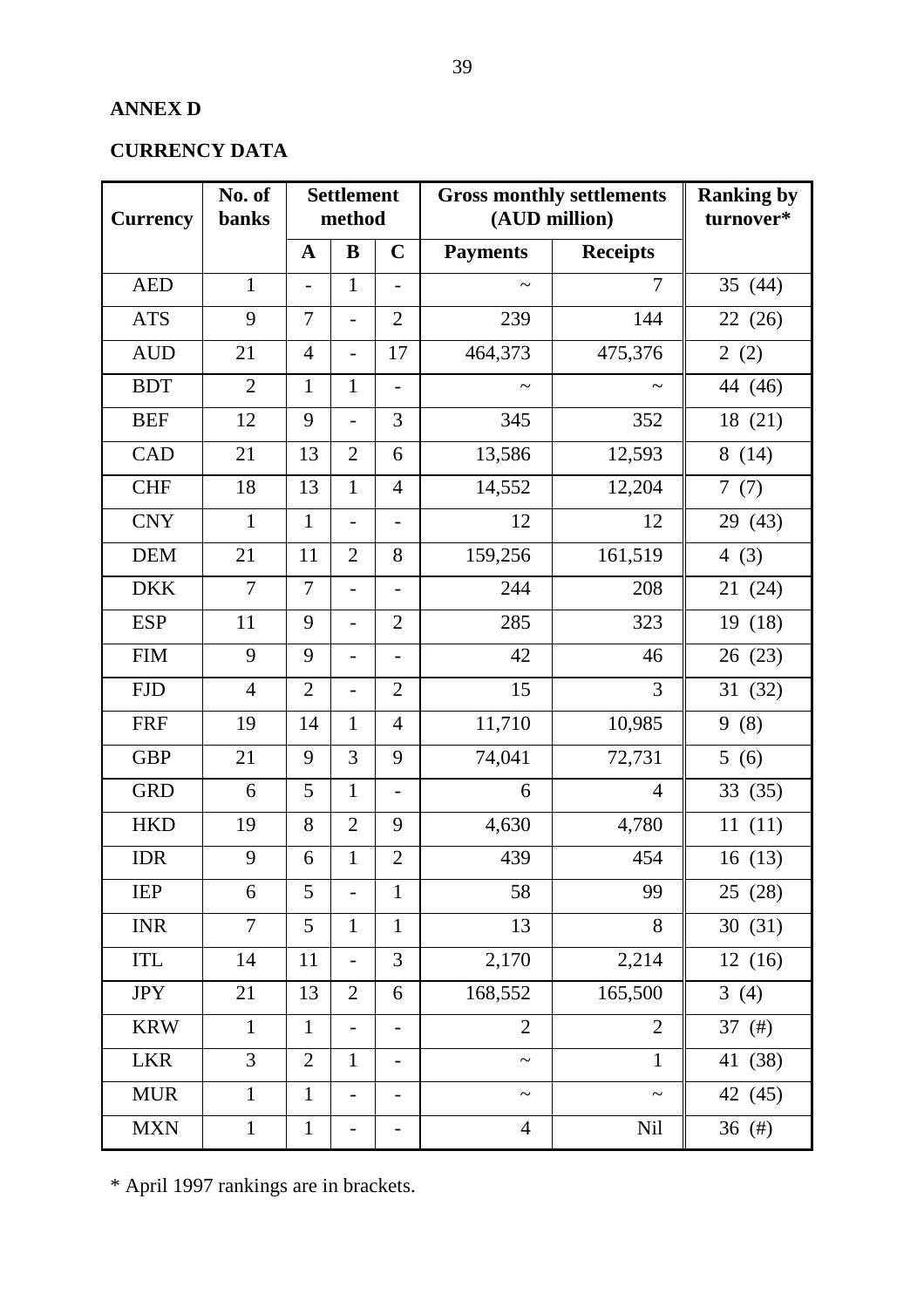| <b>Currency</b> | No. of<br>banks |                | <b>Settlement</b><br>method |                          |                 | <b>Gross monthly settlements</b><br>(AUD million) | <b>Ranking by</b><br>turnover* |
|-----------------|-----------------|----------------|-----------------------------|--------------------------|-----------------|---------------------------------------------------|--------------------------------|
|                 |                 | $\mathbf A$    | B                           | $\mathbf C$              | <b>Payments</b> | <b>Receipts</b>                                   |                                |
| <b>MYR</b>      | $\overline{3}$  | $\overline{2}$ | $\mathbf{1}$                | $\blacksquare$           | 18              | 20                                                | 28 (9)                         |
| <b>NLG</b>      | 10              | 6              | $\overline{a}$              | $\overline{4}$           | 1,313           | 1,242                                             | 13(17)                         |
| <b>NOK</b>      | 8               | 8              | $\overline{\phantom{a}}$    | $\overline{\phantom{a}}$ | 166             | 150                                               | 23(20)                         |
| <b>NZD</b>      | 20              | 15             | 3                           | $\overline{2}$           | 48,881          | 46,730                                            | 6(5)                           |
| <b>PGK</b>      | 3               | $\overline{2}$ | $\mathbf{1}$                | $\blacksquare$           | 13              | $\mathbf{1}$                                      | 32(33)                         |
| PHP             | $\overline{7}$  | 5              | $\frac{1}{2}$               | $\overline{2}$           | 75              | 94                                                | 24 (37)                        |
| <b>PTE</b>      | 6               | 5              | $\overline{\phantom{0}}$    | $\mathbf{1}$             | 27              | 24                                                | 27<br>(27)                     |
| <b>SAR</b>      | $\mathbf{1}$    | $\mathbf{1}$   | $\overline{\phantom{0}}$    | $\blacksquare$           | $\mathbf{1}$    | $\mathbf{1}$                                      | 38 (25)                        |
| <b>SBD</b>      | $\mathbf{1}$    | $\mathbf{1}$   | $\overline{\phantom{0}}$    | $\overline{\phantom{a}}$ | $\overline{2}$  | <b>Nil</b>                                        | 39 (36)                        |
| <b>SEK</b>      | 8               | $\overline{7}$ | $\overline{a}$              | $\mathbf{1}$             | 423             | 393                                               | 17(19)                         |
| SGD             | 16              | 9              | $\mathbf{1}$                | 6                        | 5,578           | 5,734                                             | 10(10)                         |
| <b>THB</b>      | 8               | $\overline{7}$ | $\overline{\phantom{0}}$    | 1                        | 580             | 561                                               | 15(15)                         |
| <b>USD</b>      | 21              | 11             | $\overline{2}$              | 8                        | 1,031,076       | 988,257                                           | 1(1)                           |
| <b>VUV</b>      | $\overline{2}$  | $\mathbf{1}$   | $\mathbf{1}$                | $\blacksquare$           | $\mathbf{1}$    | $\tilde{}$                                        | 40 (42)                        |
| <b>WST</b>      | $\mathbf{1}$    | $\frac{1}{2}$  | $\mathbf 1$                 | $\overline{\phantom{a}}$ | $\mathbf{1}$    | <b>Nil</b>                                        | 43 (41)                        |
| <b>XEU</b>      | $\overline{7}$  | 6              | $\mathbf{1}$                | $\overline{\phantom{a}}$ | 675             | 645                                               | 14 (12)                        |
| <b>XPF</b>      | $\overline{4}$  | $\overline{4}$ | $\overline{\phantom{0}}$    |                          | 6               | 3                                                 | 34 (39)                        |
| <b>ZAR</b>      | 7               | 6              | L,                          | $\mathbf{1}$             | 271             | 250                                               | 20(22)                         |

Where:

• A indicates use of an unassociated correspondent bank;

• B indicates use of a related corporate entity (e.g. parent/subsidiary); and

• C indicates direct responsibility for settlement.

\* April 1997 rankings are in brackets.

(#) Currency not listed in 1997 survey.

~ Values round to zero when converted into AUD equivalents.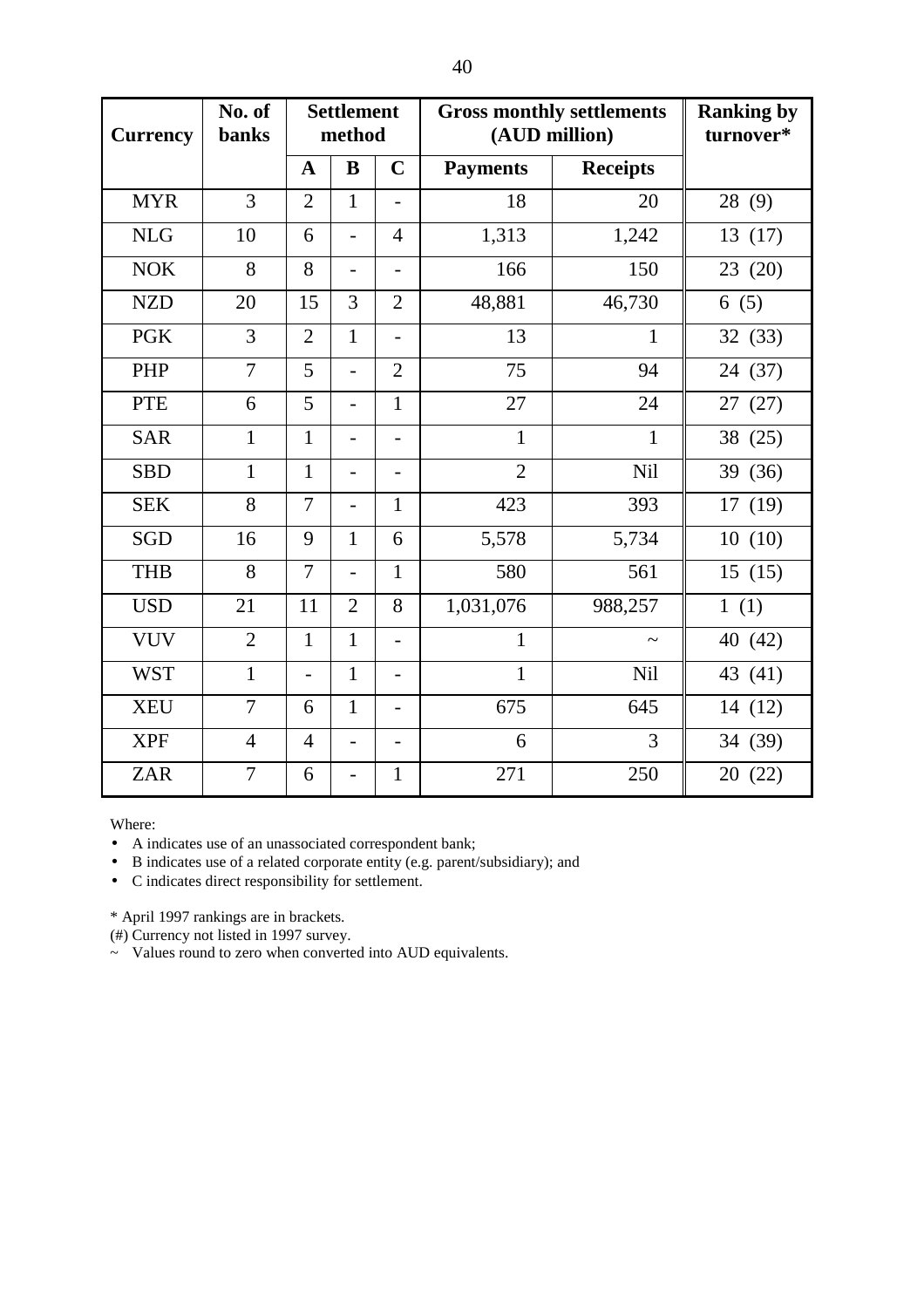#### **ANNEX E**

|                 |                 | <b>Cancellation Times*</b> |         |              | <b>Reconciliation Times*</b> |               |        |              |
|-----------------|-----------------|----------------------------|---------|--------------|------------------------------|---------------|--------|--------------|
| <b>Currency</b> | <b>Earliest</b> | <b>Median</b>              | Latest  | Wgtd<br>Avg# | <b>Earliest</b>              | <b>Median</b> | Latest | Wgtd<br>Avg# |
| <b>AED</b>      | 16.5            | 16.5                       | 16.5    | 16.5         | 395.0                        | 395.0         | 395.0  | 395.0        |
| <b>ATS</b>      | $-6.0$          | 16.0                       | 16.5    | 15.7         | 32.0                         | 35.5          | 65.0   | 52.5         |
| <b>AUD</b>      | 8.0             | 14.5                       | 17.3    | 13.1         | 15.4                         | 17.0          | 43.5   | 26.7         |
| <b>BDT</b>      | 11.5            | 13.5                       | 15.5    | 13.1         | 275.5                        | 506.3         | 737.0  | 737.0        |
| <b>BEF</b>      | $-15.0$         | 16.0                       | 21.0    | 15.3         | 32.0                         | 35.5          | 65.0   | 41.5         |
| CAD             | $-7.0$          | 17.0                       | 23.0    | 18.7         | 32.5                         | 40.0          | 65.0   | 43.9         |
| <b>CHF</b>      | $-6.0$          | 16.0                       | 21.0    | 14.9         | 32.5                         | 36.0          | 41.0   | 36.1         |
| <b>CNY</b>      | $-2.0$          | $-2.0$                     | $-2.0$  | $-2.0$       | 32.5                         | 32.5          | 32.5   | 32.5         |
| <b>DEM</b>      | $-7.0$          | 16.0                       | 22.0    | 15.8         | 32.0                         | 36.0          | 41.0   | 36.9         |
| <b>DKK</b>      | 16.0            | 16.0                       | 17.0    | 16.2         | 32.5                         | 36.7          | 65.0   | 50.2         |
| <b>ESP</b>      | $-7.0$          | 16.0                       | 17.0    | 15.8         | 32.5                         | 36.0          | 65.0   | 45.7         |
| <b>FIM</b>      | 13.0            | 16.0                       | 18.0    | 16.0         | 32.5                         | 39.0          | 65.0   | 50.6         |
| <b>FJD</b>      | 6.0             | 8.5                        | 12.0    | 8.9          | 63.0                         | 269.0         | 377.0  | 241.7        |
| <b>FRF</b>      | $-8.0$          | 16.0                       | 21.0    | 15.1         | 32.0                         | 36.0          | 65.0   | 40.0         |
| <b>GBP</b>      | $-8.0$          | 16.0                       | 23.0    | 17.2         | 32.5                         | 38.5          | 65.0   | 48.0         |
| <b>GRD</b>      | $-7.0$          | 16.3                       | 21.0    | 16.7         | 34.0                         | 40.1          | 65.0   | 51.1         |
| <b>HKD</b>      | $-7.0$          | 12.0                       | 15.5    | 11.3         | 32.3                         | 35.5          | 64.0   | 36.4         |
| <b>IDR</b>      | $-13.0$         | $-7.0$                     | 11.0    | $-9.3$       | 32.5                         | 36.0          | 63.0   | 40.8         |
| <b>IEP</b>      | 15.0            | 17.8                       | 22.0    | 17.7         | 32.5                         | 43.1          | 185.0  | 52.0         |
| <b>INR</b>      | $-7.0$          | 12.5                       | 15.0    | 12.5         | 32.5                         | 185.0         | 737.0  | 112.3        |
| <b>ITL</b>      | $-7.0$          | 16.0                       | 19.0    | 16.8         | 32.5                         | 37.0          | 63.0   | 39.4         |
| <b>JPY</b>      | $-7.0$          | 11.0                       | 15.0    | 10.5         | 32.0                         | 35.5          | 63.0   | 36.8         |
| <b>KRW</b>      | 14.0            | 14.0                       | 14.0    | 14.0         | 107.0                        | 107.0         | 107.0  | 107.0        |
| <b>LKR</b>      | $-9.5$          | 12.0                       | 13.0    | 12.0         | 185.0                        | 442.5         | 521.0  | 473.0        |
| <b>MUR</b>      | 15.5            | 15.5                       | 15.5    | 15.5         | 58.5                         | 58.5          | 58.5   | 58.5         |
| <b>MXN</b>      | $-14.5$         | $-14.5$                    | $-14.5$ | $-14.5$      | 39.5                         | 39.5          | 39.5   | 39.5         |

# **CANCELLATION AND RECONCILIATION TIMES**

\* The times are reported on a decimal basis, e.g. a time of 09.50 hours represents 9.30 am on V.

# Weighted by net settlement amounts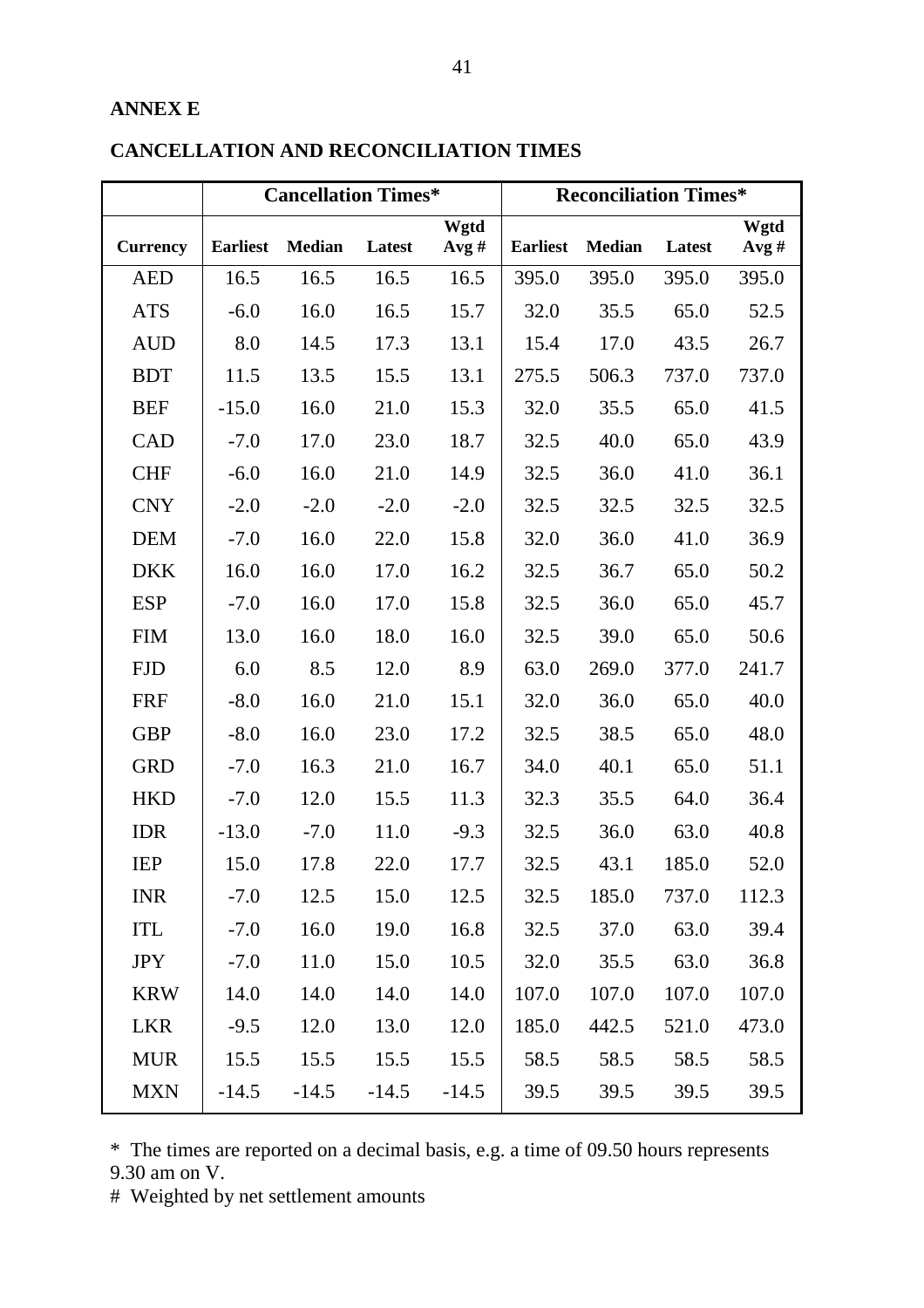|                 |                 | <b>Cancellation Times*</b> |        |              | <b>Reconciliation Times*</b> |               |        |              |
|-----------------|-----------------|----------------------------|--------|--------------|------------------------------|---------------|--------|--------------|
| <b>Currency</b> | <b>Earliest</b> | <b>Median</b>              | Latest | Wgtd<br>Avg# | <b>Earliest</b>              | <b>Median</b> | Latest | Wgtd<br>Avg# |
| <b>MYR</b>      | 12.0            | 12.0                       | 14.0   | 13.2         | 32.5                         | 33.0          | 34.0   | 32.9         |
| <b>NLG</b>      | $-7.0$          | 13.0                       | 21.0   | 10.0         | 32.5                         | 38.0          | 65.0   | 46.4         |
| <b>NOK</b>      | $-6.0$          | 16.3                       | 19.0   | 9.2          | 32.5                         | 35.8          | 65.0   | 41.3         |
| <b>NZD</b>      | $-8.0$          | 11.0                       | 12.0   | 9.1          | 32.0                         | 34.8          | 61.0   | 36.6         |
| <b>PGK</b>      | 8.0             | 9.0                        | 12.0   | 8.3          | 42.0                         | 228.0         | 377.0  | 377.0        |
| <b>PHP</b>      | $-7.0$          | 10.0                       | 17.0   | $-4.6$       | 32.5                         | 57.0          | 185.0  | 50.3         |
| <b>PTE</b>      | 12.0            | 16.3                       | 17.0   | 15.9         | 32.5                         | 41.7          | 65.0   | 53.4         |
| <b>SAR</b>      | $-2.0$          | $-2.0$                     | $-2.0$ | $-2.0$       | 59.5                         | 59.5          | 59.5   | 59.5         |
| <b>SBD</b>      | 12.0            | 12.0                       | 12.0   | 12.0         | 185.0                        | 185.0         | 185.0  | 185.0        |
| <b>SEK</b>      | $-6.0$          | 16.3                       | 19.0   | 16.3         | 32.2                         | 36.1          | 65.0   | 44.8         |
| <b>SGD</b>      | $-7.0$          | 12.0                       | 16.0   | 11.0         | 32.2                         | 35.8          | 65.0   | 40.7         |
| <b>THB</b>      | $-7.0$          | 11.5                       | 16.0   | 11.7         | 32.0                         | 37.5          | 81.0   | 43.5         |
| <b>USD</b>      | $-7.0$          | 17.5                       | 30.0   | 19.3         | 32.5                         | 38.5          | 88.0   | 42.2         |
| <b>VUV</b>      | $-11.0$         | $-2.0$                     | 7.0    | 5.9          | 302.5                        | 411.8         | 521.0  | 521.0        |
| <b>WST</b>      | 6.0             | 6.0                        | 6.0    | 6.0          | 63.5                         | 63.5          | 63.5   | 63.5         |
| <b>XEU</b>      | $-15.0$         | 16.0                       | 16.5   | 14.9         | 32.0                         | 43.0          | 65.0   | 53.9         |
| <b>XPF</b>      | 7.0             | 9.0                        | 13.0   | 7.5          | 185.0                        | 626.9         | 737.0  | 671.5        |
| <b>ZAR</b>      | $-7.0$          | 16.0                       | 18.0   | 15.1         | 32.5                         | 38.0          | 65.0   | 40.1         |

\* The times are reported on a decimal basis, e.g. a time of 09.50 hours represents 9.30 am on V.

# Weighted by net settlement amounts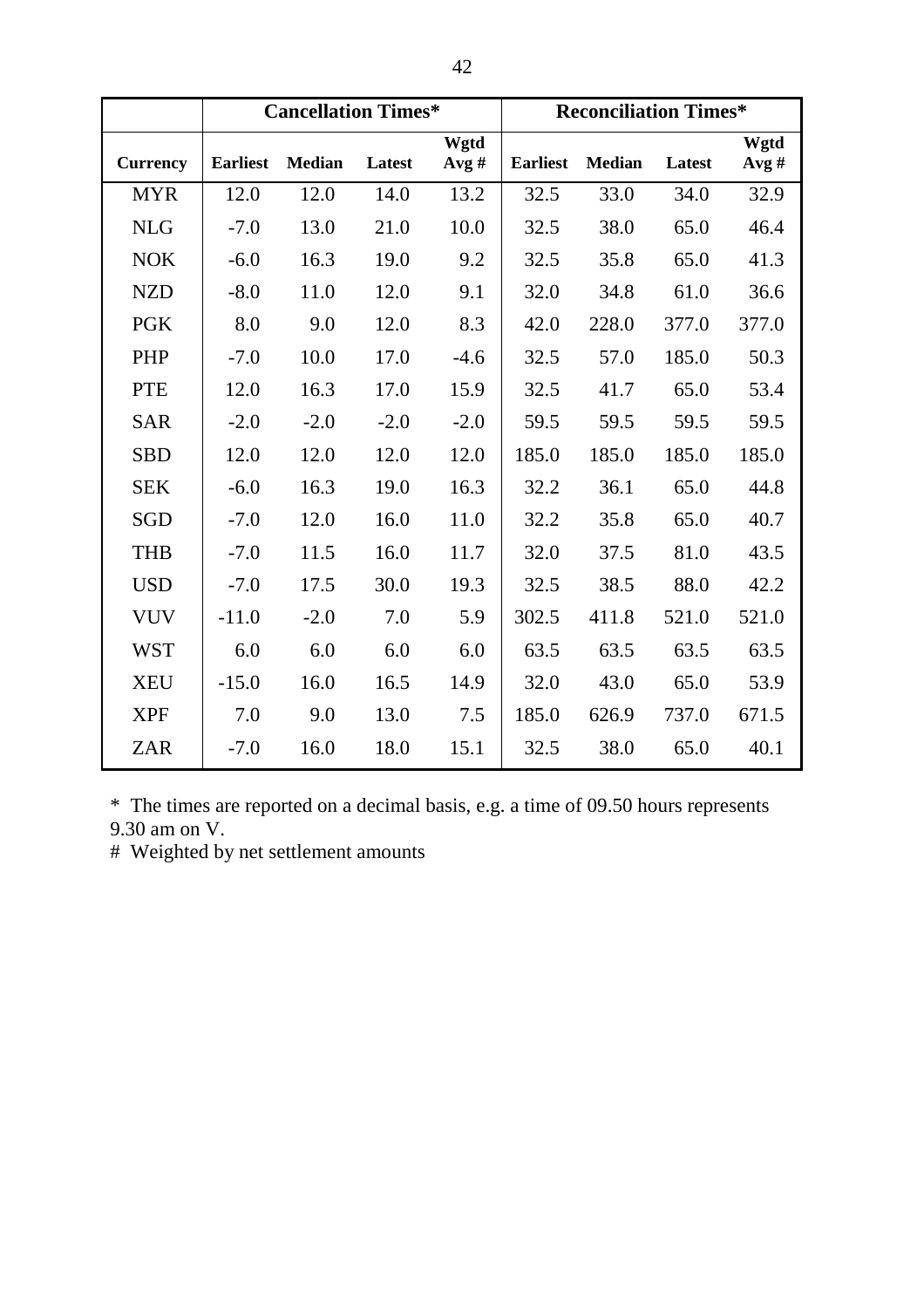#### **ANNEX F**

# **HOURS AT RISK PER CURRENCY PAIRING**

|            |            |            |            |            | <b>Sell</b> |            |            |            |            |
|------------|------------|------------|------------|------------|-------------|------------|------------|------------|------------|
| <b>Buy</b> | <b>USD</b> | <b>AUD</b> | <b>DEM</b> | <b>JPY</b> | <b>NZD</b>  | <b>GBP</b> | <b>CHF</b> | <b>FRF</b> | <b>CAD</b> |
| <b>USD</b> |            | 29 (33)    | 26(31)     | 32(37)     | 33 (37)     | 25 (29)    | 27 (32)    | 27 (32)    | 23(27)     |
| <b>AUD</b> | 7(12)      |            | 11(17)     | 16(23)     | 18 (24)     | 9<br>(16)  | 12(18)     | 12(19)     | 8(13)      |
| <b>DEM</b> | (22)<br>18 | 24 (30)    |            | 26(33)     | 28 (33)     | 20(25)     | 22 (28)    | 22<br>(29) | 18 (23)    |
| <b>JPY</b> | 17(17)     | (25)<br>24 | 21(22)     |            | (29)<br>28  | (21)<br>20 | 22<br>(23) | 22 (24)    | 18 (18)    |
| <b>NZD</b> | 17(18)     | 24 (26)    | 21(23)     | 26(29)     |             | 19 (22)    | 22(25)     | 21(25)     | 18 (19)    |
| <b>GBP</b> | 29<br>(24) | 35 (32)    | 32(30)     | 37(35)     | 39 (36)     |            | 33 (31)    | 33(31)     | 29(25)     |
| <b>CHF</b> | (30)<br>17 | (37)<br>23 | 20(35)     | 26(41)     | 27(41)      | 19 (33)    |            | (36)<br>21 | 17(31)     |
| <b>FRF</b> | (20)<br>21 | (28)<br>27 | 24 (25)    | 30(31)     | 31(31)      | (23)<br>23 | 25(26)     |            | 21(21)     |
| <b>CAD</b> | (33)<br>25 | (40)<br>31 | 28 (38)    | 33 (44)    | 35<br>(44)  | (36)<br>27 | 29 (39)    | (39)<br>29 |            |

# **1. Major traded currencies \***

# **2. European currencies \***

|            |            |            |            |            | <b>Sell</b> |            |            |            |            |
|------------|------------|------------|------------|------------|-------------|------------|------------|------------|------------|
| <b>Buy</b> | <b>USD</b> | <b>DEM</b> | <b>XEU</b> | <b>ATS</b> | <b>BEF</b>  | <b>DKK</b> | <b>ESP</b> | <b>FIM</b> | <b>GRD</b> |
| <b>USD</b> |            | 26(31)     | 27(25)     | 26(31)     | 27(30)      | 26 (32)    | 26(32)     | 26(31)     | 25(37)     |
| <b>DEM</b> | 18 (22)    |            | 22(21)     | 21(27)     | 22(26)      | (28)<br>21 | (28)<br>21 | 21(27)     | 20(33)     |
| <b>XEU</b> | 35(21)     | 38 (26)    |            | 38 (26)    | 39 (25)     | 38 (27)    | 38 (28)    | 38 (26)    | 37 (33)    |
| <b>ATS</b> | 33 (52)    | 37(57)     | 38 (51)    |            |             |            |            |            |            |
| <b>BEF</b> | 22 (36)    | 26(41)     | 27(35)     |            |             |            |            |            |            |
| <b>DKK</b> | 31(28)     | 34 (34)    | 35(28)     |            |             |            |            |            |            |
| <b>ESP</b> | 26 (29)    | 30(34)     | 31 (29)    |            |             |            |            |            |            |
| <b>FIM</b> | 31(20)     | 35(25)     | 36(20)     |            |             |            |            |            |            |
| <b>GRD</b> | 32 (38)    | 35(43)     | 36(37)     |            |             |            |            |            |            |

\* Based on weighted average times. April 1997 figures are in brackets.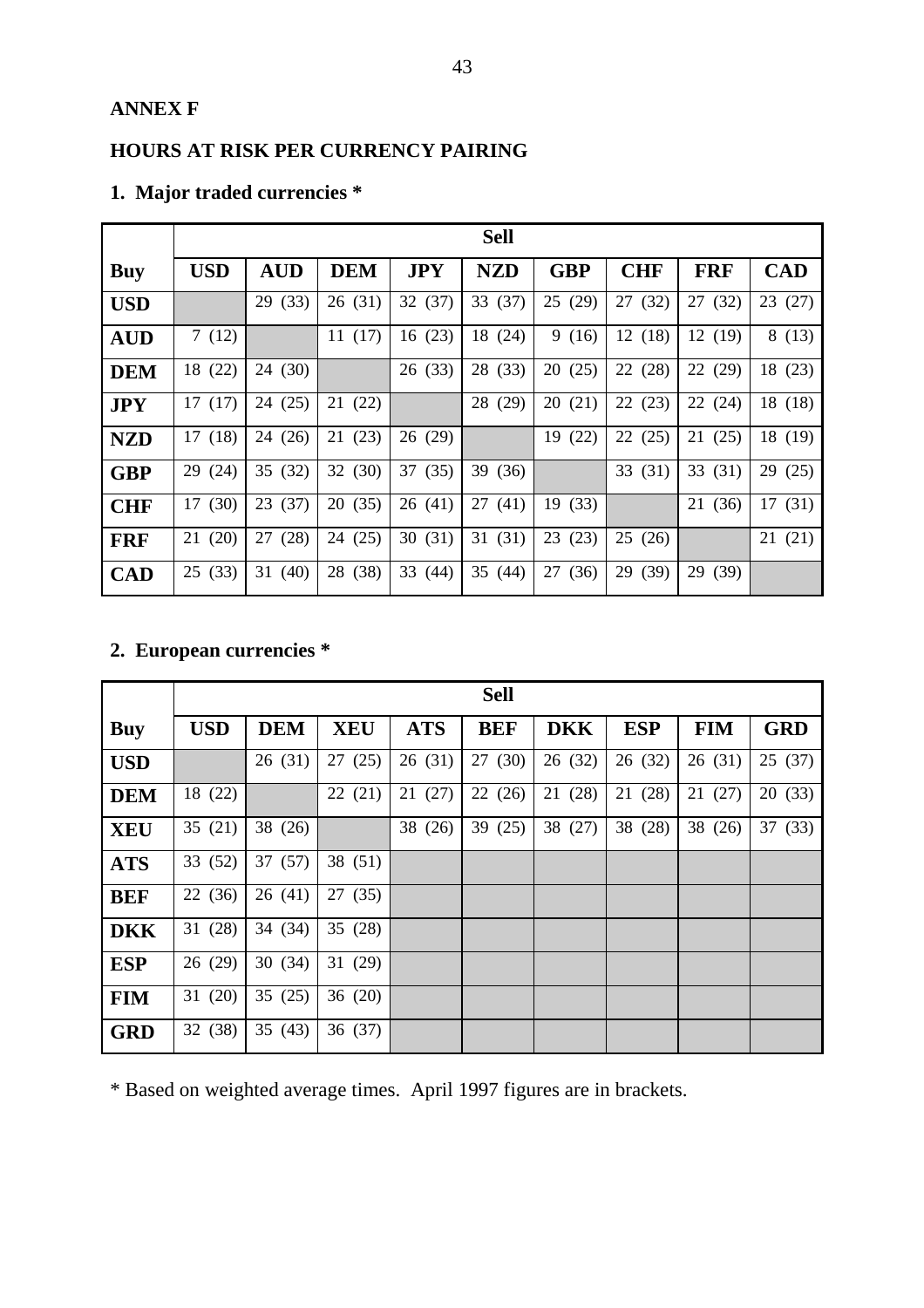|            |            |            |            |            | <b>Sell</b> |            |            |            |            |
|------------|------------|------------|------------|------------|-------------|------------|------------|------------|------------|
| <b>Buy</b> | <b>USD</b> | <b>DEM</b> | <b>XEU</b> | <b>IEP</b> | <b>ITL</b>  | <b>NLG</b> | <b>NOK</b> | <b>PTE</b> | <b>SEK</b> |
| <b>USD</b> |            | 26(31)     | 27(25)     | 24 (32)    | 25(31)      | 32(30)     | 33(33)     | 26(32)     | 26(32)     |
| <b>DEM</b> | 18 (22)    |            | 22(21)     | (28)<br>19 | 20(27)      | 27<br>(26) | 28 (29)    | 21 (28)    | 21 (28)    |
| <b>XEU</b> | 35(21)     | 38 (26)    |            | 36(27)     | 37<br>(26)  | 44<br>(26) | 45 (29)    | 38 (27)    | 38 (27)    |
| <b>IEP</b> | 33(42)     | 36(47)     | 37(41)     |            |             |            |            |            |            |
| <b>ITL</b> | 20(24)     | 24 (29)    | 25(23)     |            |             |            |            |            |            |
| <b>NLG</b> | 27(44)     | 31(49)     | 31(44)     |            |             |            |            |            |            |
| <b>NOK</b> | 22(33)     | 26 (38)    | 26 (32)    |            |             |            |            |            |            |
| <b>PTE</b> | 34(21)     | 38 (26)    | 38 (20)    |            |             |            |            |            |            |
| <b>SEK</b> | (26)<br>25 | 29 (31)    | 30(25)     |            |             |            |            |            |            |

# **2. European currencies \* (continued)**

# **3. Asian currencies \***

|            |             |             |            |            | <b>Sell</b> |            |            |            |            |
|------------|-------------|-------------|------------|------------|-------------|------------|------------|------------|------------|
| <b>Buy</b> | <b>USD</b>  | <b>JPY</b>  | <b>CNY</b> | <b>HKD</b> | <b>IDR</b>  | <b>MYR</b> | <b>PHP</b> | <b>SGD</b> | <b>THB</b> |
| <b>USD</b> |             | 32(37)      | 44 (36)    | 31(35)     | 52 (57)     | 29 (35)    | 47 (37)    | 31(36)     | 30(40)     |
| <b>JPY</b> | 17(17)      |             | 39(27)     | 25(27)     | 46 (48)     | 24 (26)    | 41 (29)    | 26(27)     | 25(32)     |
| <b>CNY</b> | 13 (60)     | 22(71)      |            |            |             |            |            |            |            |
| <b>HKD</b> | 17(18)      | 26(29)      |            |            |             |            |            |            |            |
| <b>IDR</b> | 21(20)      | 30(31)      |            |            |             |            |            |            |            |
| <b>MYR</b> | 14 (27)     | 22 (38)     |            |            |             |            |            |            |            |
| <b>PHP</b> | 31<br>(348) | 40<br>(359) |            |            |             |            |            |            |            |
| <b>SGD</b> | 21 (24)     | 30(35)      |            |            |             |            |            |            |            |
| <b>THB</b> | 24 (28)     | 33(39)      |            |            |             |            |            |            |            |

\* Based on weighted average times. April 1997 figures are in brackets.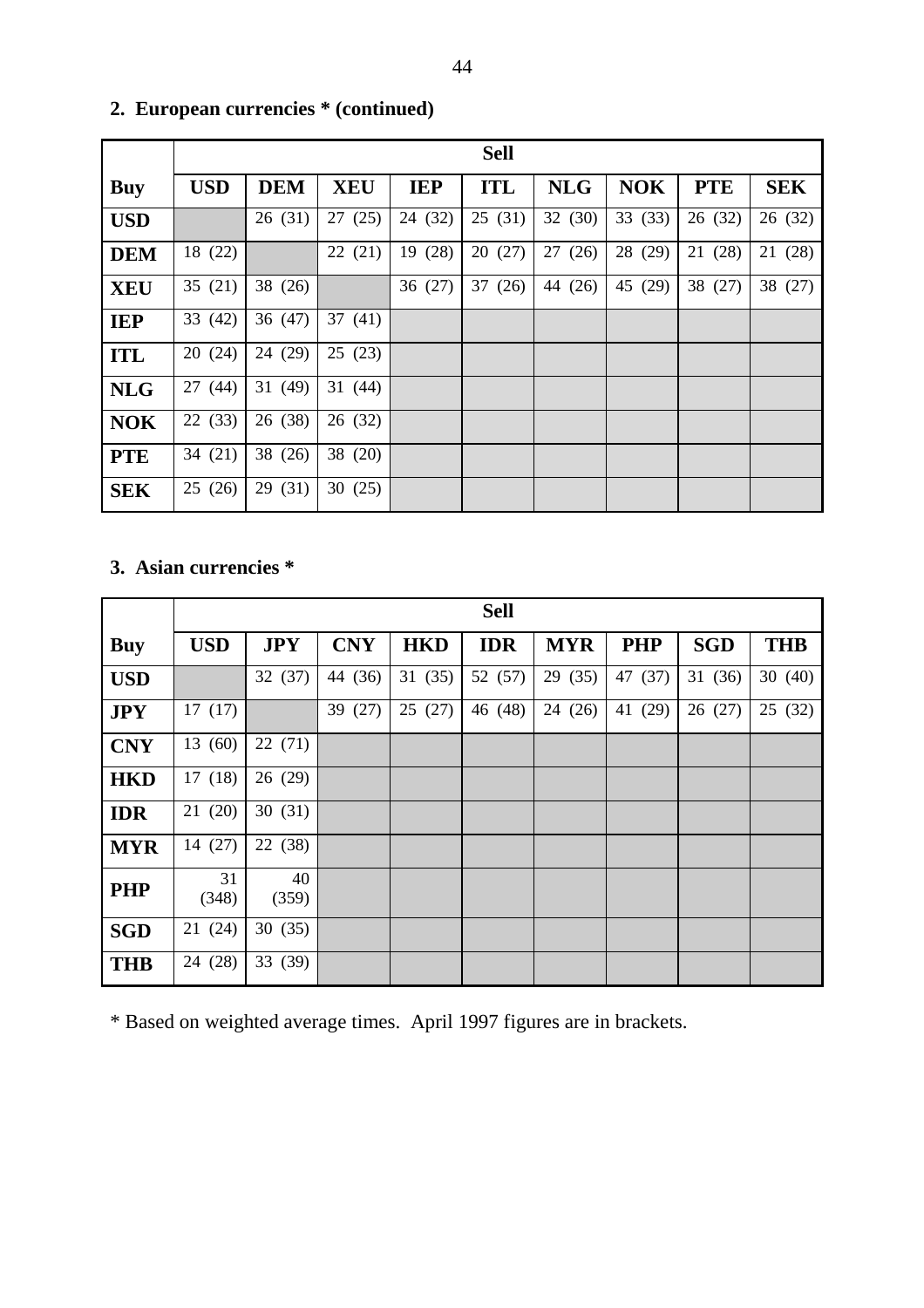|            |              |            |            | <b>Sell</b> |            |            |            |            |
|------------|--------------|------------|------------|-------------|------------|------------|------------|------------|
| <b>Buy</b> | <b>USD</b>   | <b>FJD</b> | <b>NZD</b> | <b>PGK</b>  | <b>SBD</b> | <b>VUV</b> | <b>WST</b> | <b>XPF</b> |
| <b>USD</b> |              | 33 (44)    | 33 (37)    | 34(36)      | 30(41)     | 36(34)     | 36(43)     | 35(41)     |
| <b>FJD</b> | 222<br>(114) |            |            |             |            |            |            |            |
| <b>NZD</b> | 17(18)       |            |            |             |            |            |            |            |
| <b>PGK</b> | 358<br>(83)  |            |            |             |            |            |            |            |
| <b>SBD</b> | 166<br>(571) |            |            |             |            |            |            |            |
| <b>VUV</b> | 502<br>(271) |            |            |             |            |            |            |            |
| <b>WST</b> | 44<br>(713)  |            |            |             |            |            |            |            |
| <b>XPF</b> | 652<br>(125) |            |            |             |            |            |            |            |

# **4. South Pacific currencies \***

# **5. Other currencies \***

|            |              |            |            | <b>Sell</b> |            |            |            |            |
|------------|--------------|------------|------------|-------------|------------|------------|------------|------------|
| <b>Buy</b> | <b>USD</b>   | <b>AED</b> | <b>BDT</b> | <b>INR</b>  | <b>LKR</b> | <b>MUR</b> | <b>SAR</b> | <b>ZAR</b> |
| <b>USD</b> |              | 26(31)     | 29 (33)    | 30(35)      | 30(35)     | 27 (32)    | 44 (42)    | 27(31)     |
| <b>AED</b> | 376<br>(715) |            |            |             |            |            |            |            |
| <b>BDT</b> | 718<br>(499) |            |            |             |            |            |            |            |
| <b>INR</b> | 93 (43)      |            |            |             |            |            |            |            |
| <b>LKR</b> | 454<br>(178) |            |            |             |            |            |            |            |
| <b>MUR</b> | 39 (67)      |            |            |             |            |            |            |            |
| <b>SAR</b> | 40<br>(160)  |            |            |             |            |            |            |            |
| <b>ZAR</b> | 21 (52)      |            |            |             |            |            |            |            |

\* Based on weighted average times. April 1997 figures are in brackets.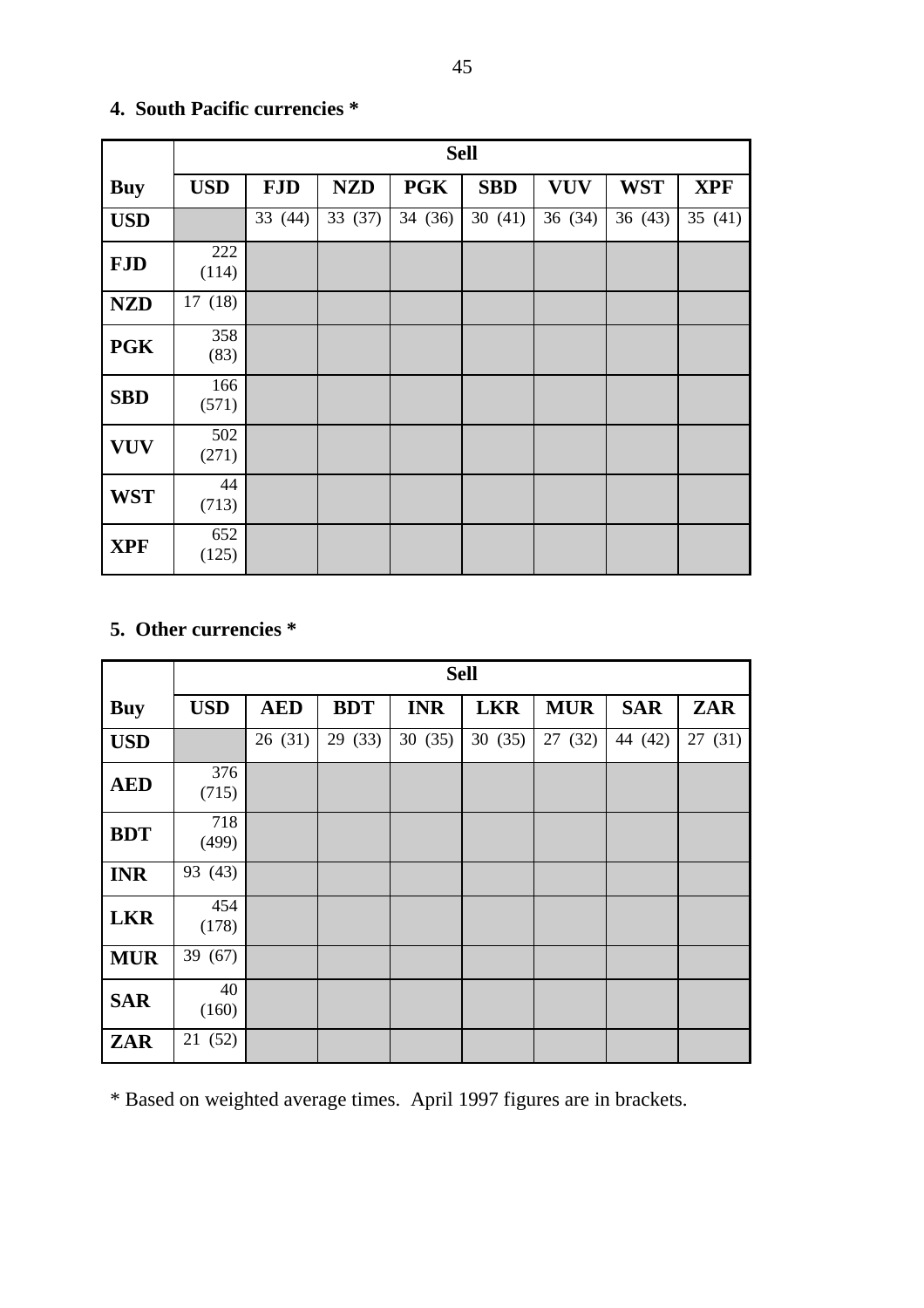# **ANNEX G**

## **GLOSSARY**

| <b>AED</b>                  | United Arab Emirates dirham                                                                                                                                                                                                                                                                                              |
|-----------------------------|--------------------------------------------------------------------------------------------------------------------------------------------------------------------------------------------------------------------------------------------------------------------------------------------------------------------------|
| AEST                        | <b>Australian Eastern Standard Time</b>                                                                                                                                                                                                                                                                                  |
| ATS                         | Austrian schilling                                                                                                                                                                                                                                                                                                       |
| <b>AUD</b>                  | Australian dollar                                                                                                                                                                                                                                                                                                        |
| <b>Austraclear</b>          | A private sector company that operates the main securities<br>depository in Australia. Members may use the transfer system<br>operated by Austraclear to make<br>foreign exchange<br>confirmations and deliver the AUD leg.                                                                                              |
| <b>BDT</b>                  | Bangladeshi taka                                                                                                                                                                                                                                                                                                         |
| BEF                         | Belgian franc                                                                                                                                                                                                                                                                                                            |
| BHD                         | Bahraini dinar                                                                                                                                                                                                                                                                                                           |
| BIS                         | <b>Bank for International Settlements</b>                                                                                                                                                                                                                                                                                |
| <b>BND</b>                  | Brunei dollar                                                                                                                                                                                                                                                                                                            |
| <b>CAD</b>                  | Canadian dollar                                                                                                                                                                                                                                                                                                          |
| <b>CHF</b>                  | Swiss franc                                                                                                                                                                                                                                                                                                              |
| <b>CHIPS</b>                | Clearing House Interbank Payments System. The large-value<br>transfer system used in the United States principally for<br>settlement of international USD payments, such as those<br>arising from foreign exchange transactions.                                                                                         |
| <b>Close-out</b><br>netting | An arrangement to settle all contracted but not yet due<br>liabilities to and claims on an institution by one single<br>payment, immediately upon the occurrence of one of a list of<br>defined events, such as the appointment of a liquidator to that<br>institution (see netting by novation and obligation netting). |
| <b>CLS</b>                  | Continuous linked settlement - a process for simultaneous<br>settlement of both legs of a foreign exchange transaction.                                                                                                                                                                                                  |
| <b>CLS Services</b>         | A UK company founded by the G20 banks to oversee the<br>implementation of continuous linked settlement (see CLS and<br>$G20$ ).                                                                                                                                                                                          |
| <b>CNY</b>                  | Chinese renminbi                                                                                                                                                                                                                                                                                                         |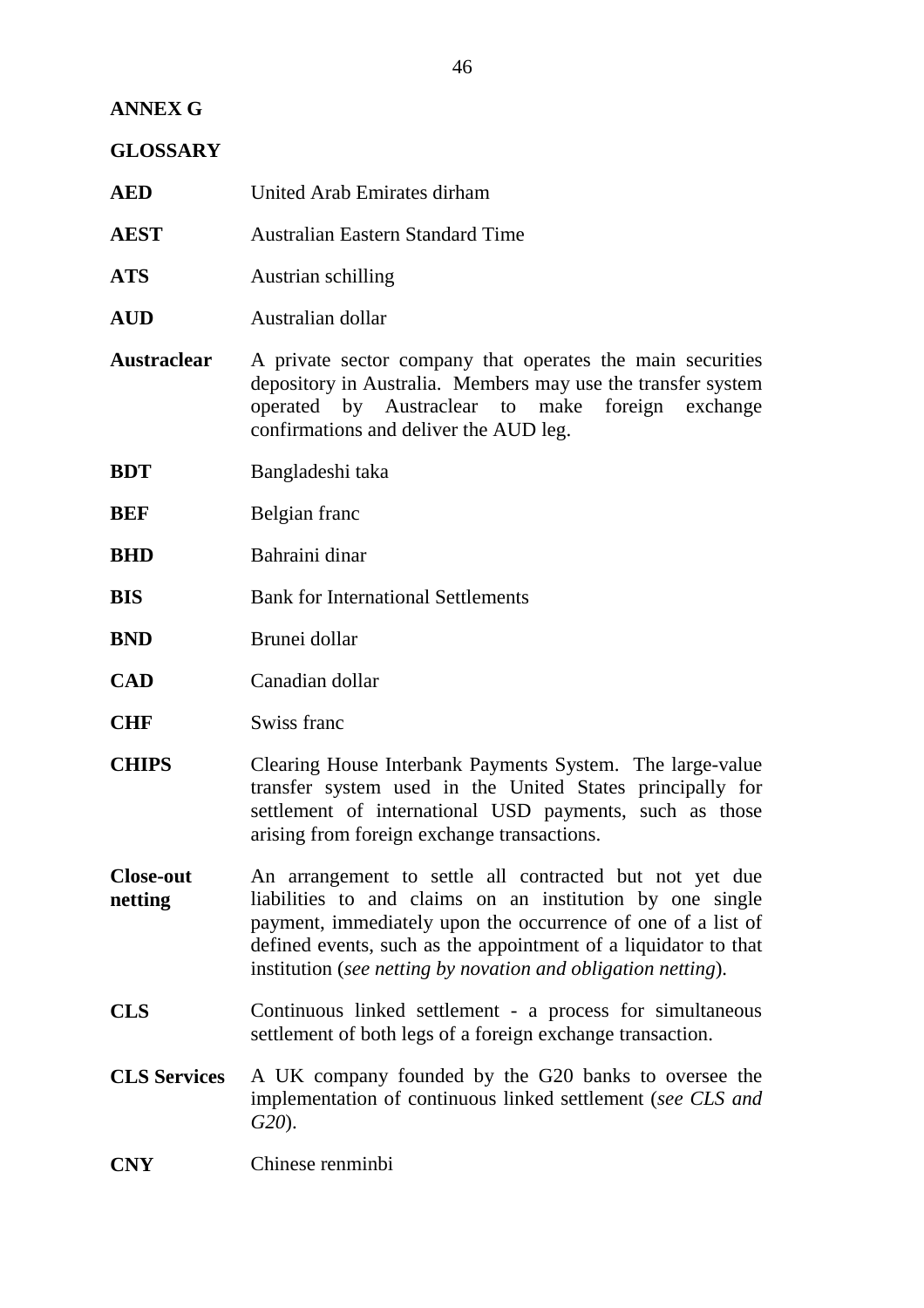- **CPSS** Committee on Payment and Settlement Systems of the BIS
- **Credit risk/ exposure** The risk that a counterparty will not settle an obligation for full value, either when due or at any time thereafter. In exchangefor-value systems, the risk is generally defined to include replacement risk and principal risk.
- **CYP** Cypriot pound
- **DEM** Deutsche mark
- **DKK** Danish kroner
- **ECHO** Exchange Clearing House Limited, a UK-based company which, until recently, offered multilateral netting services for foreign exchange transactions in eligible currencies.

The services of ECHO are currently suspended.

- **ECU** European currency unit
- **EMEAP** Executive Meeting of East Asian and Pacific central banks. The member countries are Australia, China, Hong Kong, Indonesia, Japan, Korea, Malaysia, New Zealand, the Philippines, Singapore and Thailand.
- **ESP** Spanish peseta
- **EUR** SWIFT code for the euro

**Exchange** *See market risk*

- **Fedwire** The real-time gross settlement system operating in the United States.
- **FEYCS** Foreign Exchange Yen Clearing System. The large-value transfer system used in Japan principally for settlement of international JPY payments, particularly those arising from foreign exchange transactions.
- **FIM** Finnish markka
- **Final** Irrevocable and unconditional

#### **(finality)**

**rate risk**

**FJD** Fiji dollar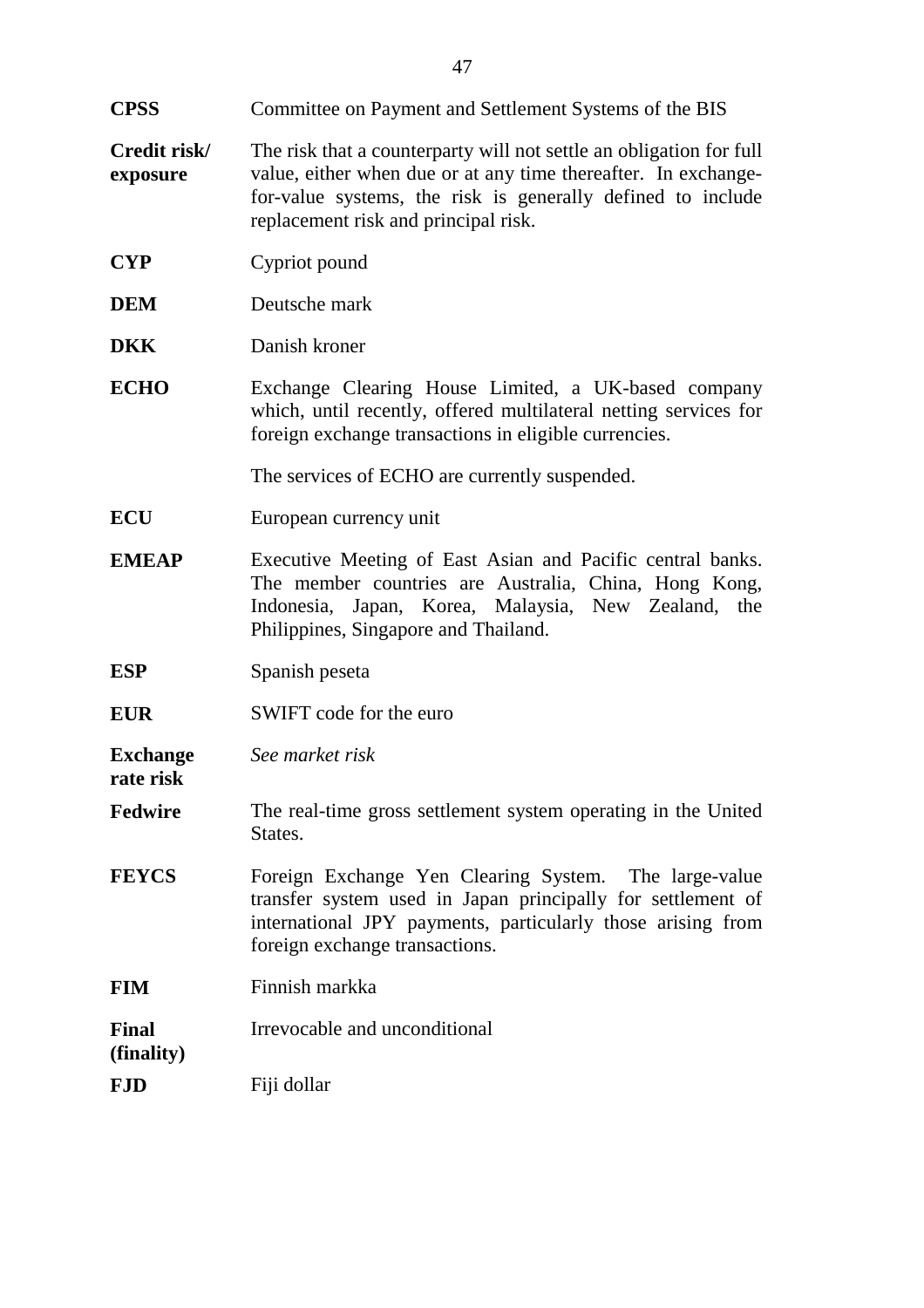**Foreign exchange settlement exposure** The amount at risk when a foreign exchange transaction is settled. This equals the full amount of the currency purchased and lasts from the time that a payment instruction for the currency sold can no longer be cancelled unilaterally until the time the currency purchased is received with finality (*see credit risk/exposure and foreign exchange settlement risk*). **Foreign exchange settlement risk** The risk that one party to a foreign exchange transaction will pay the currency it sold but not receive the currency it bought. This is also called cross-currency settlement risk or principal risk; it is also referred to as Herstatt risk, although this is an inappropriate term given the differing circumstances in which this risk has materialised. **FRF** French franc **G10** The Group of Ten Countries: Belgium, Canada, France, Germany, Italy, Japan, the Netherlands, Sweden, Switzerland, the United Kingdom and the United States. **G20** The Group of Twenty; an association of twenty large commercial banks from Europe, North America and Asia. **GBP** Pound sterling **GRD** Greek drachma **HKD** Hong Kong dollar **IDR** Indonesian rupiah **IEP** Irish pound **INR** Indian rupee **ITL** Italian lira **JPY** Japanese yen **KES** Kenyan shilling **KRW** Korean won **KWD** Kuwaiti dinar **Liquidity risk** The risk that a counterparty (or participant in a settlement

system) will not settle an obligation for full value when due. Liquidity risk does not imply that a counterparty or participant is insolvent since it may be able to settle the required debit obligations at some time thereafter.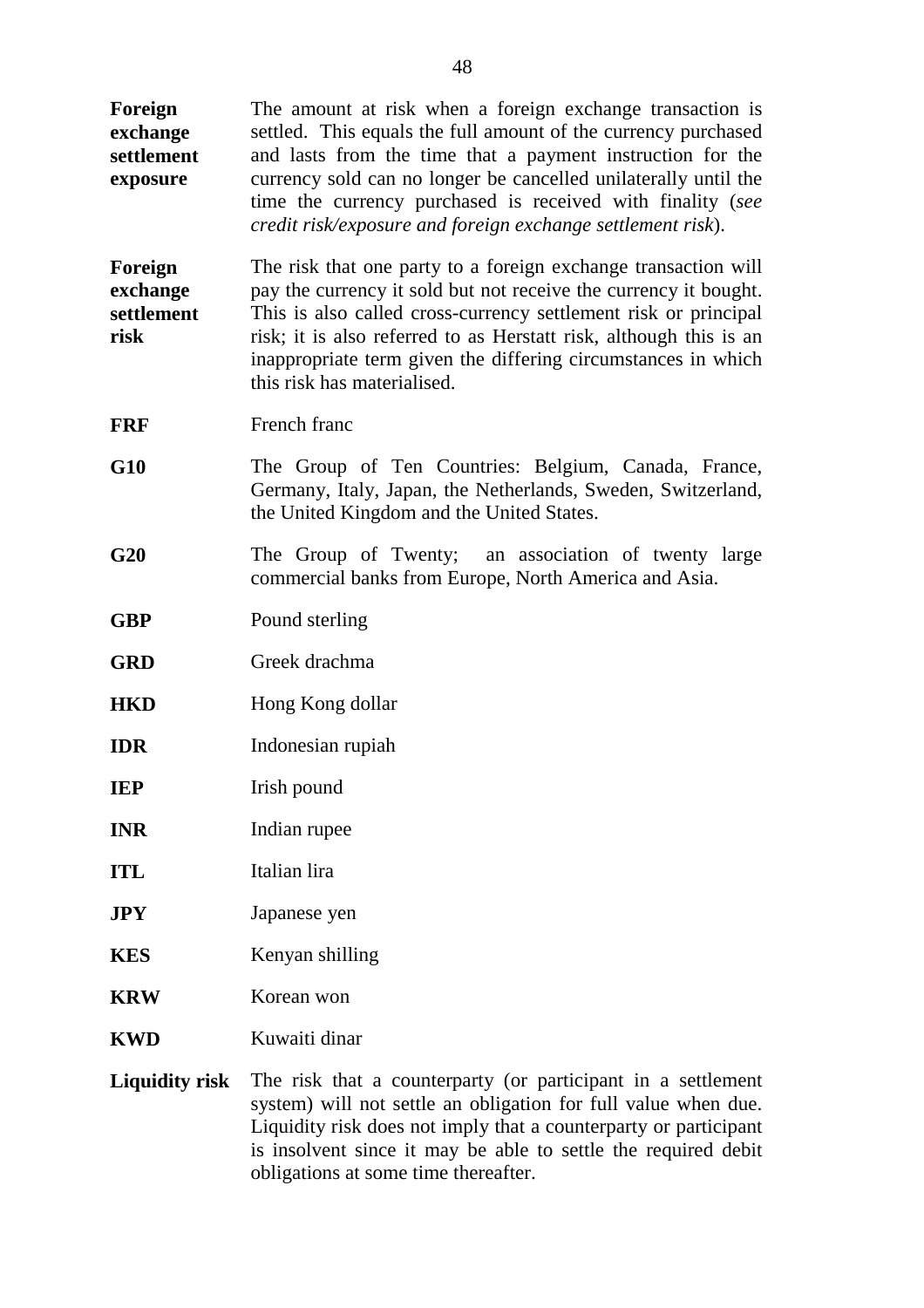- **Market risk** The risk that an institution or other trader will experience a loss on a trade owing to an unfavourable exchange rate movement (*see replacement cost risk*).
- **MTL** Maltese lira
- **MUR** Mauritian rupee
- **MXN** Mexican peso
- **MYR** Malaysian ringgit
- **Netting** An agreed offsetting of positions or obligations by trading partners or participants. The netting reduces a large number of individual positions or obligations to a smaller number of positions or obligations. Netting may take several forms which have varying degrees of legal enforceability in the event of default of one of the parties (*see also close-out netting, netting by novation and obligation netting*).
- **Netting by novation (novation)** Satisfaction and discharge of existing contractual obligations by means of their replacement by new obligations (whose effect, for example, is to replace gross with net payment obligations). The parties to the new obligations may be the same as to the existing obligations or, in the context of some clearing house arrangements, there may additionally be substitution of parties (*see close-out netting, netting and obligation netting*).
- NLG Netherlands guilder
- **NOK** Norwegian krone
- **Nostro account** An account held by one bank with another bank, generally for the purpose of making and receiving payments. The account may be denominated in the domestic currency or, more typically, in a foreign currency. Derived from the Latin for 'mine'.
- **NZD** New Zealand dollar
- **Obligation netting** The legally binding netting of amounts due in the same currency for settlement on the same day under two or more trades. Under an obligation netting agreement for foreign exchange transactions, counterparties are required to settle on the due date all of the trades included under the agreement by either making or receiving a single payment in each of the relevant currencies. Depending on the legal system, obligation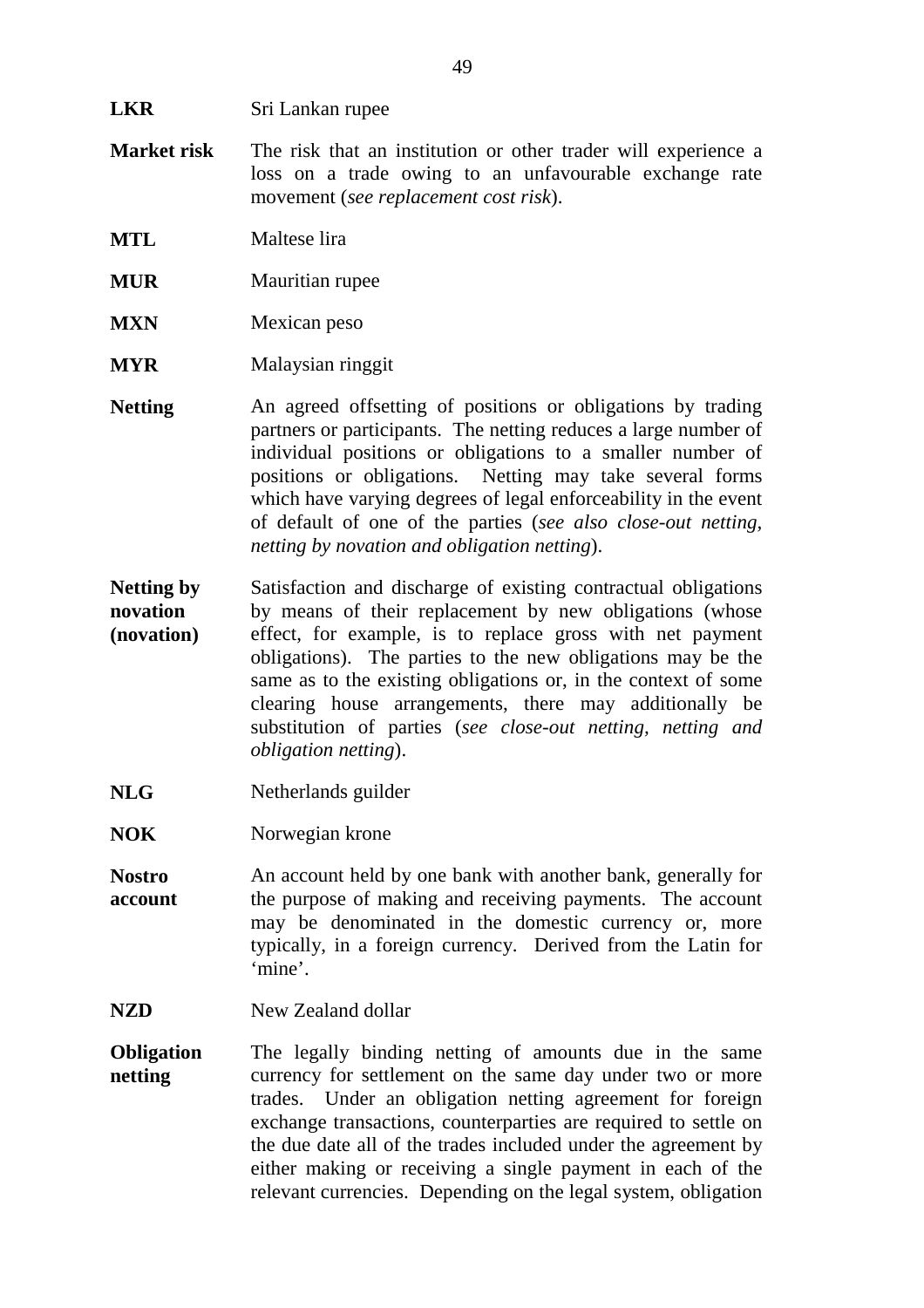|                                                         | netting can find a legal basis in constructions such as novation,<br>set-off or the current account mechanism (see close-out<br>netting, netting and netting by novation).                                                                                                                                                                                                                                                                              |
|---------------------------------------------------------|---------------------------------------------------------------------------------------------------------------------------------------------------------------------------------------------------------------------------------------------------------------------------------------------------------------------------------------------------------------------------------------------------------------------------------------------------------|
| <b>OMR</b>                                              | Omani rial                                                                                                                                                                                                                                                                                                                                                                                                                                              |
| <b>Operational</b><br>risk                              | The risk of incurring interest charges or other penalties for<br>misdirecting or otherwise failing to make settlement payments<br>on time owing to an error or technical failure.                                                                                                                                                                                                                                                                       |
| Payment<br>versus<br>payment<br>(PVP)                   | A mechanism in a foreign exchange settlement system that<br>ensures that a final transfer of one currency occurs if and only<br>if a final transfer of the other currency or currencies takes<br>place.                                                                                                                                                                                                                                                 |
| PGK                                                     | Papua New Guinea kina                                                                                                                                                                                                                                                                                                                                                                                                                                   |
| PHP                                                     | Philippines peso                                                                                                                                                                                                                                                                                                                                                                                                                                        |
| <b>PKR</b>                                              | Pakistani rupee                                                                                                                                                                                                                                                                                                                                                                                                                                         |
| Principal risk                                          | See foreign exchange settlement risk                                                                                                                                                                                                                                                                                                                                                                                                                    |
| PTE                                                     | Portuguese escudo                                                                                                                                                                                                                                                                                                                                                                                                                                       |
| <b>PVP</b>                                              | See payment versus payment                                                                                                                                                                                                                                                                                                                                                                                                                              |
| RBA                                                     | <b>Reserve Bank of Australia</b>                                                                                                                                                                                                                                                                                                                                                                                                                        |
| <b>Replacement</b><br>cost risk/<br>replacement<br>risk | The risk that a counterparty to an outstanding transaction for<br>completion at a future date will fail to perform on the<br>settlement date. This failure may leave the solvent party with<br>an unhedged or open market position or deny the solvent party<br>unrealised gains on the position. The resulting exposure is the<br>cost of replacing, at current market prices, the original<br>transaction (see credit risk/exposure and market risk). |
| <b>RITS</b>                                             | Reserve Bank Information and Transfer System. A system<br>operated by the RBA primarily for the settlement of<br>transactions in government securities. All foreign exchange<br>transactions with the RBA are settled using RITS.                                                                                                                                                                                                                       |
| <b>RTGS</b>                                             | Real-time gross settlement; the final and irrevocable<br>settlement of transactions on an individual basis.                                                                                                                                                                                                                                                                                                                                             |
| SAR                                                     | Saudi Arabian riyal                                                                                                                                                                                                                                                                                                                                                                                                                                     |
| SBD                                                     | Solomon Islands dollar                                                                                                                                                                                                                                                                                                                                                                                                                                  |
| SEK                                                     | Swedish krona                                                                                                                                                                                                                                                                                                                                                                                                                                           |